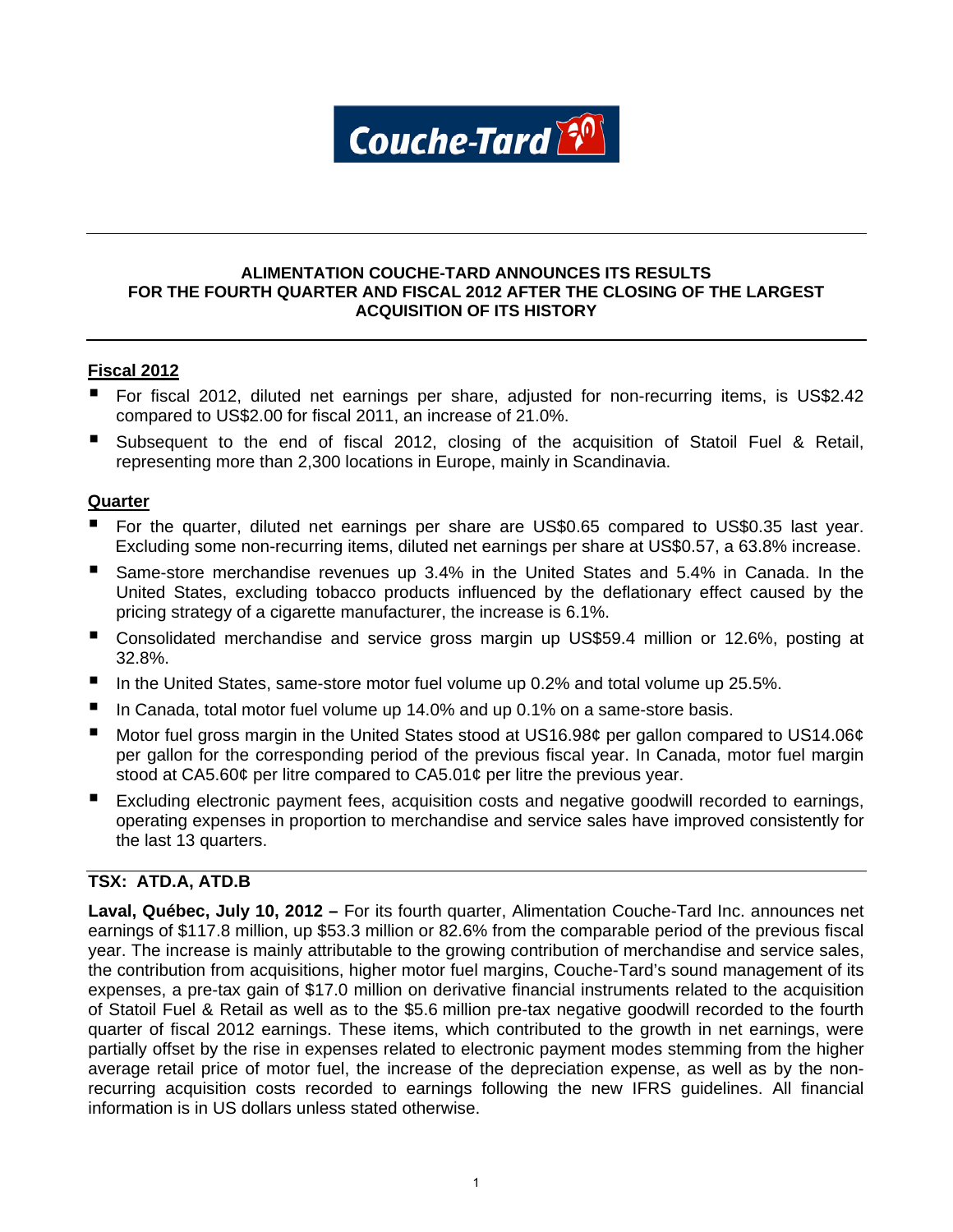"In light of the fourth quarter results, I believe we concluded fiscal year 2012 on a very strong note." declared Alain Bouchard, President and Chief Executive Officer. "We see positive trends in the quarter that make us very optimistic about fiscal 2013. These are in addition to the strong contribution we expect from our recent acquisition of Statoil Fuel & Retail. During fiscal 2013, as usual, our North-American teams and now our European teams will focus on what they do best: growth and optimization of operations." Mr. Bouchard concluded.

As for Raymond Paré, Vice-President and Chief Financial Officer, he indicated: "Excluding positive and negative non-recurring items, net earnings for the fourth quarter increased by \$37.9 million or 58.8%, corresponding to an increase of \$0.22 per share or 63.8%. Of course, the thirteenth week of the fourth quarter of fiscal 2012 slightly contributed to the increase in net earnings but the fact remains that the growth is significant and steady. During fiscal 2012, as for the previous years, many items contributed to the value creation, including organic growth, acquisitions, cost control, our share repurchase program as well as our tight management of the balance sheet. All these items should support growth for the fiscal years to come. In terms of the contribution from acquisitions, it should be noted that most of the stores acquired were only integrated into our network over the third and fourth quarters. The contribution from acquisitions made during fiscal 2012 should therefore be felt more sharply in fiscal 2013".

Mr. Paré continued: "With the acquisition of Statoil fuel & Retail, we expect a positive contribution to our earnings and to value creation from the start and for many years to come, but it is clear that the transaction has contributed to increase our indebtedness level. Our position remains very strong given our past experience as well as the quality and the geographical diversification of cash flows generated by our operations. During fiscal 2013 and subsequent years, we will favor a rapid reduction of our indebtedness level to allow us the flexibility to seize opportunities that lie ahead. Likewise, we remain determined to maintain the quality of our credit profile by keeping focused on controlled organic growth as well as growth through acquisitions".

# **Highlights of the Fourth Quarter of Fiscal 2012**

# *Acquisition of Statoil Fuel & Retail ASA ("Statoil Fuel & Retail")*

Subsequent to the end of fiscal 2012, between June 19, 2012 and June 29, 2012, Couche-Tard acquired 98.9% of the issued and outstanding shares of Statoil Fuel & Retail (SFR/Oslo Børs) for a cash consideration of 51.20 Norwegian Kroners ("NOK") per share for a total amount of NOK15.2 billion or approximately \$2.6 billion. Having reached a shareholding of more than 90%, on June 29, 2012, in accordance with Norwegian laws, Couche-Tard initiated a compulsory acquisition process to buyback the participation of the remaining minority shareholders and to ensure that Statoil Fuel & Retail becomes its wholly-owned subsidiary.

Statoil Fuel & Retail is a leading Scandinavian road transport fuel retailer with over 100 years of operations in the region. Statoil Fuel & Retail operates a broad retail network across Scandinavia (Norway, Sweden, Denmark), Poland, the Baltics (Estonia, Latvia, Lithuania), and Russia with approximately 2,300 stores, the majority of which offer full and convenience products while the others are automated (fuel only) stations. Statoil Fuel & Retail holds a leading position in several countries where it does business and owns the land for over 900 sites and buildings for over 1,700 sites.

Statoil Fuel & Retail's other products include stationary energy, marine fuel, aviation fuel, lubricants and chemicals. In Europe, Statoil Fuel & Retail owns and operates 12 key terminals as well as 38 depots in eight countries while it also operates approximately 400 road tankers.

During its fiscal year ended December 31, 2011, Statoil Fuel & Retail recorded sales of NOK73,691 million and gross profits of NOK10,035 million, of which NOK5,103 million were from the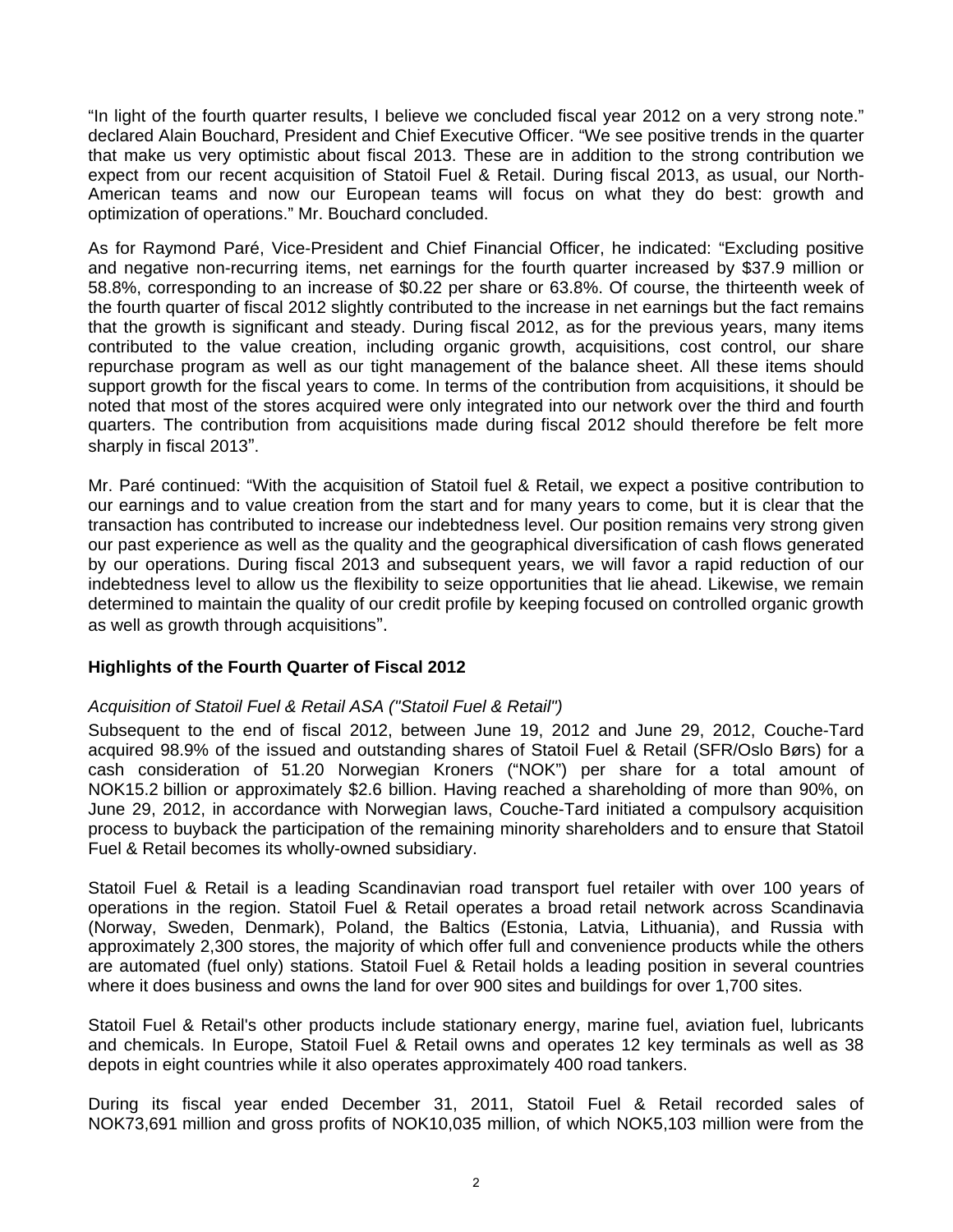sale of motor fuel and NOK2,815 million were from the sale of convenience products. EBITDA stood at NOK3,037 million, of which over 90% were generated by operations in Scandinavia, an economically very strong region. Net earnings of Statoil Fuel & Retail amounted to NOK1,080 million while its assets totaled NOK22,825 million as at December 31, 2011. During this same period, Statoil Fuel & Retail sold 8,416 million litres of motor fuel, recording a gross margin of NOK0.606 per litre.

Including employees at Statoil branded franchise stations, about 18,500 people work in Statoil Fuel & Retail's retail network across Europe, in its corporate headquarters, in its eight regional headquarters, in its terminals and in its depots.

More information about Statoil Fuel & Retail is available on their website at www.statoilfuelretail.com.

This transaction has been financed using Couche-Tard's new acquisition facility described below.

# *New credit facility for the funding of Statoil Fuel & Retail acquisition*

On April 16, 2012, Couche-Tard entered into a new 3-year credit agreement of \$3.2 billion consisting of an unsecured non-revolving acquisition credit facility (the "acquisition facility"). The acquisition facility is available exclusively to fund, directly or indirectly, the acquisition of Statoil Fuel & Retail and related transactions costs and the repayment of any indebtedness of Statoil Fuel & Retail and its subsidiaries. The acquisition facility is available (i) in Canadian dollars, by way of prime rate loans or the issuance of banker's acceptance and (ii) in US dollars, by way of US base rate loans or Libor loans. Borrowings under the acquisition facility bear interest, depending on the form and the currency of the loan, at variable rates based on the Canadian prime rate, the banker's acceptance rate, the US base rate or LIBOR plus a variable margin determined based on the level of one of Couche-Tard's leverage ratios.

Under the new credit agreement, Couche-Tard must maintain certain financial ratios and respect certain restrictive provisions.

# *Foreign exchange forward contracts*

As described above, the acquisition of Statoil Fuel & Retail is denominated in NOK whereas Couche-Tard's acquisition facility is denominated in US dollars. The Corporation has therefore determined that there was a risk related to fluctuations in the exchange rate between the US dollar and the NOK as the hypothetical weakening of the US dollar against the NOK would have increased its US dollars cash requirements in order to close the acquisition of Statoil Fuel & Retail. To mitigate this risk and because of the lack of liquidity in the currency market for the NOK, Couche-Tard entered into foreign exchange forward contracts (hereinafter, « forwards ») with reputable financial institutions allowing it to predetermine a significant portion of the disbursement it planned to make in US dollars for the acquisition of Statoil Fuel & Retail:

- As at April 29, 2012, Couche-Tard had forwards requiring it to deliver, at various dates, US\$2.22 billion in exchange for NOK12.82 billion, representing a weighted average rate of NOK5.7879 per US dollar. On that same date, the unrealized gain on these forwards amounted to \$17.0 million and was recorded to earnings of the fourth quarter of fiscal 2012.
- Subsequent to the end of fiscal 2012, Couche-Tard entered into additional forwards requiring it to deliver, at various dates, US\$1.25 billion in exchange for NOK7.32 billion, representing a weighted average rate of NOK5.8530 per US dollar.

In total, Couche-Tard has entered into forwards requiring it to deliver US\$3.47 billion in exchange for NOK20.14 billion, representing a weighted average rate of NOK5.8114 per US dollar which is a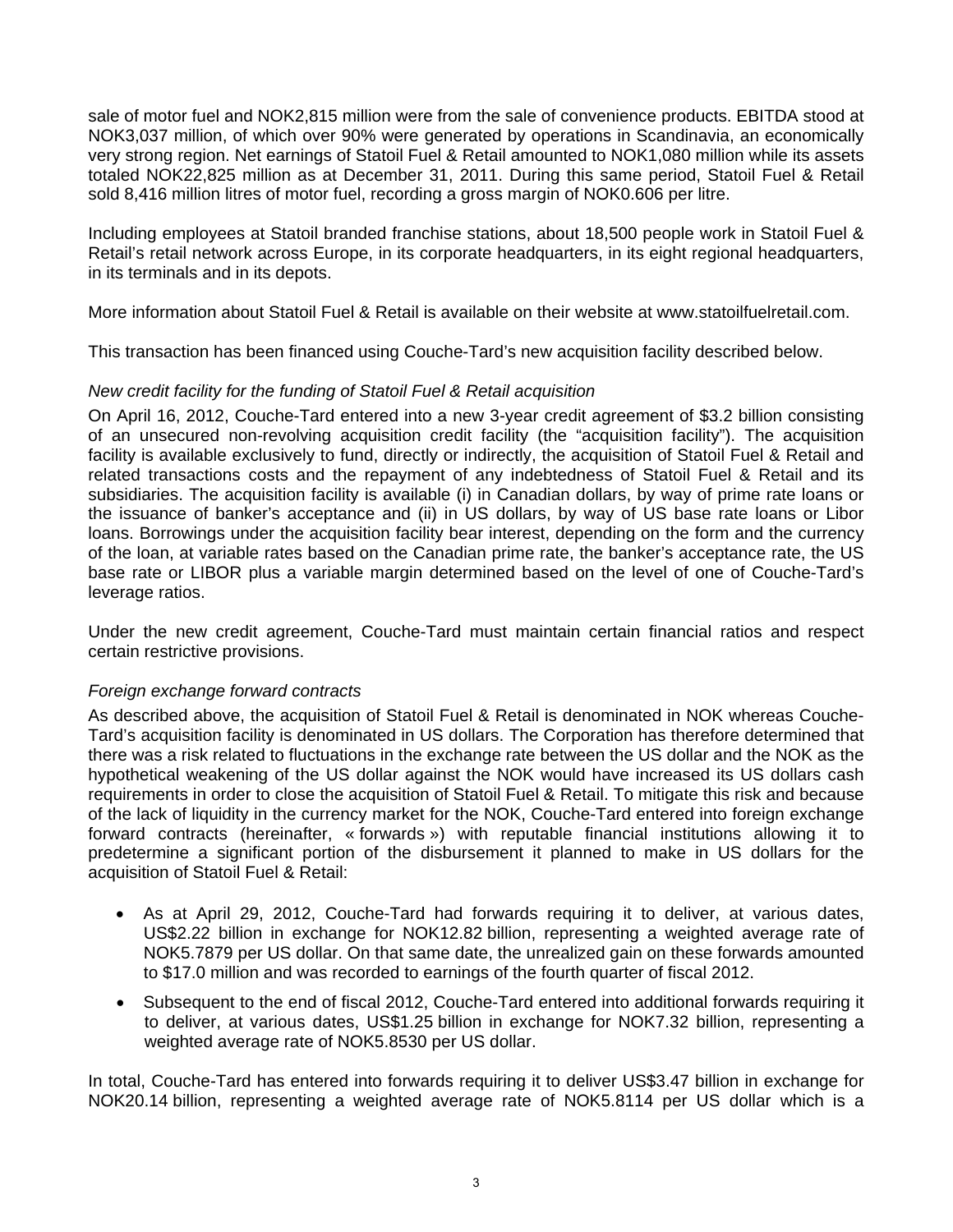favorable rate compared to the rate of 5.75 in effect as at April 18, 2012, the date its offer was announced.

Subsequently, Couche-Tard modified the original maturity dates of certain forward contracts to make them coincide with the actual disbursement dates for the payment of Statoil Fuel & Retail shares. Thus, between June 15 and June 25, 2012, Couche-Tard settled a significant portion of the forward contracts with a value of \$2,570.1 million to pay for Statoil Fuel & Retail shares while the remaining NOK at its disposal as well as the NOK that it will receive upon settlement of forwards contract that have not yet been settled will be used for the purchase of the remaining shares and to refinance a significant portion of Statoil Fuel & Retail existing long-term debt, which is denominated in NOK.

Based on accounting standards, since Couche-Tard could not apply hedge accounting, it will record its investment in Statoil Fuel & Retail in its consolidated balance sheet based on the exchange rates prevailing on the settlement dates of the acquisition transaction while the changes in fair value of forwards will be recorded to earnings. Cash flow wise, the sum of these two amounts is equivalent, in all material respect, to the U.S. dollars amount Couche-Tard would have paid, had the transaction taken place on April 18, 2012, the date its offer was announced, or more specifically, at the average rate of NOK5.8114 that it secured with this strategy. The impact on cash is therefore the one Couche-Tard had predetermined by securing the exchange rate at a favorable level compared to its modeling of the acquisition and compared to the rate at the time its offer was announced.

As at July 10, 2012, according to forwards that were settled and exchange rates prevailing at the time of settlement of these, Couche-Tard estimates that an accounting loss of approximately \$87.1 million will be recorded to its next quarter earnings while the unrealized accounting loss on forwards that have not been settled totaled approximately \$28.7 million as at July 10, 2012 and may fluctuate until their settlement based on changes in the exchange rate.

# **Network growth**

# *June 2011 Agreement with ExxonMobil*

The following table summarizes progress made in relation to the acquisition agreement signed with ExxonMobil in June 2011 and the steps that still must be completed.

|                                                                                                                  | During the 12-week<br>period ended<br>October 9, 2011 | During the 16-week<br>period ended<br>January 29, 2012 | During the 13-week<br>period ended<br>April 29, 2012 | Stores not yet integrated |
|------------------------------------------------------------------------------------------------------------------|-------------------------------------------------------|--------------------------------------------------------|------------------------------------------------------|---------------------------|
| Company-operated stores                                                                                          |                                                       | $73^{(1)}$                                             |                                                      |                           |
| Sites operated by independant operators<br>(land leased by the Corporation and<br>building owned by Corporation) |                                                       | $83^{(2)}$                                             |                                                      |                           |
| Sites operated by independant operators<br>(real estate owned by the Corporation)                                |                                                       |                                                        |                                                      | 126 <sup>(3)</sup>        |
| Fuel supply agreements                                                                                           | $63^{(4)}$                                            |                                                        | $13^{(5)}$                                           | $18^{(5)}$                |
| Two of these sites were operated by independent operators at the time of the original agreement                  |                                                       |                                                        |                                                      |                           |

(1) Two of these sites were operated by independent operators at the time of the original agreement.<br>(2) Two of the 85 sites provided under the original agreement have been converted into company-operated stores by ExxonMo would be transferred to Couche-Tard.

(4) Two fuel supply agreements provided under the original agreement have not been renewed by the independent operators.

(5) For these sites, the independent operators have accepted the *bona fide* offer ExxonMobil has submitted them. Therefore, only the fuel supply agreements for the sites have been (will be) transferred to Couche-Tard.

# *Completed transactions*

In April 2012, Couche-Tard acquired from Dead River Company, 17 company-operated stores operating in Maine, United States. Two stand-alone quick-service restaurants were also transferred to the Corporation. Couche-Tard owns the real estate for 16 sites while it leases the other three sites.

In addition, during the fourth quarter of fiscal 2012, Couche-Tard acquired four additional companyoperated stores through distinct transactions for a cumulated total of 18 stores since the beginning of fiscal 2012.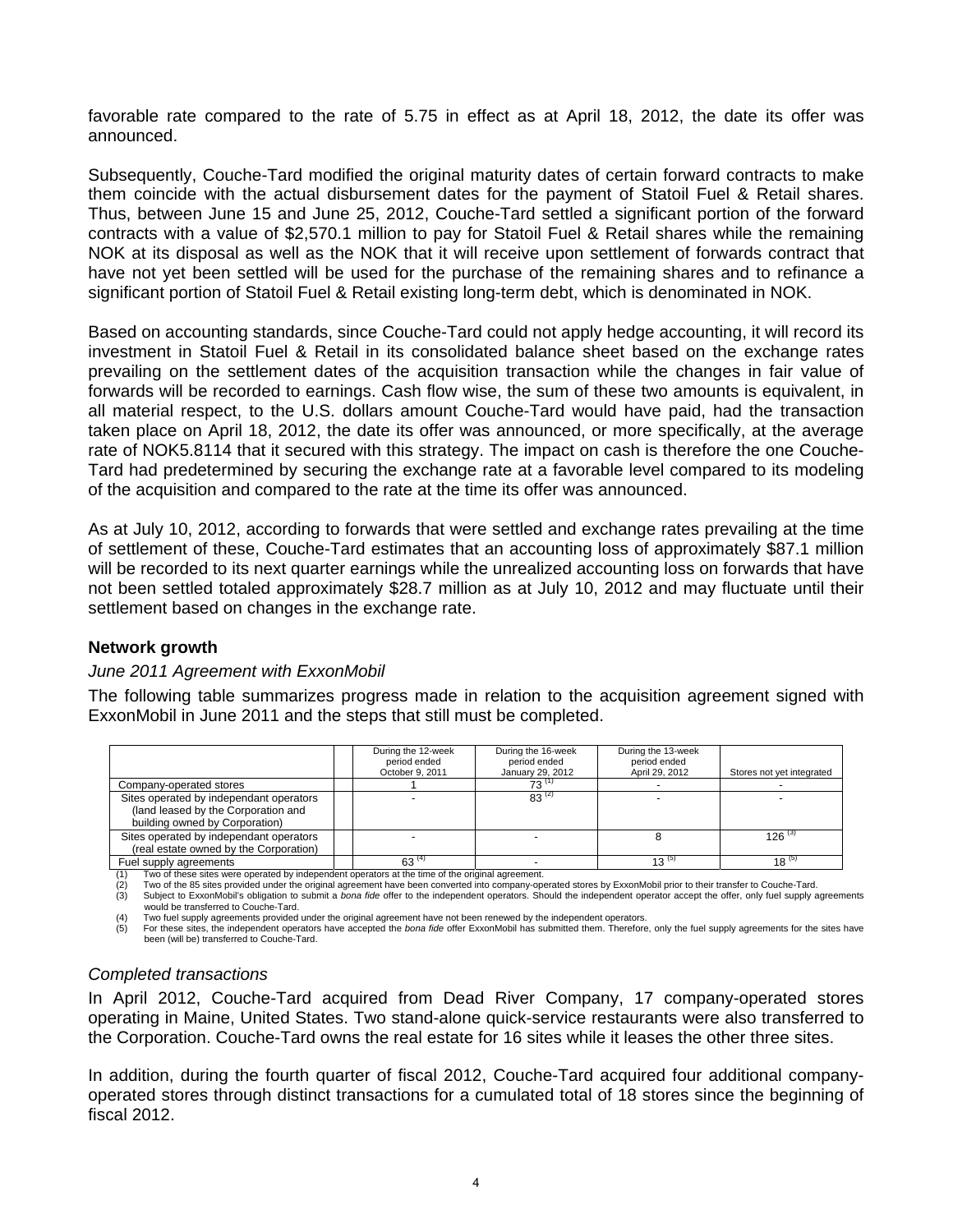In May 2012, subsequent to the end of fiscal 2012, Couche-Tard acquired 20 company-operated stores operating in Texas, United States from Signature Austin Stores. It leases the real estate for all sites.

Available cash and credit facilities were used for these acquisitions.

## *Store construction*

Couche-Tard completed the construction of 12 new stores during the 13-week period ended April 29, 2012 for a cumulated total of 28 stores since the beginning of fiscal 2012.

# **Changes in the Store Network**

The following table presents certain information regarding changes in Couche-Tard store network over the 13 and 53-week periods ended April 29, 2012  $(1)$ .

|                                                                                                                                                                       | 13-week period ended April 29, 2012           |                            |                          | 53-week period ended April 29, 2012  |                            |        |
|-----------------------------------------------------------------------------------------------------------------------------------------------------------------------|-----------------------------------------------|----------------------------|--------------------------|--------------------------------------|----------------------------|--------|
|                                                                                                                                                                       | Company-<br>operated<br>stores <sup>(2)</sup> | Affiliated<br>stores $(3)$ | Total                    | Company-<br>operated<br>stores $(2)$ | Affiliated<br>stores $(3)$ | Total  |
| Number of stores, beginning of period                                                                                                                                 | 4,522                                         | 1,295                      | 5,817                    | 4,401                                | 1,394                      | 5,795  |
| Acquisitions                                                                                                                                                          | 21                                            |                            | 21                       | 200                                  |                            | 200    |
| Openings / constructions / additions                                                                                                                                  | 14                                            | 30                         | 44                       | 37                                   | 64                         | 101    |
| Closures / disposals / withdrawals                                                                                                                                    | (19)                                          | (60)                       | (79)                     | (100)                                | (193)                      | (293)  |
| Conversion into company operated stores                                                                                                                               |                                               | (1)                        | $\overline{\phantom{a}}$ |                                      | (1)                        |        |
| Number of stores, end of period                                                                                                                                       | 4.539                                         | 1.264                      | 5,803                    | 4,539                                | 1,264                      | 5,803  |
| Stores for which Couche-Tard controls real estate but that are operated by independent operators to which Couche-Tard supplies<br>motor fuel through supply contracts |                                               |                            |                          |                                      |                            | 161    |
| Stores to which Couche-Tard supplies motor fuel through supply contracts                                                                                              |                                               |                            |                          |                                      |                            | 189    |
| International licensees                                                                                                                                               |                                               |                            |                          |                                      |                            | 3,990  |
| Total number of stores in the Couche-Tard network<br>74) These formed to dealer FOOT of the atoms are control theorem DDIZ.                                           |                                               |                            |                          |                                      |                            | 10,143 |

(1) These figures include 50% of the stores operated through RDK. (2) Stores Couche-Tard operates under one of its main banners (Couche-Tard, Mac's, Circle K).

Stores operated by an independent operator through a franchise or similar agreement under one of Couche-Tard's main or secondary banner.

# **Share repurchase programs**

Couche-Tard had a share repurchase program which allowed it to repurchase up to 2,685,335 Class A multiple voting shares and up to 11,621,801 Class B subordinate voting shares. The program expired on October 24, 2011. On October 25, 2011, the Corporation implemented a new share repurchase program which allows it to repurchase up to 2,684,420 Class A multiple voting shares and up to 11,126,400 Class B subordinate voting shares. The share repurchase period will end no later than October 24, 2012. All shares repurchased under the share repurchase program are cancelled upon repurchase. The following table summarizes share repurchases made under these two programs.

|                                   |                  | 13-week period ended April 29, 2012 | 53-week period ended April 29, 2012 |                  |  |
|-----------------------------------|------------------|-------------------------------------|-------------------------------------|------------------|--|
|                                   | Number of shares | Weighted average                    | Number of shares                    | Weighted average |  |
|                                   | repurchased      | cost                                | repurchased                         | cost             |  |
|                                   |                  | per share                           |                                     | per share        |  |
| Class A multiple voting shares    |                  | -                                   | 3.700                               | CA\$29.72        |  |
| Class B subordinate voting shares |                  | -                                   | 6.969.200                           | CA\$29.29        |  |

# **Dividends**

During its July 10, 2012 meeting, the Corporation's Board of Directors declared a quarterly dividend of CA\$0.075 per share for the fourth quarter of fiscal 2012 to shareholders on record as at July 19, 2012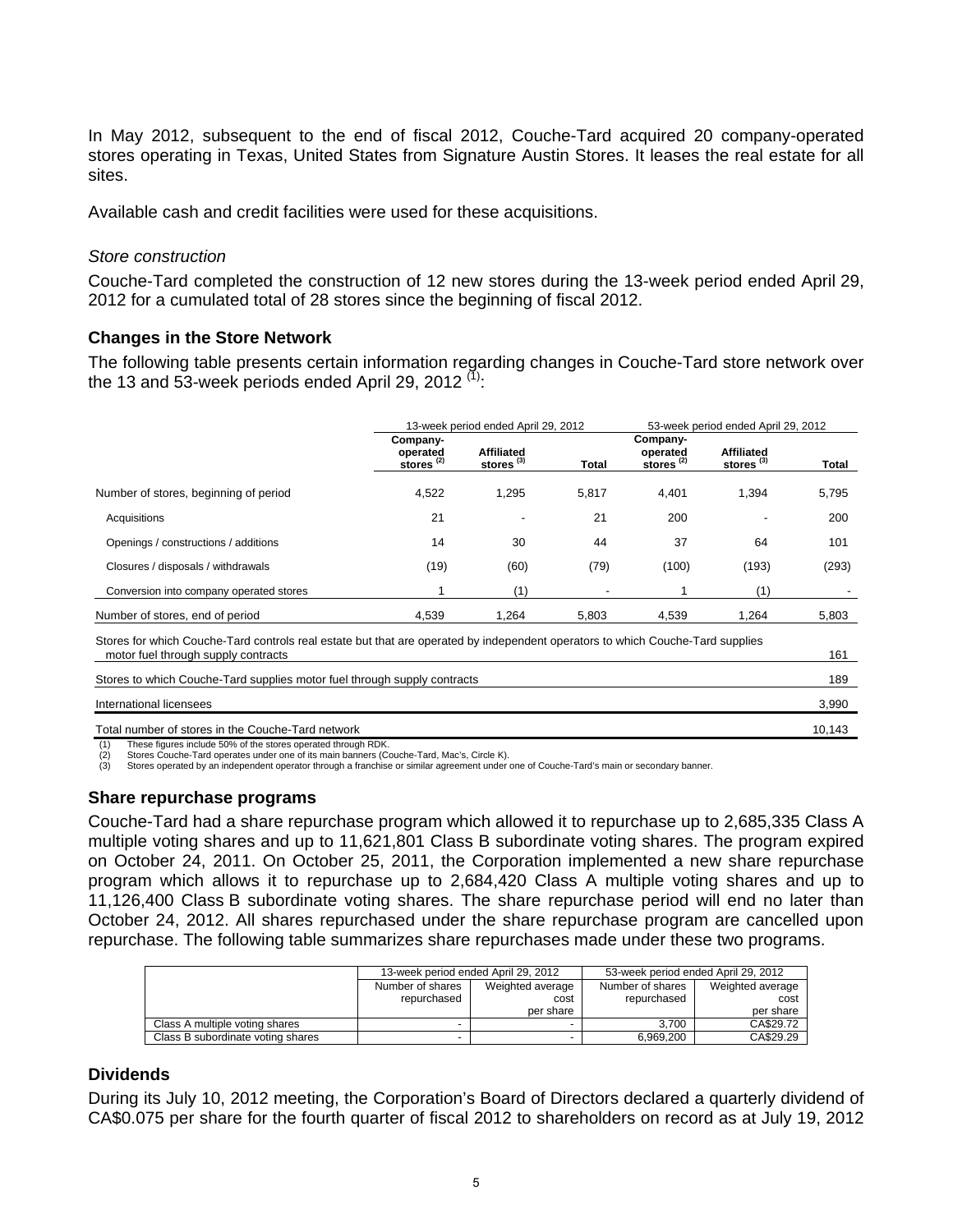and approved its payment for August 2, 2012. This is an eligible dividend within the meaning of the Income Tax Act of Canada.

# **Exchange Rate Data**

The Corporation's US dollar reporting provides more relevant information given the predominance of its operations in the United States and its debt largely dominated in US dollars.

The following table sets forth information about exchange rates based upon the Bank of Canada closing rates expressed as US dollars per CA\$1.00:

|                        | 13-week period<br>ended | 12-week period<br>ended | 53-week period<br>ended | 52-week period<br>ended |
|------------------------|-------------------------|-------------------------|-------------------------|-------------------------|
|                        | April 29, 2012          | April 24, 2011          | April 29, 2012          | April 24, 2011          |
| Average for period (1) | .0053                   | 1.0240                  | 1.0051                  | 0.9861                  |
| Period end             | 1.0194                  | 1.0485                  | 1.0194                  | .0485                   |

 $<sup>(1)</sup>$  Calculated by taking the average of the closing exchange rates of each day in the applicable period.</sup>

Considering the Corporation uses the US dollar as its reporting currency, in its consolidated financial statements and in the present document, unless indicated otherwise, results from its Canadian and corporate operations are translated into US dollars using the average rate for the period. Variances and explanations related to variations in the foreign exchange rate and the volatility of the Canadian dollar which are discussed in the present document are therefore related to the translation in US dollars of the Corporation's Canadian and corporate operations results and do not have a true economic impact on its performance since most of the Corporation's consolidated revenues and expenses are received or denominated in the functional currency of the markets in which it does business. Accordingly, the sensitivity of the Corporation's results to variations in foreign exchange rates is economically limited.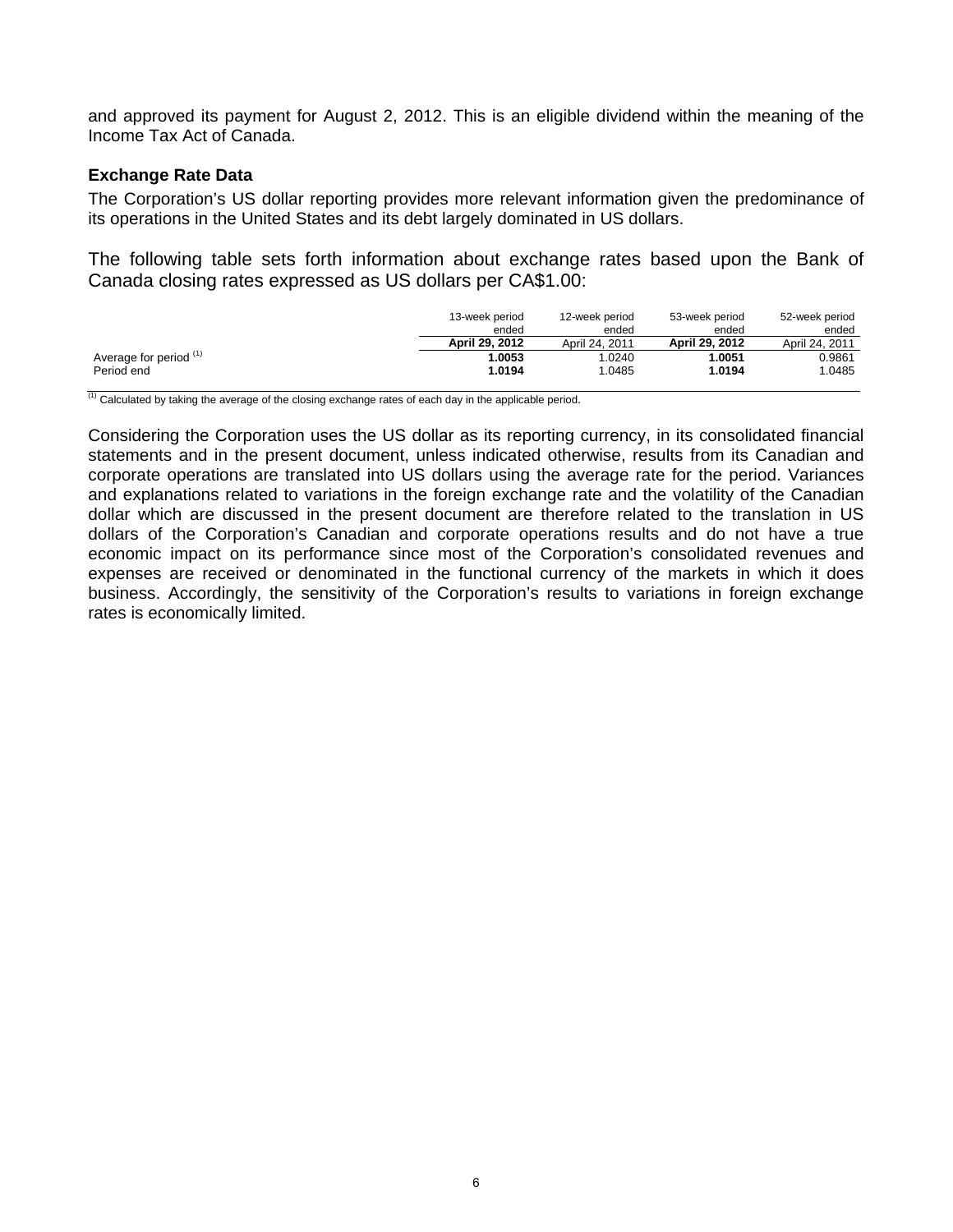## **Selected Consolidated Financial Information**

The following table highlights certain information regarding Couche-Tard's operations for the 13 and 53-week periods ended April 29, 2012 and for the 12 and 52-week periods ended April 24, 2011:

|                                                                               | 13-week period     | 12-week period     |                | 53-week period      | 52-week period       |                |
|-------------------------------------------------------------------------------|--------------------|--------------------|----------------|---------------------|----------------------|----------------|
| (In millions of US dollars, unless otherwise stated)                          | ended              | ended              |                | ended               | ended                |                |
| <b>Statement of Operations Data:</b>                                          | April 29, 2012     | April 24, 2011     | Variation %    | April 29, 2012      | April 24, 2011       | Variation %    |
| Merchandise and service revenues (1):                                         |                    |                    |                |                     |                      |                |
| <b>United States</b>                                                          | 1,109.7            | 955.1              | 16.2           | 4,408.0             | 4,133.6              | 6.6            |
| Canada                                                                        | 505.6              | 447.7              | 12.9           | 2,190.9             | 2,049.9              | 6.9            |
| Total merchandise and service revenues                                        | 1,615.3            | 1,402.8            | 15.1           | 6,598.9             | 6,183.5              | 6.7            |
| Motor fuel revenues:                                                          |                    |                    |                |                     |                      |                |
| <b>United States</b>                                                          | 3,772.1            | 2.779.7            | 35.7           | 13.673.8            | 10.218.7             | 33.8           |
| Canada                                                                        | 675.8              | 554.5              | 21.9<br>33.4   | 2,724.8<br>16.398.6 | 2.148.2              | 26.8           |
| Total motor fuel revenues<br><b>Total revenues</b>                            | 4,447.9<br>6,063.2 | 3,334.2<br>4,737.0 | 28.0           | 22,997.5            | 12,366.9<br>18,550.4 | 32.6<br>24.0   |
|                                                                               |                    |                    |                |                     |                      |                |
| Merchandise and service gross profit <sup>(1)</sup> :<br><b>United States</b> | 363.9              | 320.3              | 13.6           | 1,452.6             | 1,369.8              | 6.0            |
| Canada                                                                        | 166.4              | 150.6              | 10.5           | 729.8               | 702.9                | 3.8            |
| Total merchandise and service gross profit                                    | 530.3              | 470.9              | 12.6           | 2,182.4             | 2,072.7              | 5.3            |
| Motor fuel gross profit:                                                      |                    |                    |                |                     |                      |                |
| <b>United States</b>                                                          | 164.8              | 113.3              | 45.5           | 637.9               | 537.3                | 18.7           |
| Canada                                                                        | 36.5               | 29.2               | 25.0           | 148.8               | 135.7                | 9.7            |
| Total motor fuel gross profit                                                 | 201.3              | 142.5              | 41.3           | 786.7               | 673.0                | 16.9           |
| <b>Total gross profit</b>                                                     | 731.6              | 613.4              | 19.3           | 2,969.1             | 2,745.7              | 8.1            |
| Operating, selling, administrative and general expenses                       | 532.0              | 479.7              | 10.9           | 2,151.7             | 2,028.9              | 6.1            |
| Depreciation and amortization of property and equipment                       |                    |                    |                |                     |                      |                |
| and other assets                                                              | 62.2               | 50.9               | 22.2           | 239.8               | 213.7                | 12.2           |
| <b>Operating income</b>                                                       | 137.4              | 82.8               | 65.9           | 577.6               | 503.1                | 14.8           |
| <b>Net earnings</b>                                                           | 117.8              | 64.5               | 82.6           | 457.6               | 369.2                | 23.9           |
| <b>Other Operating Data:</b>                                                  |                    |                    |                |                     |                      |                |
| Merchandise and service gross margin (1):                                     |                    |                    |                |                     |                      |                |
| Consolidated<br><b>United States</b>                                          | 32.8%<br>32.8%     | 33.6%<br>33.5%     | (0.8)<br>(0.7) | 33.1 %<br>33.0%     | 33.5 %<br>33.1%      | (0.4)<br>(0.1) |
| Canada                                                                        | 32.9%              | 33.6%              | (0.7)          | 33.3%               | 34.3%                | (1.0)          |
| Growth of (decrease in) same-store merchandise                                |                    |                    |                |                     |                      |                |
| revenues <sup>(2)(3)(4)</sup>                                                 |                    |                    |                |                     |                      |                |
| <b>United States</b>                                                          | 3.4%               | 3.6%               |                | 2.7%                | 4.2%                 |                |
| Canada                                                                        | 5.4%               | (2.1 %)            |                | 2.8%                | 1.8%                 |                |
| Motor fuel gross margin (3):                                                  |                    |                    |                |                     |                      |                |
| United States (cents per gallon):                                             | 16.98              | 14.06              | 20.8           | 16.99               | 15.54                | 9.3            |
| Canada (CA cents per litre)                                                   | 5.60               | 5.01               | 11.8           | 5.45                | 5.38                 | 1.3            |
| Volume of motor fuel sold (5):<br>United States (millions of gallons)         | 1,019.6            | 812.6              | 25.5           | 3,896.2             | 3,517.7              | 10.8           |
| Canada (millions of litres)                                                   | 648.4              | 568.6              | 14.0           | 2,713.5             | 2,565.4              | 5.8            |
| Growth of (decrease in) same-store motor fuel volume (3) (4):                 |                    |                    |                |                     |                      |                |
| <b>United States</b>                                                          | 0.2%               | 0.3%               |                | 0.1%                | 0.7%                 |                |
| Canada                                                                        | 0.1%               | 1.8%               |                | $(0.9\%)$           | 3.9%                 |                |
| Per Share Data:                                                               |                    |                    |                |                     |                      |                |
| Basic net earnings per share (dollars per share)                              | 0.66               | 0.35               | 88.6           | 2.54                | 2.00                 | 27.0           |
| Diluted net earnings per share (dollars per share)                            | 0.65               | 0.35               | 85.7           | 2.49                | 1.96                 | 27.0           |
|                                                                               |                    |                    |                |                     | April 24, 2011       | Variation \$   |
| <b>Balance Sheet Data:</b>                                                    |                    |                    |                | April 29, 2012      |                      |                |
| <b>Total assets</b>                                                           |                    |                    |                | 4,453.2             | 3,926.2              | 527.0          |
| Interest-bearing debt                                                         |                    |                    |                | 665.2               | 501.5                | 163.7          |
| Shareholders' equity                                                          |                    |                    |                | 2,174.6             | 1,979.4              | 195.2          |
| <b>Indebtedness Ratios:</b>                                                   |                    |                    |                |                     |                      |                |
| Net interest-bearing debt/total capitalization <sup>(6)</sup>                 |                    |                    |                | 0.14:1              | 0.09:1               |                |
| Net interest-bearing debt/EBITDA <sup>(7)</sup>                               |                    |                    |                | 0.43:1              | 0.26:1               |                |
| Adjusted net interest bearing debt/EBITDAR <sup>(8)</sup>                     |                    |                    |                | 2.10:1              | 2.09:1               |                |
| Returns:                                                                      |                    |                    |                |                     |                      |                |
| Return on equity <sup>(9)</sup><br>Return on capital employed (10)            |                    |                    |                | 22.0%<br>19.0%      | 20.3%<br>18.1%       |                |
|                                                                               |                    |                    |                |                     |                      |                |

(1) Includes other revenues derived from franchise fees, royalties and rebates on some purchases by franchisees and licensees.

(2) Does not include services and other revenues (as described in footnote 1 above). Growth in Canada is calculated based on Canadian dollars.<br>(3) For company-operated stores only.<br>(5) Includes volume of franchisees and de

For company-operated stores only. On 12 and 52-week normalized basis.

(5) Includes volume of franchisees and dealers as well as the volume of motor fuel sold to independent operators under fuel supply agreements. It represents the following calculation: long-term interest-<br>(6) This ratio is

investments. It does not have a standardized meaning prescribed by IFRS and therefore may not be comparable to similar measures presented by other public corporations.<br>(7) This ratio is presented for information purposes o bearing debt, net of cash and cash equivalents and temporary investments, divided by EBITDA (Earnings Before Interest, Tax, Depreciation and Amortization). It does not have a standardized<br>meaning prescribed by IFRS and the

bearing debt plus the product of eight times rent expense, net of cash and cash equivalents and temporary investments, divided by EBITDAR (Earnings Before Interest, Tax, Depreciation,<br>Amortization and Rent expense). It doe

9) This ratio is presented for information purposes only and represents a measure of performance used especially in financial circles. It represents the following calculation: net earnings divided by<br>average equity. It doe

10) This ratio is presented for information purposes only and represents a measure of performance used especially in financial circles. It represents the following calculation: earnings before income taxes (10) This ratio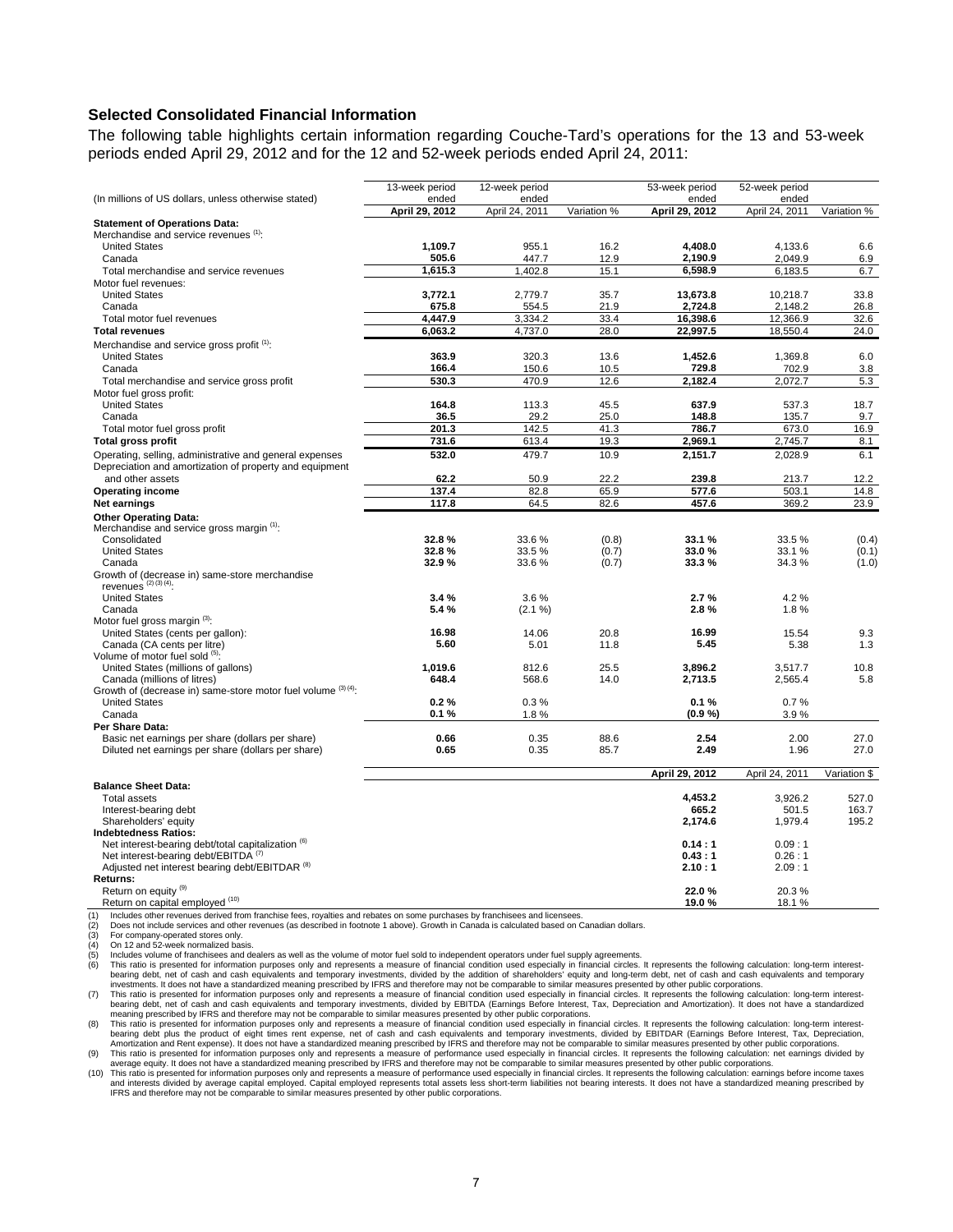# **Operating Results**

**Revenues** were \$6.1 billion in the fourth quarter of fiscal 2012, up \$1.3 billion, an increase of 28.0%, mainly attributable to acquisitions, to the increase in motor fuel sales due to higher average retail prices at the pump, to the growth of same-store merchandise and service sales in the United States and Canada as well as to the impact of the thirteenth week in the fourth quarter of fiscal 2012. These items contributing to the growth in revenues were partially offset by a weaker Canadian dollar.

For fiscal 2012, revenues were \$23.0 billion, up \$4.4 billion, or 24.0%, for reasons similar to those mentioned for the quarter.

More specifically, the growth of **merchandise and service revenues** for the fourth quarter of fiscal 2012 was \$212.5 million or 15.1%, of which approximately \$42.0 million was generated by acquisitions. As for internal growth, on a 12-week comparable basis, same-store merchandise revenues increased by 3.4% in the United States and 5.4% in Canada. For the Canadian and U.S. markets, the variance in same-store merchandise sales is attributable to Couche-Tard's merchandising strategies, to the economic conditions in each of its markets as well as to the investments made by the Corporation to enhance service and the offering of products in its stores. In the United States, a cigarette manufacturer modified its supply terms and price structure, at the beginning of the first quarter of fiscal 2012, in order to encourage retailers to decrease or maintain low unit prices on certain of its products, which has put a deflationary pressure on the Corporation's cigarettes sales. Thus, Couche-Tard estimates that excluding tobacco products sales, its same-store merchandise sales in the United States increased by 6.1% on a 12-week comparable basis. As for the weaker Canadian dollar, it had an unfavourable impact of approximately \$8.0 million on merchandise and service revenues of the fourth quarter of fiscal 2012.

For fiscal 2012, the growth of merchandise and service revenues was \$415.4 million or 6.7% for reasons similar to those of the fourth quarter, including an increase in same-store merchandise revenues of 2.7% in the United States and 2.8% in Canada on a 52-week comparable basis. Excluding tobacco products sales, the same-store merchandise sales in the United States increased by 5.3% on a 52-week comparable basis. As for the stronger Canadian dollar, it had a favourable impact of approximately \$40.0 million on merchandise and service revenues of fiscal 2012.

**Motor fuel revenues** increased by \$1.1 billion or 33.4% in the fourth quarter of fiscal 2012, of which approximately \$527.0 million stems from acquisitions. The still fragile economy and higher retail prices at the pump have continued to put pressure on motor fuel consumption, which can explain the weak growth in same-store motor fuel volume in Canada and in the United States which amounted to 0.1% and 0.2%, respectively on a 12-weeks comparable basis.

The higher average retail price of motor fuel generated an increase in revenues of approximately \$276.0 million as shown in the following table, starting with the first quarter of fiscal year ended April 24, 2011:

| Quarter                               |        | $\gamma$ <sup>nd</sup> | rdی    | $\boldsymbol{A}^{\text{th}}$ | Weighted<br>average |
|---------------------------------------|--------|------------------------|--------|------------------------------|---------------------|
| 53-week period ended April 29, 2012   |        |                        |        |                              |                     |
| United States (US dollars per gallon) | 3.67   | 3.50                   | 3.32   | 3.74                         | 3.54                |
| Canada (CA cents per litre)           | 114.08 | 112.90                 | 109.88 | 117.05                       | 113.27              |
| 52-week period ended April 24, 2011   |        |                        |        |                              |                     |
| United States (US dollars per gallon) | 2.72   | 2.67                   | 2.89   | 3.44                         | 2.92                |
| Canada (CA cents per litre)           | 91.46  | 90.47                  | 97.76  | 108.53                       | 96.91               |

As for the weaker Canadian dollar, it had an unfavourable impact of approximately \$10.0 million on motor fuel sales of the fourth quarter of fiscal 2012.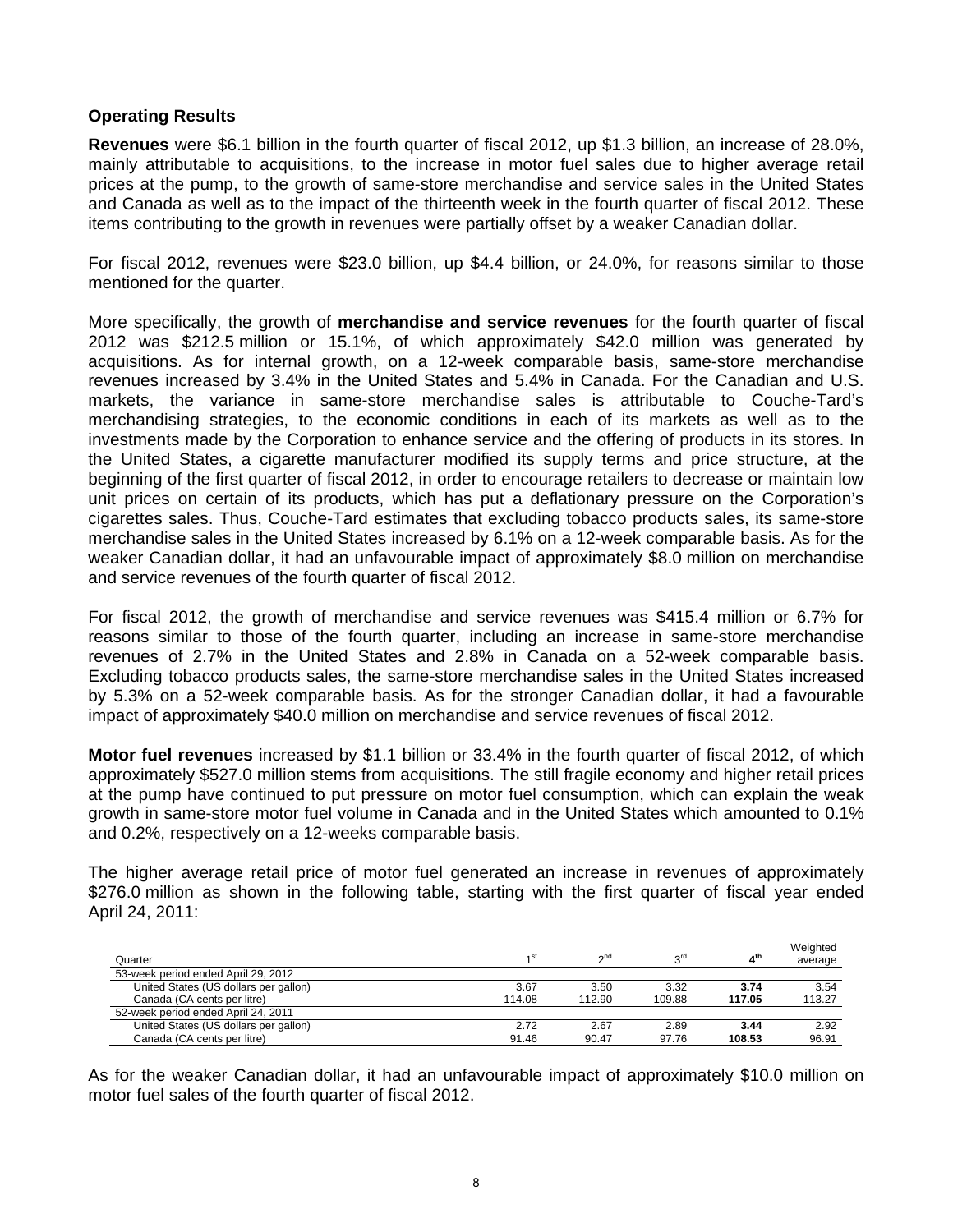For fiscal 2012, motor fuel revenues increased by \$4.0 billion or 32.6%, of which approximately \$1.1 billion stems from acquisitions. As for the same-store motor fuel volume, on a 52-week comparable basis, it stayed unchanged in the United States while it dropped by 0.9% in Canada. The higher average retail price of motor fuel generated an increase in revenues of approximately \$2.4 billion.

The consolidated **merchandise and service gross margin** grew by \$59.4 million or 12.6% in the fourth quarter of fiscal 2012. The consolidated margin was 32.8%, a reduction of 0.8% compared with the same quarter of fiscal 2011. In the United States, the gross margin is down 0.7% to 32.8% while in Canada, it fell by 0.7% to 32.9%. This performance reflects changes in the product-mix, the improvements Couche-Tard brought to its supply terms as well as its merchandising strategy in line with market competitiveness and economic conditions within each market. More precisely, these margin reductions reflect more aggressive promotions in certain categories to protect store traffic as well as increases in the cost of certain products which Couche-Tard absorbed without passing it on to consumers. However, in terms of absolute dollars, the increase in same-store merchandise sales more than offset the decrease in margin percentage of these products, demonstrating that Couche-Tard's strategies paid off.

For 2012, the consolidated merchandise and service gross margin grew by \$109.7 million or 5.3%. The consolidated margin was 33.1%, a reduction of 0.4% compared with fiscal 2011. In the United States, the gross margin is down by only 0.1% to 33.0% while in Canada, it fell by 1.0% to 33.3%.

In the fourth quarter of fiscal 2012, the **motor fuel gross margin** for Couche-Tard's companyoperated stores in the United States increased by 2.92¢ per gallon, from 14.06¢ per gallon last year to 16.98¢ per gallon this year. In Canada, the gross margin increased to CA5.60¢ per litre compared with CA5.01¢ per litre for the fourth quarter of fiscal 2011. The motor fuel gross margin for Couche-Tard's company-operated stores in the United States as well as the impact of expenses related to electronic payment modes for the last eight quarters, starting with the first quarter of fiscal year ended April 24, 2011, were as follows:

| (US cents per gallon)<br>Quarter                                 | 4 SI  | $\sim$ <sup>nd</sup> | $3^{\text{rd}}$ | ،th   | Weighted<br>average |
|------------------------------------------------------------------|-------|----------------------|-----------------|-------|---------------------|
| 53-week period ended April 29, 2012                              |       |                      |                 |       |                     |
| Before deduction of expenses related to electronic payment modes | 19.95 | 17.04                | 14.84           | 16.98 | 16.99               |
| Expenses related to electronic payment modes                     | 5.29  | 5.20                 | 4.74            | 5.06  | 5.04                |
| After deduction of expenses related to electronic payment modes  | 14.66 | 11.84                | 10.10           | 11.92 | 11.95               |
| 52-week period ended April 24, 2011                              |       |                      |                 |       |                     |
| Before deduction of expenses related to electronic payment modes | 18.83 | 16.84                | 13.12           | 14.06 | 15.54               |
| Expenses related to electronic payment modes                     | 4.15  | 4.16                 | 4.36            | 4.93  | 4.40                |
| After deduction of expenses related to electronic payment modes  | 14.68 | 12.68                | 8.76            | 9.13  | 11.14               |

For fiscal 2012, the motor fuel gross margin for Couche-Tard's company-operated stores in the United States increased by 1.45¢ per gallon, from 15.54¢ per gallon in fiscal 2011 to 16.99¢ per gallon. However, taking into consideration expenses related to electronic payment modes, the net margin per gallon increased by only 0.81¢ per gallon. In Canada, the gross margin rose slightly to CA5.45¢ per litre compared with CA5.38¢ per litre for fiscal 2011.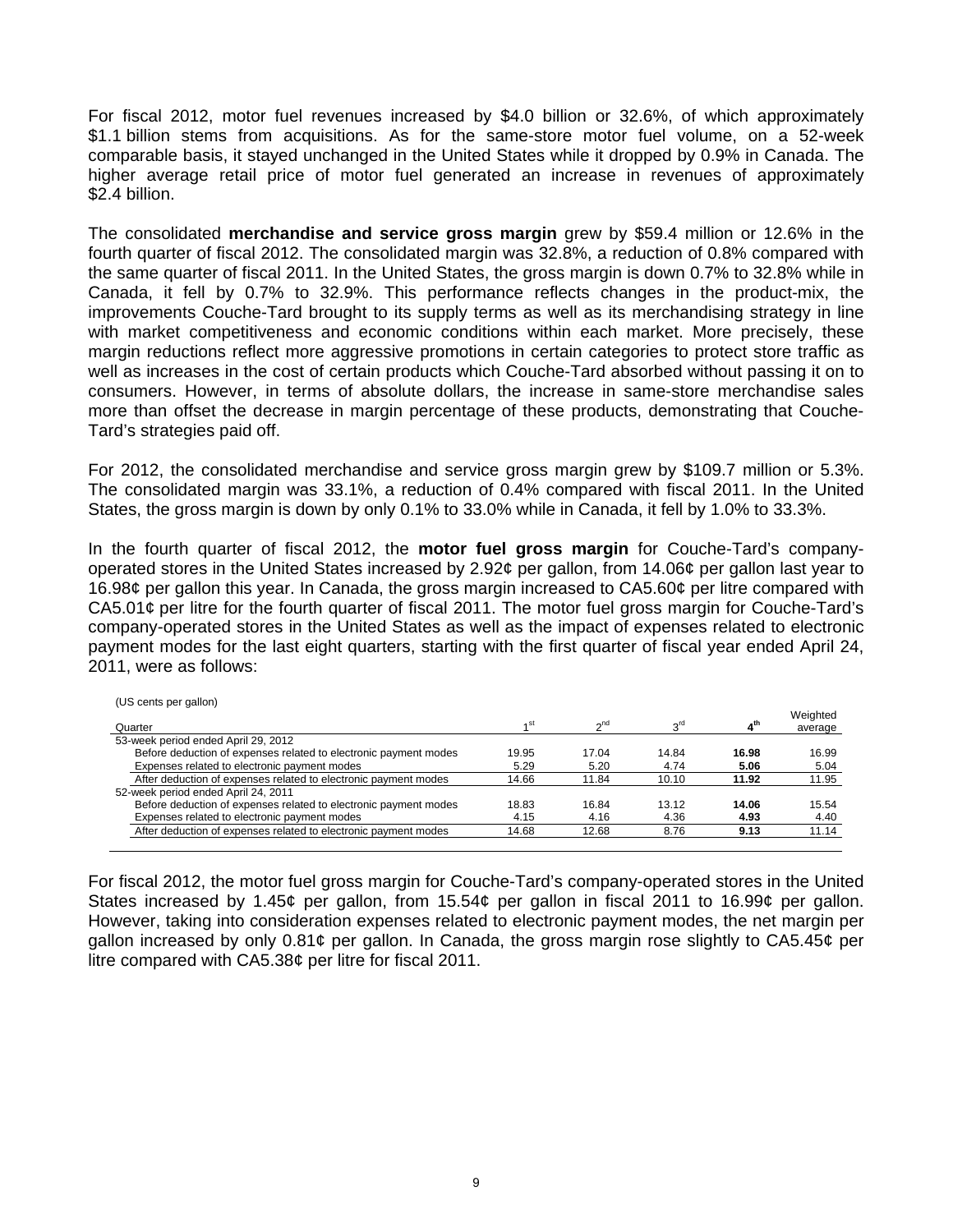For the fourth quarter and fiscal 2012, **operating, selling, administrative and general expenses** rose by 10.9% and 6.1% respectively compared with the fourth quarter of fiscal 2011 and fiscal 2011, but increased by only 5.9% and 1.9% respectively, if we exclude certain items, as demonstrated by the following table:

|                                                                                     | 13-week period ended<br>April 29, 2012 | 53-week period ended<br>April 29, 2012 |
|-------------------------------------------------------------------------------------|----------------------------------------|----------------------------------------|
| Total variance as reported                                                          | 10.9%                                  | 6.1%                                   |
| Subtract:                                                                           |                                        |                                        |
| Increase from incremental expenses related to stores acquired                       | 4.5%                                   | 2.1%                                   |
| Increase from higher electronic payment fees                                        | 1.8%                                   | 2.0%                                   |
| Negative goodwill recognized to earnings of fiscal 2012                             | $(1.2\%)$                              | $(0.3\%)$                              |
| (Decrease) increase from the (weakening) strengthening of the Canadian dollar       | $(0.6\%)$                              | 0.6%                                   |
| Acquisition costs recognized to earnings of fiscal 2012                             | 0.5%                                   | 0.3%                                   |
| Acquisition costs recognized to earnings of fiscal 2011                             |                                        | $(0.5\%)$                              |
| Remaining variance, including additional week in the fourth quarter and fiscal 2012 | 5.9%                                   | 1.9%                                   |

The increase in electronic payment fees stems mainly from the rise in the average retail price of motor fuel. The remaining variance is mainly due to the impact of the additional week in the fourth quarter and fiscal 2012 and, to a lesser extent, the additional expenses necessary to support growth in samestore merchandise sales as well as to the normal increase in costs due to inflation.

Moreover, excluding expenses related to electronic payment modes and acquisitions costs for both comparable periods as well as the negative goodwill recorded to earnings of fiscal 2012, expenses in proportion to merchandise and services sales represented 29.1% of sales during the fourth quarter of fiscal 2012 (28.8% for fiscal 2012), compared to 30.5% during the fourth quarter of fiscal 2011 (29.4% for fiscal 2011). This indicator has been constantly improving for the last 13 quarters. This performance reflects Couche-Tard's constant efforts to find ways to improve its efficiency while ensuring that the quality of the service it offers its clients is maintained**.** 

During the fourth quarter of fiscal 2012, **EBITDA** increased by 48.9% compared to the corresponding period of the previous fiscal year, reaching \$203.0 million. Net of acquisition costs recorded to earnings, acquisitions contributed \$13.6 million to EBITDA, while the exchange rate variation had a negative impact of approximately \$1.0 million. As for fiscal 2012, EBITDA increased by 14.4% compared to fiscal 2011, reaching \$839.0 million. Net of acquisition costs recorded to earnings, acquisitions contributed approximately \$26.0 million to EBITDA while the exchange rate variation had a positive impact of \$4.5 million.

It should be noted that EBITDA is not a performance measure defined by IFRS, but Couche-Tard, as well as investors and analysts, use this measure to evaluate the Corporation's financial and operating performance. Note that Couche-Tard's definition of this measure may differ from the one used by other public corporations:

| (in millions of US dollars)                             | 13-week period<br>ended | 12-week period<br>ended | 53-week period<br>ended | 52-week period<br>ended |
|---------------------------------------------------------|-------------------------|-------------------------|-------------------------|-------------------------|
|                                                         | April 29, 2012          | April 24, 2011          | April 29, 2012          | April 24, 2011          |
| Net earnings, as reported                               | 117.8                   | 64.5                    | 457.6                   | 369.2                   |
| Add:                                                    |                         |                         |                         |                         |
| Income taxes                                            | 36.5                    | 18.3                    | 146.3                   | 121.2                   |
| Net financial (revenues) expenses                       | (13.5)                  | 2.6                     | (4.7)                   | 29.6                    |
| Depreciation and amortization of property and equipment |                         |                         |                         |                         |
| and other assets                                        | 62.2                    | 50.9                    | 239.8                   | 213.7                   |
| <b>EBITDA</b>                                           | 203.0                   | 136.3                   | 839.0                   | 733.7                   |

For the fourth quarter and fiscal 2012, **depreciation expense** increased due to the investments made through acquisitions, replacement of equipment, addition of new stores and ongoing improvement of Couche-Tard's network. Since the second quarter of fiscal 2012, depreciation and amortization expense includes amortization of intangible assets related to the fuel supply contracts acquired from ExxonMobil.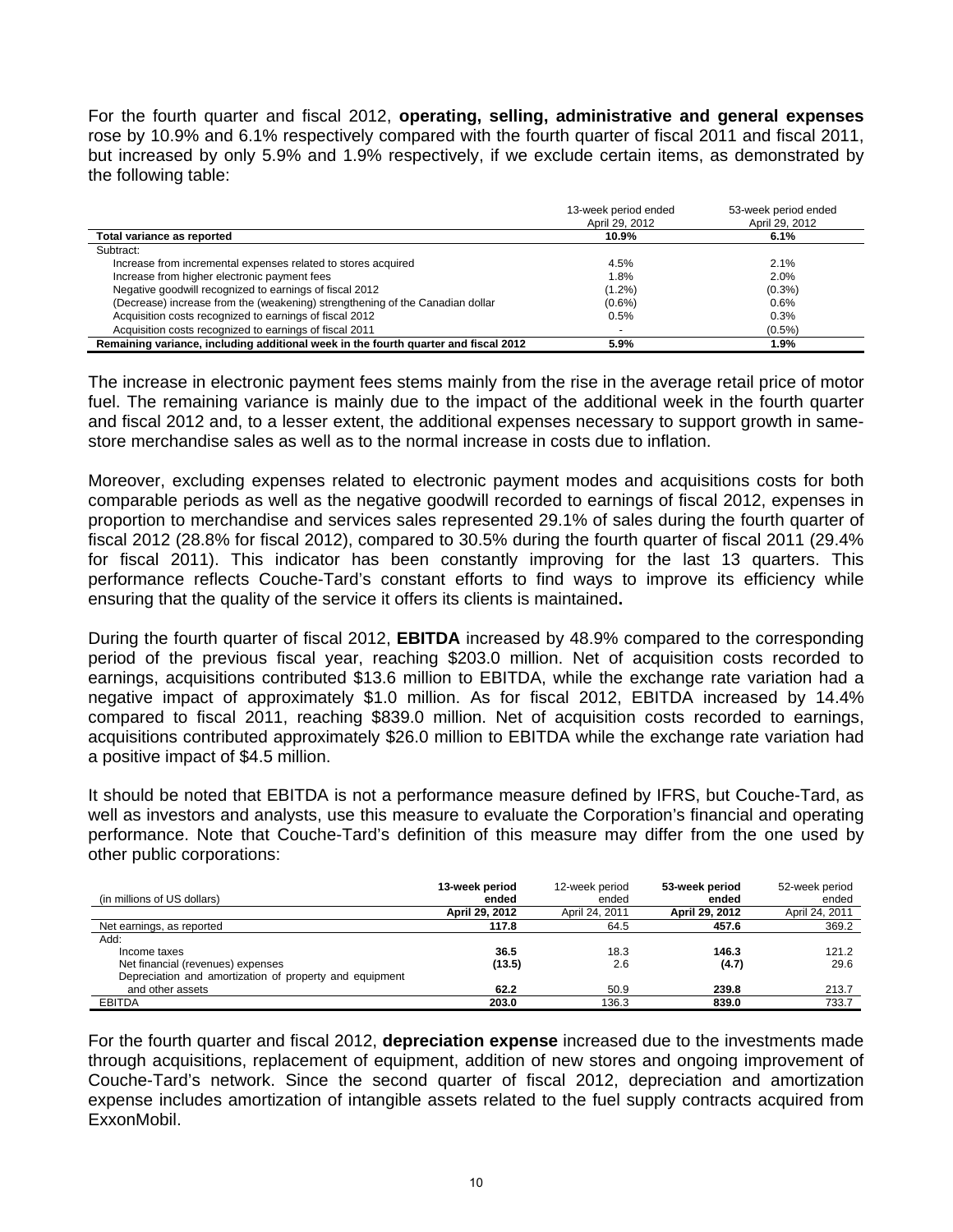For the fourth quarter and fiscal 2012, Couche-Tard recorded **net financial revenues** of \$13.5 million and \$4.7 million, respectively, compared to net financial expenses of \$2.6 million for the fourth quarter of fiscal 2011 and \$29.6 million for fiscal 2011. Excluding the \$17.0 million gain recorded on forwards, the fourth quarter of fiscal 2012 posted net financial expenses of \$3.5 million, up \$0.9 million compared to the fourth quarter of fiscal 2011. Excluding this same gain, fiscal 2012 posted net financial expenses of \$12.3 million, down \$17.3 million compared to fiscal 2011, mainly because of the early redemption, by Couche-Tard, of its \$350.0 million subordinated unsecured debt during the third quarter of fiscal 2011, which contributed to decrease the average interest rate on its borrowings. Moreover, following the early redemption of its subordinated unsecured debt, the Corporation recorded a non-recurring charge of \$3.0 million to fiscal 2011 results. The reduction in financial expenses from the lower average interest rate was partially offset by the slight increase in Couche-Tard's indebtedness attributable to amounts disbursed for share repurchases and acquisitions.

The **income tax rate** for the fourth quarter of fiscal 2012 is 23.7% compared to a rate of 22.1% for the corresponding quarter of the previous fiscal year. As for the fiscal 2012, the income tax rate is 24.2% compared to a rate of 24.7% for fiscal 2011.

Couche-Tard closed the fourth quarter of fiscal 2012 with **net earnings** of \$117.8 million, compared to \$64.5 million the previous fiscal year, an increase of \$53.3 million or 82.6%. Diluted net earnings per share stood at \$0.65 compared to \$0.35 the previous year, an increase of 85.7%. The exchange rate variation did not have a significant impact on net earnings of the fourth quarter of fiscal 2012.

Excluding from net earnings of the fourth quarter of fiscal 2012 the non-recurring gain on forwards, acquisition costs as well as negative goodwill, net earnings would have stood at approximately \$102.4 million (\$0.57 per share on a diluted basis), up \$37.9 million, or 58.8%.

As for fiscal 2012, net earnings are \$457.6 million, compared to \$369.2 million the previous fiscal year, an increase of \$88.4 million or 23.9%. Diluted net earnings per share stood at \$2.49 compared to \$1.96 the previous year, an increase of 27.0%. The exchange rate variation did not have a significant impact on net earnings of fiscal 2012.

Excluding from fiscal 2012 net earnings the non-recurring gain on forwards, acquisition costs as well as negative goodwill and excluding acquisition costs from earnings of fiscal 2011, net earnings for fiscal 2012 would have stood at approximately \$444.7 million (\$2.42 per share on a diluted basis) compared to \$377.1 million (\$2.00 per share on a diluted basis) for fiscal 2011, up \$67.6 million, or 17.9%.

# **Liquidity and Capital Resources**

Notwithstanding the signature of a new credit agreement and the reductions to the previous credit agreements, as well as the signature of the acquisition facility described before, Couche-Tard's sources of liquidity remain unchanged compared with the fiscal year ended April 24, 2011. For further information, please refer to Couche-Tard's 2011 Annual Report.

With respect to capital expenditures, acquisitions, dividends paid and share repurchases carried out by Couche-Tard during fiscal 2012, they were financed using available cash. The Corporation expects that cash generated from operations together with borrowings available under its revolving unsecured credit facilities as well as its acquisition facility will be adequate to meet the Corporation's liquidity needs in the foreseeable future.

As at April 29, 2012, \$649.3 million of Couche-Tard's credit facilities had been used (\$576.0 million for the US dollars portion and \$73.3 million for the Canadian dollars portion). As at the same date, the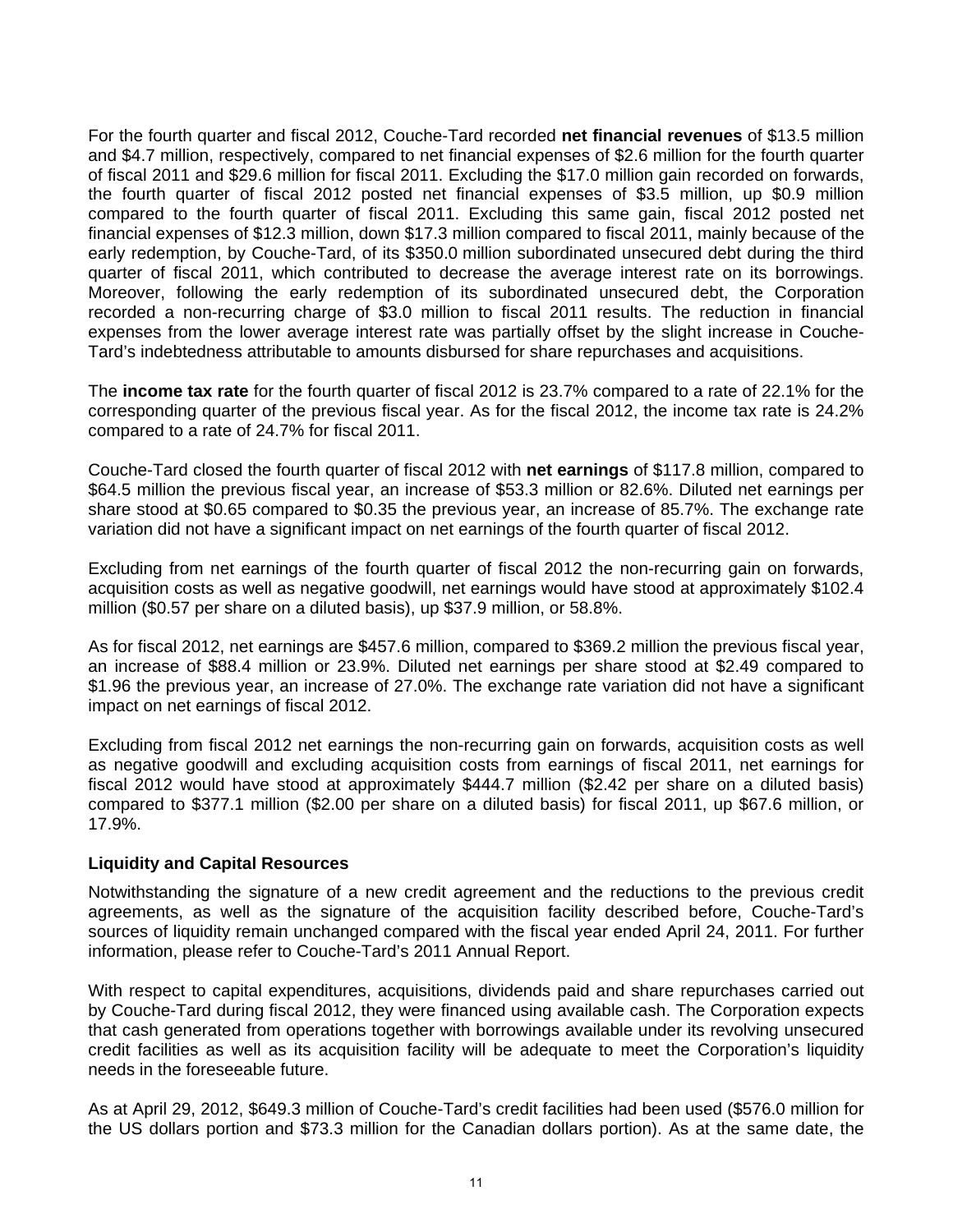weighted average effective interest rate was 0.82% for the US dollars portion and 1.95% for the Canadian dollars portion. In addition, standby letters of credit in the amount of CA\$1.4 million and \$28.5 million were outstanding as at April 29, 2012.

As at April 29, 2012, excluding the acquisition facility, \$840.7 million were available under the credit agreements and Couche-Tard was in compliance with the restrictive covenants and ratios imposed by the credit agreements at that date. Thus, at the same date, the Corporation had access to more than \$1.1 billion through its available cash and credit agreements.

# **Selected Consolidated Cash Flow Information**

|                                                                                              | 13-week        | 12-week        |           | 53-week        | 52-week        |           |
|----------------------------------------------------------------------------------------------|----------------|----------------|-----------|----------------|----------------|-----------|
| (In millions of US dollars)                                                                  | period ended   | period ended   |           | period ended   | period ended   |           |
|                                                                                              | April 29, 2012 | April 24, 2011 | Variation | April 29, 2012 | April 24, 2011 | Variation |
| <b>Operating activities</b>                                                                  |                | \$             | \$        |                |                | \$        |
| Cash flows                                                                                   | 194.0          | 134.9          | 59.1      | 691.3          | 601.5          | 89.8      |
| Other                                                                                        | 64.9           | 94.2           | (29.3)    | 72.5           | 6.8            | 65.7      |
| Net cash provided by operating activities                                                    | 258.9          | 229.1          | 29.8      | 763.8          | 608.3          | 155.5     |
| <b>Investing activities</b>                                                                  |                |                |           |                |                |           |
| Purchase of property and equipment and other<br>assets, net of proceeds from the disposal of |                |                |           |                |                |           |
| property and equipment and other assets                                                      | (114.0)        | (76.6)         | (37.4)    | (288.8)        | (198.1)        | (90.7)    |
| Business acquisitions                                                                        | (30.0)         | (3.5)          | (26.5)    | (380.3)        | (37.8)         | (342.5)   |
| Restricted cash                                                                              |                |                |           | (22.7)         |                | (22.7)    |
| Proceeds from sale and leaseback transactions                                                |                |                |           |                | 5.1            | (5.1)     |
| Net cash used in investing activities                                                        | (144.0)        | (80.1)         | (63.9)    | (691.8)        | (230.8)        | (461.0)   |
| <b>Financing activities</b>                                                                  |                |                |           |                |                |           |
| <b>Dividends</b>                                                                             | (13.5)         | (9.4)          | (4.1)     | (49.8)         | (32.8)         | (17.0)    |
| Net (decrease) increase in borrowings                                                        | (1.4)          | (2.2)          | 0.8       | 157.1          | 132.7          | 24.4      |
| Share repurchase                                                                             |                | (8.9)          | 8.9       | (201.1)        | (69.1)         | (132.0)   |
| <b>Issuance of shares</b>                                                                    |                | 1.4            | (1.4)     | 19.2           | 11.4           | 7.8       |
| Early redemption of subordinated unsecured debt                                              |                |                |           |                | (332.6)        | 332.6     |
| Net cash used in financing activities                                                        | (14.9)         | (19.1)         | 4.2       | (74.6)         | (290.4)        | 215.8     |
| Company credit rating                                                                        |                |                |           |                |                |           |
| Standard and Poor's                                                                          | BBB-           | BBB-           |           | BBB-           | BBB-           |           |

# **Operating activities**

During the fourth quarter of fiscal 2012, net cash from the operation of the Couche-Tard's stores reached \$258.9 million, up \$29.8 million compared to the fourth quarter of fiscal year 2011, mainly due to higher net earnings and to a more favourable change in working capital. During fiscal 2012, net cash from operation of the Corporation's stores reached \$763.8 million, up \$155.5 million from the comparable period of fiscal 2011 for reasons similar as those provided for the fourth quarter.

# **Investing activities**

During the fourth quarter of fiscal 2012, investing activities were primarily for the acquisition of 21 company-operated stores, eight stores operated by independent operators (including related motor fuel supply agreements) and motor fuel supply agreements for 13 stores for a total amount of \$30.0 million and for net capital expenditures and other assets for an amount of \$114.0 million. Since the beginning of fiscal 2012, Couche-Tard acquired  $191<sup>1</sup>$  company-operated stores,  $91<sup>1</sup>$  stores operated by independent operators (including related motor fuel supply agreements) as well as 76 motor fuel supply agreements for a total amount of \$380.3 million while it disbursed a total of \$288.8 million for net capital expenditures and other assets. Couche-Tard's capital investments were primarily for the replacement of equipment in some of its stores to enhance its offering of products and services, the addition of new stores as well as the ongoing improvement of its network. Couche-Tard also made an escrow deposit of \$22.7 million for pending acquisitions.

<sup>1&</sup>lt;br>The number of stores differs from that presented in the "Changes in the Store Network" table because it excludes stores related to the RDK joint venture. The latter being accounted for using the equity method, the amount paid by RDK for its investing activities do not appear in Corporation's investing activities.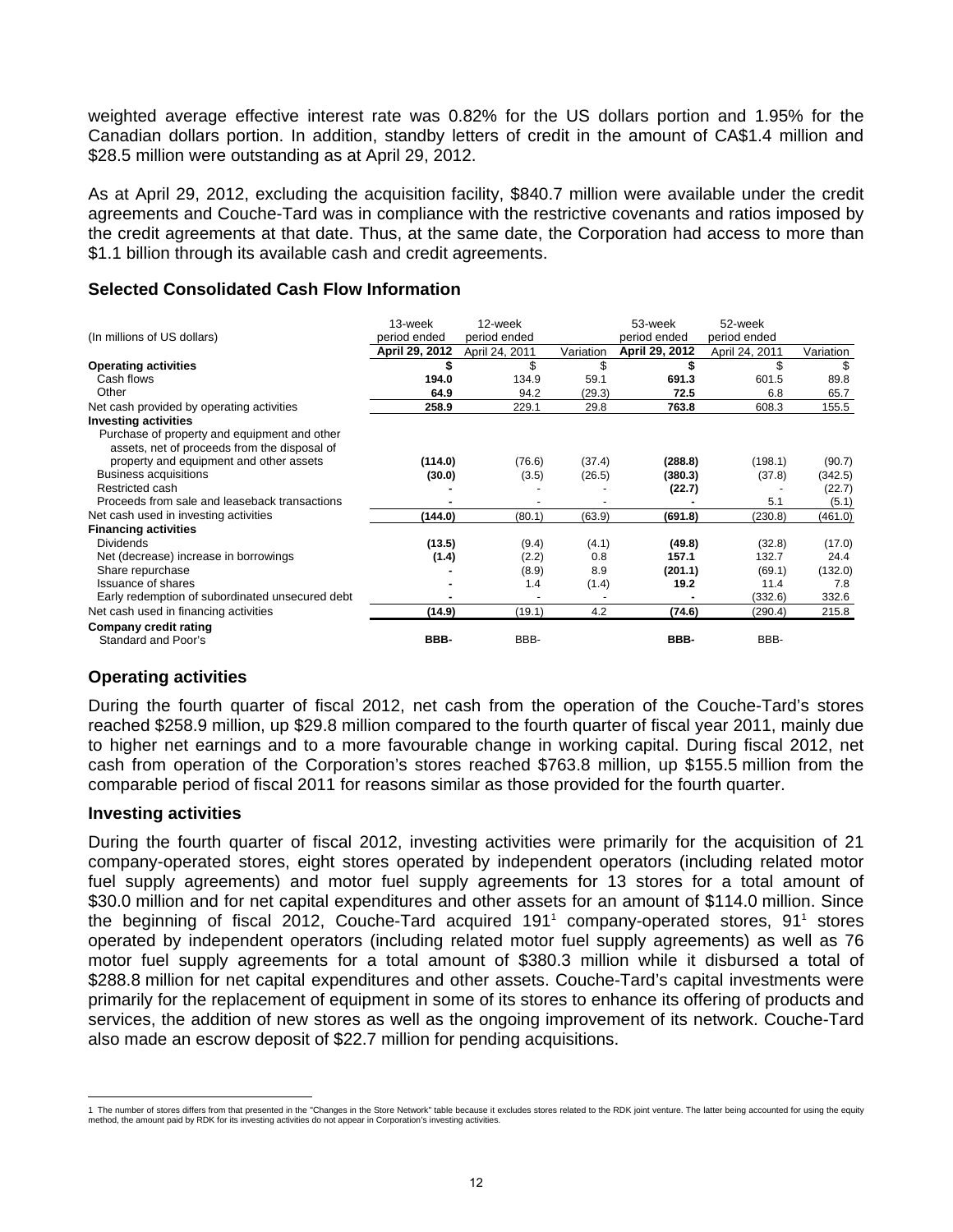## **Financing activities**

During the fourth quarter of fiscal 2012, the decrease in debt amounted to \$1.4 million while Couche-Tard paid \$13.5 million in dividends.

As for fiscal 2012, the increase in debt amounted to \$157.1 million while Couche-Tard paid \$201.1 million under its share repurchase program and \$49.8 million in dividends. The Corporation also collected \$19.2 million in cash following the issuance of shares upon exercise of stock options.

## **Financial Position as at April 29, 2012**

As shown by its indebtedness ratios included in the "Selected Consolidated Financial Information" section and net cash provided by operating activities, Couche-Tard's financial position is excellent.

Couche-Tard's total consolidated assets amounted to \$4.5 billion as at April 29, 2012, an increase of \$527.0 million over the balance as at April 24, 2011. This increase stems primarily from the rise in assets resulting from the acquisitions made since the beginning of the fiscal year, partially offset by the weakening of the Canadian dollar compared to the US dollar at the balance sheet date.

During fiscal 2012, Couche-Tard recorded a return on capital employed of 19.0%<sup>1</sup>.

Shareholders' equity amounted to \$2.2 billion as at April 29, 2012, up \$195.2 million compared to April 24, 2011, mainly reflecting net earnings of fiscal 2012, partially offset by shares repurchased, dividends declared and the decrease in accumulated other comprehensive income following the weakening of the Canadian dollar as at the balance sheet date. For fiscal 2012, the Corporation recorded a return on equity of 22.0%<sup>2</sup>.

# **Selected Quarterly Financial Information**

The Corporation's 52-week reporting cycle is divided into quarters of 12 weeks each except for the third quarter, which comprises 16 weeks. When a fiscal year, such as fiscal 2012, contains 53 weeks, the fourth quarter comprises 13 weeks. The following is a summary of selected consolidated financial information derived from the Corporation's interim consolidated financial statements for each of the eight most recently completed quarters.

| (In millions of US dollars except for per                                                                              |                 |                 | 53-week period ended April 29, 2012 |                 |                 |          | 52-week period ended April 24, 2011 |          |
|------------------------------------------------------------------------------------------------------------------------|-----------------|-----------------|-------------------------------------|-----------------|-----------------|----------|-------------------------------------|----------|
| share data)                                                                                                            |                 |                 |                                     |                 |                 |          |                                     |          |
| Quarter                                                                                                                | 4 <sup>th</sup> | $3^{\text{rd}}$ | 2 <sup>nd</sup>                     | 1 <sup>st</sup> | 4 <sup>th</sup> | $3^{rd}$ | $2^{nd}$                            | $_4$ st  |
| Weeks                                                                                                                  | 13 weeks        | 16 weeks        | 12 weeks                            | 12 weeks        | 12 weeks        | 16 weeks | 12 weeks                            | 12 weeks |
| <b>Revenues</b>                                                                                                        | 6.063.2         | 6.604.1         | 5,152.6                             | 5.177.6         | 4.737.0         | 5.486.9  | 4.149.1                             | 4.177.4  |
| Earnings before depreciation and<br>amortization of property and equipment<br>and other assets, financial expenses and |                 |                 |                                     |                 |                 |          |                                     |          |
| income taxes                                                                                                           | 199.6           | 185.9           | 202.2                               | 231.7           | 133.7           | 163.5    | 199.0                               | 220.6    |
| Depreciation and amortization of property                                                                              |                 |                 |                                     |                 |                 |          |                                     |          |
| and equipment and other assets                                                                                         | 62.2            | 75.7            | 52.4                                | 49.5            | 50.9            | 66.1     | 49.3                                | 47.4     |
| Operating income                                                                                                       | 137.4           | 110.2           | 147.8                               | 182.2           | 82.8            | 97.4     | 149.7                               | 173.2    |
| Share of earnings of a joint venture                                                                                   |                 |                 |                                     |                 |                 |          |                                     |          |
| accounted for using the equity method                                                                                  | 3.4             | 7.0             | 5.2                                 | 6.0             | 2.6             | 3.8      | 4.8                                 | 5.7      |
| Net financial (revenues) expenses                                                                                      | (13.5)          | 4.0             | 2.1                                 | 2.7             | 2.6             | 11.2     | 8.2                                 | 7.6      |
| Net earnings                                                                                                           | 117.8           | 86.8            | 113.5                               | 139.5           | 64.5            | 69.6     | 108.2                               | 126.9    |
| Net earnings per share                                                                                                 |                 |                 |                                     |                 |                 |          |                                     |          |
| Basic                                                                                                                  | \$0.66          | \$0.49          | \$0.62                              | \$0.76          | \$0.35          | \$0.38   | \$0.58                              | \$0.68   |
| Diluted                                                                                                                | \$0.65          | \$0.48          | \$0.61                              | \$0.75          | \$0.35          | \$0.37   | \$0.57                              | \$0.67   |

 $\overline{a}$ 1 This ratio is presented for information purposes only and represents a measure of performance used especially in financial circles. It represents the following calculation: earnings before income taxes and interests divided by average capital employed. Capital employed represents total assets less short-term liabilities not bearing interests. It does not have a standardized meaning prescribed by IFRS and<br>therefore may not be

<sup>2</sup> This ratio is presented for information purposes only and represents a measure of performance used especially in financial circles. It represents the following calculation: net earnings divided by average equity. It does not have a standardized meaning prescribed by IFRS and therefore may not be comparable to similar measures presented by other public corporations.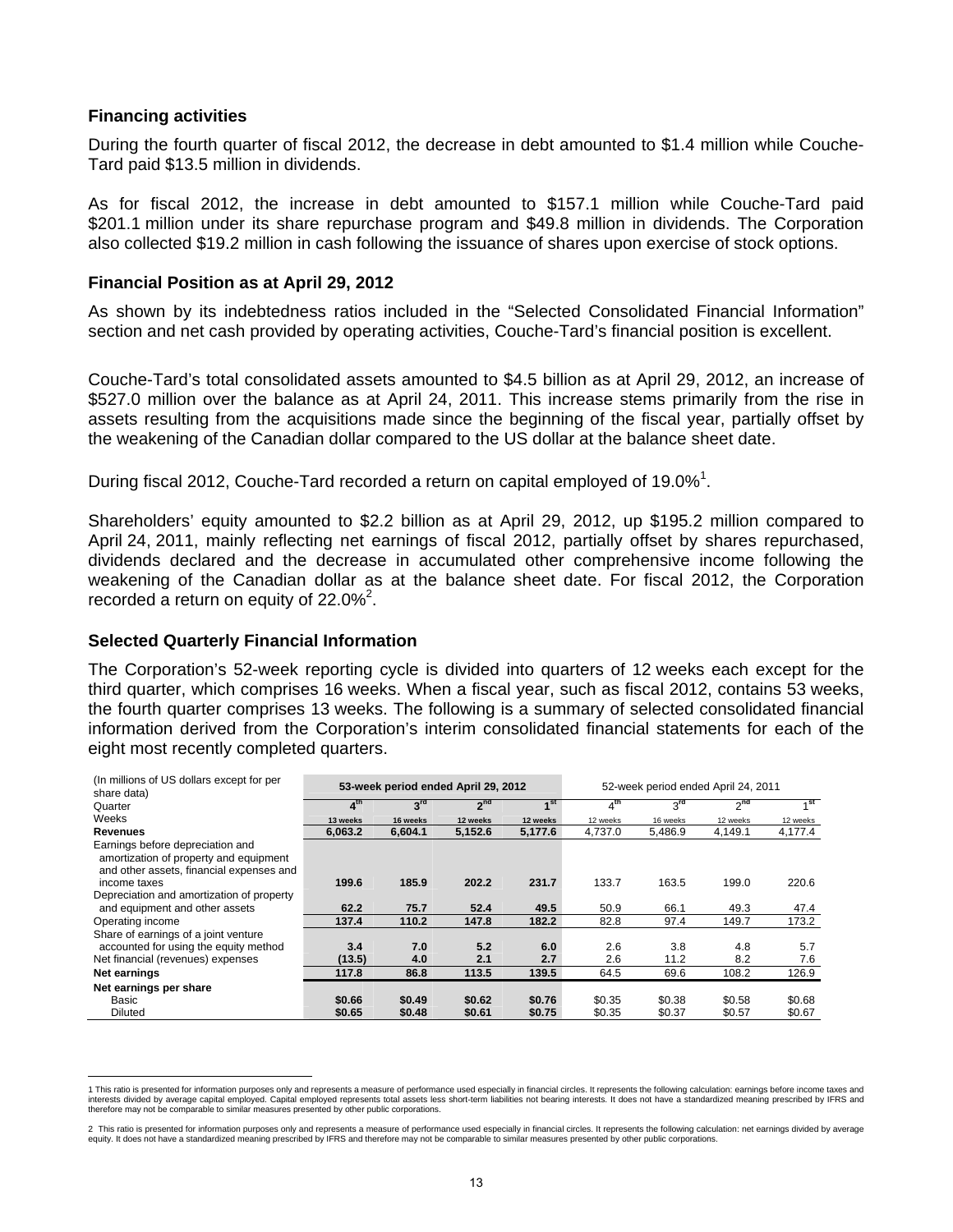# **Outlook**

During fiscal year 2013, Couche-Tard expects to pursue its investments with caution in order to, amongst other things, improve its network. The Corporation also intends to keep an ongoing focus on its sales, supply terms and operating expenses while keeping an eye on growth opportunities that may be available to it.

Couche-Tard will pay special attention to the integration of Statoil Fuel & Retail. To do this, it has formed a multidisciplinary team that will ensure an effective integration and will identify opportunities for improvement, including available synergies. Within this framework, Couche-Tard will also put in place strategies that will enable it to reduce its debt levels in order to regain its financial flexibility and maintain the quality of its credit profile.

Finally, in line with its business model, Couche-Tard intends to continue to focus its resources on the sale of fresh products and on innovation, including the introduction of new products and services, in order to satisfy the needs of its large clientele.

# **Profile**

Alimentation Couche-Tard Inc. is the leader in the Canadian convenience store industry. In North America, Couche-Tard is the largest independent convenience store operator (whether integrated with a petroleum Corporation or not) in terms of number of company-operated stores. As of April 29, 2012, Couche-Tard had a network of 5,803 convenience stores, 4,216 of which include motor fuel dispensing. At the same date, the Corporation had agreements for the supply of motor fuel to 350 sites operated by independent operators. Couche-Tard's network consists of 13 business units, including nine in the United States covering 42 states and the District of Columbia, and four in Canada covering all ten provinces. In addition, under licensing agreements, about 3,990 stores are operated under the Circle K banner in nine other countries worldwide (China, Guam, Hong Kong, Indonesia, Japan, Macau, Mexico, Vietnam and United Arab Emirates). More than 60,000 people are employed throughout Couche-Tard's retail convenience network and service centers in North America.

Following its acquisition of Statoil Fuel & Retail in June 2012, Couche-Tard also operates a broad retail network across Scandinavia, Poland, the Baltics, and Russia with approximately 2,300 stores, the majority of which offer full and convenience products while the others are automated (fuel only) stations. Throughout our European operations, Couche-Tard also generates revenues from stationary energy, marine fuel, aviation fuel, lubricants and chemicals. It operates 12 key terminals as well as 38 depots in eight countries while it also operates approximately 400 road tankers. Including employees at Statoil branded franchise stations, about 18,500 people work in Couche-Tard's retail network across Europe, in its European corporate headquarters, in its eight regional headquarters, in its terminals and in its depots.

# **Source**

**Raymond Paré**, Vice-President and Chief Financial Officer Tel: (450) 662-6632 ext. 4607 **investor.relations@couche-tard.com** 

The statements set forth in this press release, which describes Couche-Tard's objectives, projections, estimates, expectations or forecasts, may constitute forward-looking statements within the meaning of securities legislation. Positive or negative verbs such as "plan", "evaluate", "estimate", "believe" and other related expressions are used to identify such statements. Couche-Tard would like to point out that, by their very nature, forward-looking statements involve risks and uncertainties such that its results, or the measures it adopts, could differ materially from those indicated or underlying these statements, or could have an impact on the degree of realization of a particular projection. Major factors that may lead to a material difference between Couche-Tard's actual results and the projections or expectations set forth in the forward-looking statements include the effects of the integration of acquired businesses and the ability to achieve projected synergies, fluctuations in margins on motor fuel sales, competition in the convenience store and retail motor fuel industries, exchange rate variations, and such other risks as described in detail from time to time in the reports filed by Couche-Tard with securities authorities in Canada and the United States. Unless otherwise required by applicable securities laws, Couche-Tard disclaims any intention or obligation to update or revise any forward-looking statements, whether as a result of new information, future events or otherwise. The forward-looking information in this release is based on information available as of the date of the release.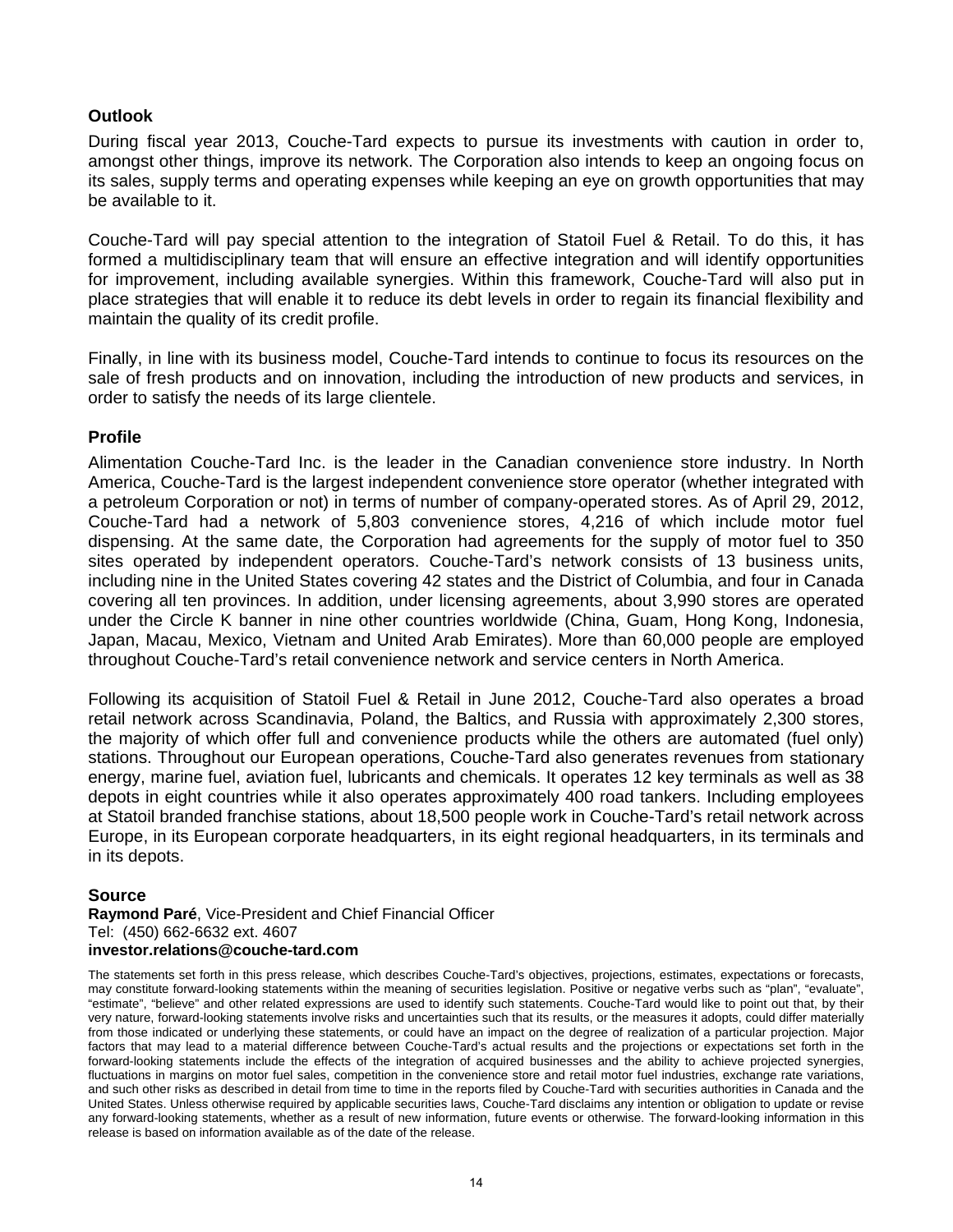# **Webcast on July 10, 2012 at 3:30 P.M. (EST)**

Couche-Tard invites analysts known to the Corporation to send their two questions in advance to its management, before 1:30 P.M. (EST) on July 10, 2012.

Financial analysts and investors who wish to listen to the webcast on Couche-Tard's results which will take place online on July 10, 2012 at 3:30 P.M. (EST) can do so by accessing the Corporation's website at www.couche-tard.com/corporate and by clicking on the corporate presentations link of the investor relations section. For those who will not be able to listen to the live presentation, the recording of the webcast will be available on the Corporation's website for a period of 90 days.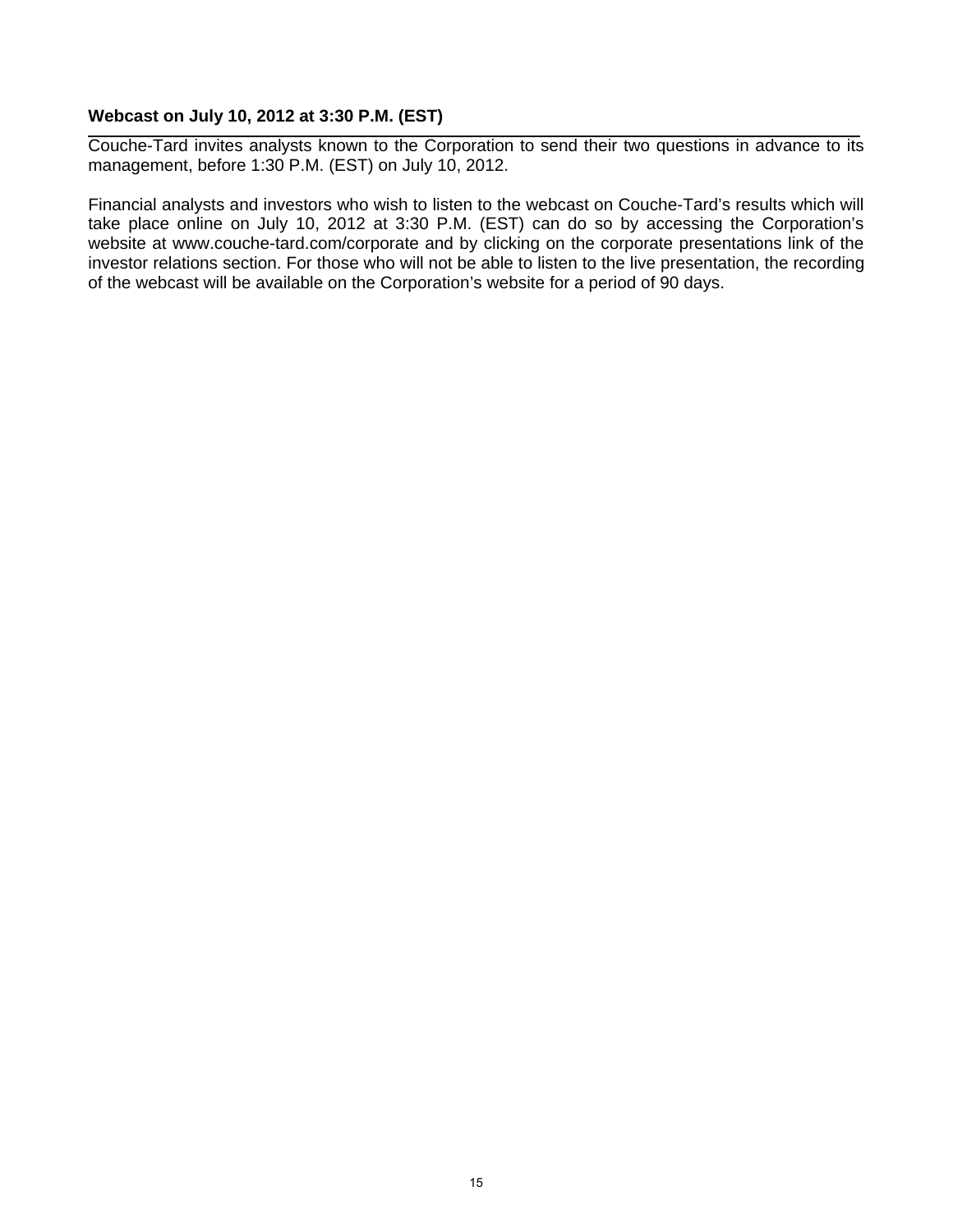## **CONSOLIDATED STATEMENTS OF EARNINGS**

(in millions of US dollars, except per share amounts, unaudited)

|                                                                                                                        | 13 weeks  | 12 weeks  | 53 weeks  | 52 weeks  |
|------------------------------------------------------------------------------------------------------------------------|-----------|-----------|-----------|-----------|
| For the periods ended                                                                                                  | April 29, | April 24, | April 29, | April 24, |
|                                                                                                                        | 2012      | 2011      | 2012      | 2011      |
|                                                                                                                        | \$        | \$        | \$        | \$        |
| <b>Revenues</b>                                                                                                        | 6,063.2   | 4,737.0   | 22,997.5  | 18,550.4  |
| Cost of sales                                                                                                          | 5,331.6   | 4,123.6   | 20,028.4  | 15,804.7  |
| <b>Gross profit</b>                                                                                                    | 731.6     | 613.4     | 2,969.1   | 2,745.7   |
| Operating, selling, administrative and general expenses<br>Depreciation and amortization of property and equipment and | 532.0     | 479.7     | 2,151.7   | 2,028.9   |
| other assets                                                                                                           | 62.2      | 50.9      | 239.8     | 213.7     |
|                                                                                                                        | 594.2     | 530.6     | 2,391.5   | 2,242.6   |
| Operating income                                                                                                       | 137.4     | 82.8      | 577.6     | 503.1     |
| Share of earnings of a joint venture accounted for using the<br>equity method                                          | 3.4       | 2.6       | 21.6      | 16.9      |
| Financial expenses                                                                                                     | 3.6       | 2.9       | 13.5      | 31.4      |
| <b>Financial revenues</b>                                                                                              | (0.1)     | (0.3)     | (1.2)     | (1.8)     |
| Gain on foreign exchange forward contracts (Note 6)                                                                    | (17.0)    |           | (17.0)    |           |
| Net financial (revenues) expenses                                                                                      | (13.5)    | 2.6       | (4.7)     | 29.6      |
| Earnings before income taxes                                                                                           | 154.3     | 82.8      | 603.9     | 490.4     |
| Income taxes                                                                                                           | 36.5      | 18.3      | 146.3     | 121.2     |
| Net earnings                                                                                                           | 117.8     | 64.5      | 457.6     | 369.2     |
| Net earnings per share (Note 7)                                                                                        |           |           |           |           |
| <b>Basic</b>                                                                                                           | 0.66      | 0.35      | 2.54      | 2.00      |
| <b>Diluted</b>                                                                                                         | 0.65      | 0.35      | 2.49      | 1.96      |
| Weighted average number of shares (in thousands)                                                                       | 179,046   | 183,344   | 180,420   | 184,637   |
| Weighted average number of shares - diluted (in thousands)                                                             | 181,102   | 186.877   | 183,583   | 188,214   |
| Number of shares outstanding at end of period (in thousands)                                                           | 179,053   | 183,594   | 179,053   | 183,594   |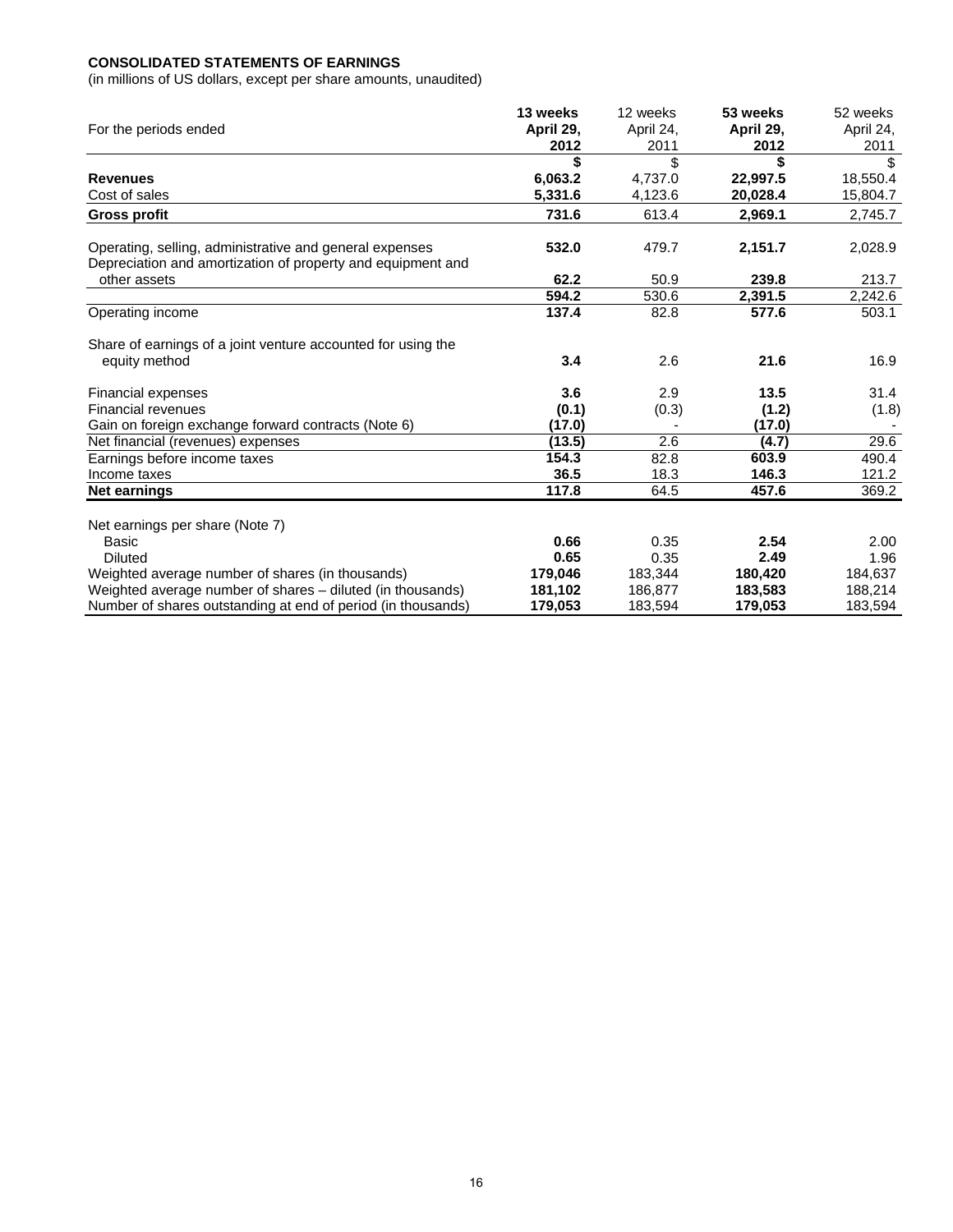## **CONSOLIDATED STATEMENTS OF COMPREHENSIVE INCOME**

(in millions of US dollars, unaudited)

| For the periods ended                                            | 13 weeks<br>April 29,<br>2012 | 12 weeks<br>April 24,<br>2011 | 53 weeks<br>April 29,<br>2012 | 52 weeks<br>April 24,<br>2011 |
|------------------------------------------------------------------|-------------------------------|-------------------------------|-------------------------------|-------------------------------|
|                                                                  |                               | \$                            |                               | \$                            |
| Net earnings                                                     | 117.8                         | 64.5                          | 457.6                         | 369.2                         |
| Other comprehensive income                                       |                               |                               |                               |                               |
| Changes in cumulative translation adjustments <sup>(1)</sup>     | (2.3)                         | 39.3                          | (26.4)                        | 40.1                          |
| Change in fair value of a financial instrument designated as a   |                               |                               |                               |                               |
| cash flow hedge (2)                                              | 4.3                           | (0.3)                         | 5.9                           | 2.0                           |
| Gain realized on a financial instrument designated as a cash     |                               |                               |                               |                               |
| flow hedge transferred to earnings <sup>(3)</sup>                | (3.4)                         | (0.2)                         | (5.1)                         | (1.3)                         |
| Gain realized on the disposal of an available-for-sale financial |                               |                               |                               |                               |
| instrument transferred to earnings <sup>(4)</sup>                |                               |                               | (0.6)                         |                               |
| Net actuarial losses <sup>(5)</sup>                              | (4.9)                         | (1.2)                         | (4.9)                         | (1.2)                         |
| Other comprehensive income                                       | (6.3)                         | 37.6                          | (31.1)                        | 39.6                          |
| <b>Comprehensive income</b>                                      | 111.5                         | 102.1                         | 426.5                         | 408.8                         |

(1) For the 13 and 53-week periods ended April 29, 2012, these amounts include a gain of \$10.0 and a loss of \$10.5, respectively (net of income taxes of \$1.5 and \$1.6, respectively). For the 12 and 52-week periods ended April 24, 2011, these amounts include a gain of \$21.1 and \$17.2, respectively (net of income taxes of \$3.1 and \$2.5, respectively). These gains and losses arise from the translation of US dollar denominated longterm debt designated as a foreign exchange hedge of the Corporation's net investment in its U.S. operations.

(2) For the 13 and 53-week periods ended April 29, 2012, these amounts are net of income taxes of \$1.4 and \$1.9, respectively. For the 12 and 52 week periods ended April 24, 2011, these amounts are net of income taxes of \$0.1 and \$0.6, respectively.

(3) For the 13 and 53-week periods ended April 29, 2012, these amounts are net of income taxes of \$1.1 and \$1.6, respectively. For the 12 and 52 week periods ended April 24, 2011, these amounts are net of income taxes of \$0.1 and \$0.4, respectively.

(4) For the 53-week period ended April 29, 2012, this amount is net of income taxes.

(5) For the 13 and 53-week periods ended April 29, 2012, these amounts are net of income taxes of \$1.7. For the 12 and 52-week periods ended April 24, 2011, these amounts are net of income taxes of \$0.6.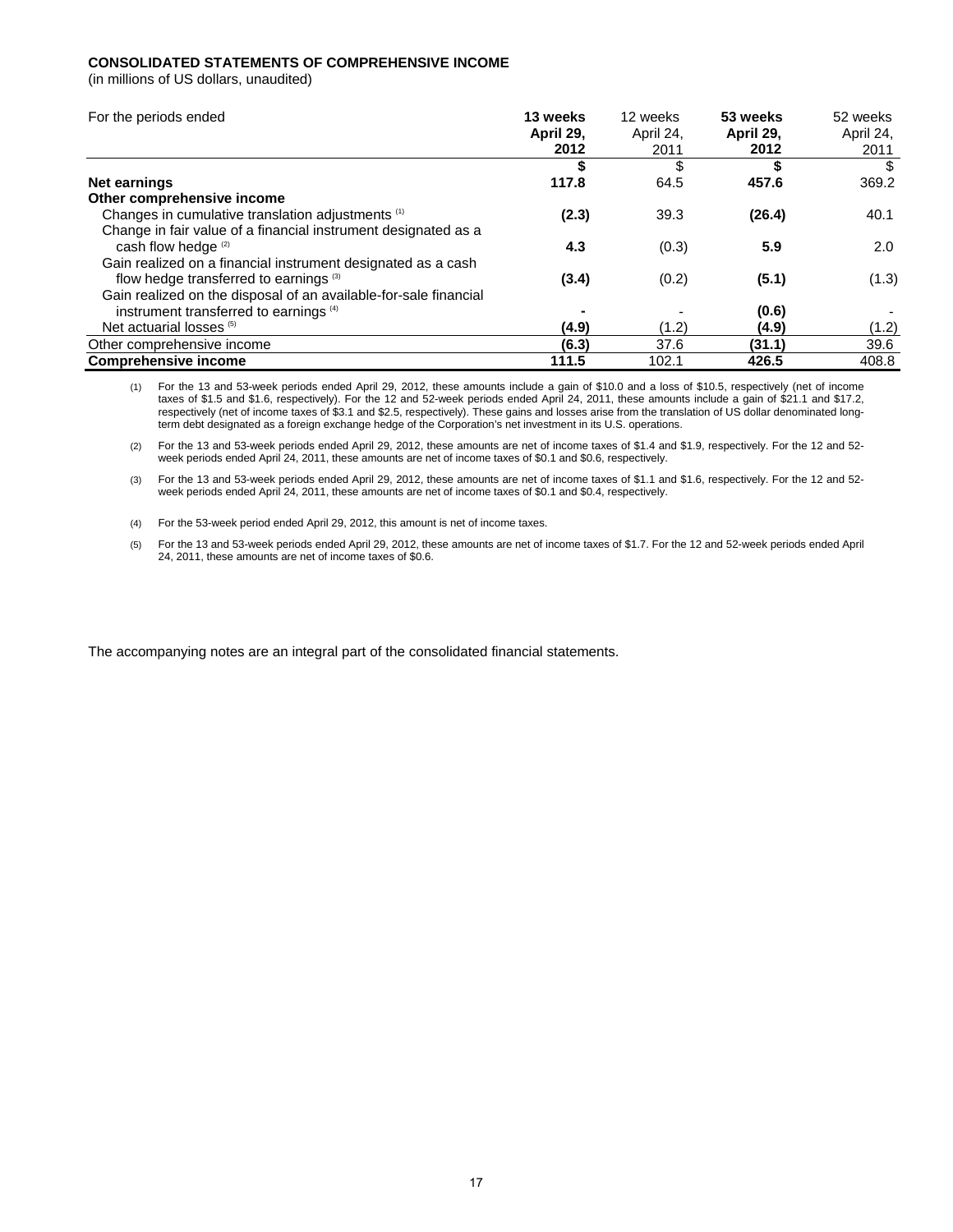## **CONSOLIDATED STATEMENTS OF CHANGES IN SHAREHOLDERS' EQUITY**

(in millions of US dollars, except per share amounts, unaudited)

| For the 53-week period ended                                                                                                                                                      |                  |                               |                             |                                  | April 29, 2012          |
|-----------------------------------------------------------------------------------------------------------------------------------------------------------------------------------|------------------|-------------------------------|-----------------------------|----------------------------------|-------------------------|
|                                                                                                                                                                                   |                  |                               |                             | Accumulated                      |                         |
|                                                                                                                                                                                   | Capital<br>stock | <b>Contributed</b><br>surplus | <b>Retained</b><br>earnings | other<br>comprehensive<br>income | Shareholders'<br>equity |
|                                                                                                                                                                                   | \$               | \$                            | \$                          | \$                               | S                       |
| Balance, beginning of period                                                                                                                                                      | 323.8            | 19.3                          | 1,596.3                     | 40.0                             | 1,979.4                 |
| Comprehensive income:<br>Net earnings<br>Other comprehensive income                                                                                                               |                  |                               | 457.6                       | (31.1)                           | 457.6<br>(31.1)         |
| Total comprehensive income                                                                                                                                                        |                  |                               |                             |                                  | 426.5                   |
| <b>Dividends</b>                                                                                                                                                                  |                  |                               | (49.8)                      |                                  | (49.8)                  |
| Stock option-based compensation expense                                                                                                                                           |                  | 0.4                           |                             |                                  | 0.4                     |
| Initial fair value of stock options exercised                                                                                                                                     | 1.8              | (1.8)                         |                             |                                  |                         |
| Cash received upon exercise of stock options                                                                                                                                      | 19.2             |                               |                             |                                  | 19.2                    |
| Repurchase and cancellation of shares<br>Excess of acquisition cost over book value of<br>Class A multiple voting shares and Class B<br>subordinate voting shares repurchased and | (23.8)           |                               |                             |                                  | (23.8)                  |
| cancelled                                                                                                                                                                         |                  | 17.9                          | (177.3)                     |                                  | (177.3)                 |
| Balance, end of period                                                                                                                                                            | 321.0            |                               | 1,826.8                     | 8.9                              | 2,174.6                 |

| For the 52-week period ended                  |         |             |          |               | April 24, 2011 |
|-----------------------------------------------|---------|-------------|----------|---------------|----------------|
|                                               |         |             |          | Accumulated   |                |
|                                               |         |             |          | other         |                |
|                                               | Capital | Contributed | Retained | comprehensive | Shareholders'  |
|                                               | stock   | surplus     | earnings | income        | equity         |
|                                               | \$      | \$          | \$       | \$            | \$             |
| <b>Balance, beginning of period</b>           | 319.5   | 20.4        | 1,319.7  | 0.4           | 1,660.0        |
| Comprehensive income:                         |         |             |          |               |                |
| Net earnings                                  |         |             | 369.2    |               | 369.2          |
| Other comprehensive income                    |         |             |          | 39.6          | 39.6           |
| Total comprehensive income                    |         |             |          |               | 408.8          |
| <b>Dividends</b>                              |         |             | (32.8)   |               | (32.8)         |
| Stock option-based compensation expense       |         | 1.1         |          |               | 1.1            |
| Initial fair value of stock options exercised | 2.2     | (2.2)       |          |               |                |
| Cash received upon exercise of stock options  | 11.4    |             |          |               | 11.4           |
| Repurchase and cancellation of shares         | (9.3)   |             |          |               | (9.3)          |
| Excess of acquisition cost over book value of |         |             |          |               |                |
| Class A multiple voting shares and Class B    |         |             |          |               |                |
| subordinate voting shares repurchased and     |         |             |          |               |                |
| cancelled                                     |         |             | (59.8)   |               | (59.8)         |
| Balance, end of period                        | 323.8   | 19.3        | 1,596.3  | 40.0          | 1,979.4        |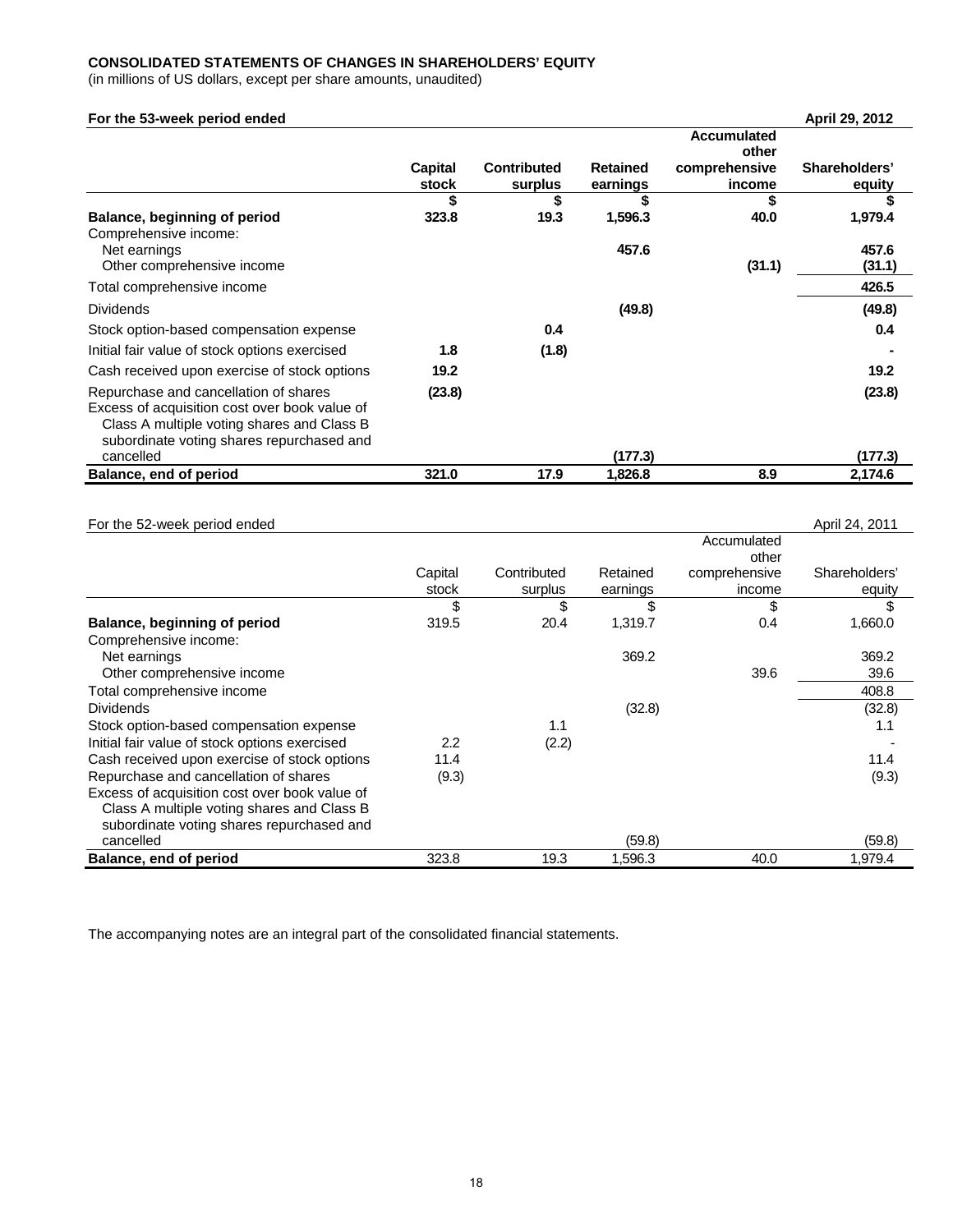## **CONSOLIDATED STATEMENTS OF CASH FLOWS**

(in millions of US dollars, unaudited)

|                                                                   | 13 weeks  | 12 weeks  | 53 weeks                                                                                                                                                                                                                                                                            | 52 weeks      |
|-------------------------------------------------------------------|-----------|-----------|-------------------------------------------------------------------------------------------------------------------------------------------------------------------------------------------------------------------------------------------------------------------------------------|---------------|
| For the periods ended                                             | April 29, | April 24, | April 29,<br>2012<br>\$<br>457.6<br>199.7<br>24.2<br>(17.0)<br>(16.8)<br>9.8<br>10.7<br>(6.9)<br>17.8<br>84.7<br>763.8<br>(316.6)<br>(380.3)<br>27.8<br>(22.7)<br>(691.8)<br>(49.8)<br>157.1<br>(201.1)<br>19.2<br>(74.6)<br>(2.8)<br>(5.4)<br>309.7<br>304.3<br>7.3<br>6.1<br>91.1 | April 24,     |
|                                                                   | 2012      | 2011      |                                                                                                                                                                                                                                                                                     | 2011          |
|                                                                   | \$        | \$        |                                                                                                                                                                                                                                                                                     | \$            |
| <b>Operating activities</b><br>Net earnings                       | 117.8     | 64.5      |                                                                                                                                                                                                                                                                                     | 369.2         |
| Adjustments to reconcile net earnings to net cash provided by     |           |           |                                                                                                                                                                                                                                                                                     |               |
| operating activities                                              |           |           |                                                                                                                                                                                                                                                                                     |               |
| Depreciation and amortization of property and equipment and       |           |           |                                                                                                                                                                                                                                                                                     |               |
| other assets, net of amortization of deferred credits             | 51.4      | 44.6      |                                                                                                                                                                                                                                                                                     | 188.5         |
| Deferred income taxes                                             | 22.8      | 22.4      |                                                                                                                                                                                                                                                                                     | 57.9          |
| Gain on foreign exchange forward contracts (Note 6)               | (17.0)    |           |                                                                                                                                                                                                                                                                                     |               |
| Share of earnings (net of dividends received) of a joint venture  |           |           |                                                                                                                                                                                                                                                                                     |               |
| accounted for using the equity method                             | (2.4)     | (1.3)     |                                                                                                                                                                                                                                                                                     | (6.1)         |
| Loss on disposal of property and equipment and other assets       | 2.0       | 3.4       |                                                                                                                                                                                                                                                                                     | 4.7           |
| Deferred credits                                                  | $1.3$     | (0.2)     |                                                                                                                                                                                                                                                                                     | 0.7           |
| Negative goodwill (Note 5)                                        | (1.3)     |           |                                                                                                                                                                                                                                                                                     |               |
| Deemed interest on repayment of subordinated unsecured            |           |           |                                                                                                                                                                                                                                                                                     |               |
| debt                                                              |           |           |                                                                                                                                                                                                                                                                                     | (17.4)        |
| Gain on early redemption of subordinated unsecured                |           |           |                                                                                                                                                                                                                                                                                     |               |
| debt                                                              |           |           |                                                                                                                                                                                                                                                                                     | (1.4)         |
| Other                                                             | (3.5)     | 3.7       |                                                                                                                                                                                                                                                                                     | 22.4          |
| Changes in non-cash working capital                               | 87.8      | 92.0      |                                                                                                                                                                                                                                                                                     | (10.2)        |
| Net cash provided by operating activities                         | 258.9     | 229.1     |                                                                                                                                                                                                                                                                                     | 608.3         |
|                                                                   |           |           |                                                                                                                                                                                                                                                                                     |               |
| <b>Investing activities</b>                                       |           |           |                                                                                                                                                                                                                                                                                     |               |
| Purchase of property and equipment and other assets               | (126.8)   | (86.6)    |                                                                                                                                                                                                                                                                                     | (220.1)       |
| Business acquisitions (Note 5)                                    | (30.0)    | (3.5)     |                                                                                                                                                                                                                                                                                     | (37.8)        |
| Proceeds from disposal of property and equipment and other        | 12.8      | 10.0      |                                                                                                                                                                                                                                                                                     | 22.0          |
| assets<br>Restricted cash                                         |           |           |                                                                                                                                                                                                                                                                                     |               |
| Proceeds from sale and leaseback transactions                     |           |           |                                                                                                                                                                                                                                                                                     | 5.1           |
| Net cash used in investing activities                             | (144.0)   | (80.1)    |                                                                                                                                                                                                                                                                                     | (230.8)       |
|                                                                   |           |           |                                                                                                                                                                                                                                                                                     |               |
| <b>Financing activities</b>                                       |           |           |                                                                                                                                                                                                                                                                                     |               |
| Cash dividends paid                                               | (13.5)    | (9.4)     |                                                                                                                                                                                                                                                                                     | (32.8)        |
| Net (decrease) increase in other debt                             | (1.4)     | (2.2)     |                                                                                                                                                                                                                                                                                     | 132.7         |
| Repurchase of shares                                              |           | (8.9)     |                                                                                                                                                                                                                                                                                     | (69.1)        |
| Issuance of shares                                                |           | 1.4       |                                                                                                                                                                                                                                                                                     | 11.4          |
| Early redemption of subordinated unsecured debt                   |           |           |                                                                                                                                                                                                                                                                                     | (332.6)       |
| Net cash used in financing activities                             | (14.9)    | (19.1)    |                                                                                                                                                                                                                                                                                     | (290.4)       |
| Effect of exchange rate fluctuations on cash and cash equivalents | 1.3       | 4.7       |                                                                                                                                                                                                                                                                                     | 6.9           |
| Net increase (decrease) in cash and cash equivalents              | 101.3     | 134.6     |                                                                                                                                                                                                                                                                                     | 94.0          |
| Cash and cash equivalents, beginning of period                    | 203.0     | 175.1     |                                                                                                                                                                                                                                                                                     | 215.7         |
| Cash and cash equivalents, end of period                          | 304.3     | 309.7     |                                                                                                                                                                                                                                                                                     | 309.7         |
|                                                                   |           |           |                                                                                                                                                                                                                                                                                     |               |
| <b>Supplemental information:</b>                                  |           |           |                                                                                                                                                                                                                                                                                     |               |
| Interest paid                                                     | 2.2       | 1.4       |                                                                                                                                                                                                                                                                                     | 31.8          |
| Interest and dividend received                                    | 1.1       | 1.3       |                                                                                                                                                                                                                                                                                     | 12.5          |
| Income taxes paid                                                 | 54.8      | 15.7      |                                                                                                                                                                                                                                                                                     | 93.0          |
|                                                                   |           |           |                                                                                                                                                                                                                                                                                     |               |
| Cash and cash equivalents components:                             |           |           |                                                                                                                                                                                                                                                                                     |               |
| Cash and demand deposits                                          |           |           | 253.5<br>50.8                                                                                                                                                                                                                                                                       | 258.1         |
| Liquid investments                                                |           |           | 304.3                                                                                                                                                                                                                                                                               | 51.6<br>309.7 |
|                                                                   |           |           |                                                                                                                                                                                                                                                                                     |               |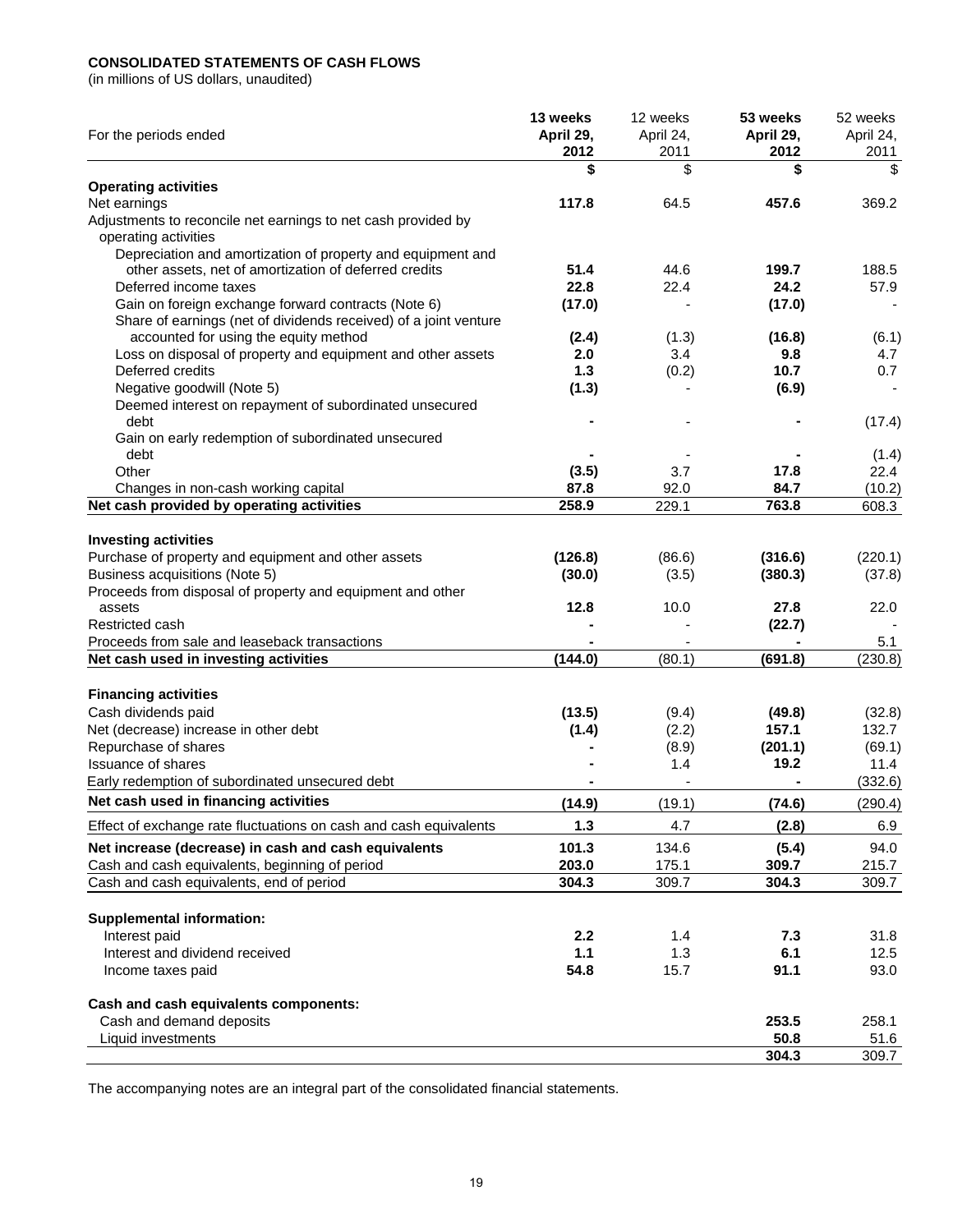## **CONSOLIDATED BALANCE SHEETS**

(in millions of US dollars, unaudited)

|                                                                                                | As at April 29, | As at April 24, | As at April 26, |
|------------------------------------------------------------------------------------------------|-----------------|-----------------|-----------------|
|                                                                                                | 2012            | 2011            | 2010            |
|                                                                                                | \$              | \$              | \$              |
| <b>Assets</b>                                                                                  |                 |                 |                 |
| <b>Current assets</b>                                                                          |                 |                 |                 |
| Cash and cash equivalents                                                                      | 304.3           | 309.7           | 215.7           |
| Restricted cash                                                                                | 22.7            |                 |                 |
| Accounts receivable                                                                            | 420.7           | 349.1           | 280.8           |
| Inventories                                                                                    | 543.9           | 526.0           | 469.9           |
| Prepaid expenses                                                                               | 28.6            | 21.0            | 20.0            |
| Foreign exchange forward contracts (Note 6)                                                    | 17.2            |                 |                 |
| Income taxes receivable                                                                        |                 | 36.4            | 17.7            |
|                                                                                                | 1,337.4         | 1,242.2         | 1,004.1         |
| Property and equipment                                                                         | 2,248.3         | 1,935.4         | 1,914.9         |
| Goodwill                                                                                       | 502.9           | 440.9           | 425.3           |
| Intangible assets                                                                              | 217.0           | 188.6           | 188.2           |
| Other assets                                                                                   | 68.2            | 58.0            | 55.8            |
| Investment in a joint venture                                                                  | 65.0            | 48.2            | 42.1            |
| Deferred income taxes                                                                          | 14.4            | 12.9            | 8.6             |
|                                                                                                | 4,453.2         | 3,926.2         | 3,639.0         |
| <b>Liabilities</b><br><b>Current liabilities</b>                                               |                 |                 |                 |
|                                                                                                | 1,025.7         | 936.5           | 821.7           |
| Provisions                                                                                     | 50.1            | 36.3            | 31.4            |
| Income taxes payable                                                                           | 6.6             |                 |                 |
| Current portion of long-term debt                                                              | 484.4           | 4.6             | 4.4             |
|                                                                                                | 1,566.8         | 977.4           | 857.5           |
| Long-term debt                                                                                 | 180.8           | 496.9           | 711.9           |
| Provisions (Note 10)                                                                           | 107.5           | 88.7            | 87.7            |
| Deferred credits and other liabilities                                                         | 161.4           | 139.5           | 128.0           |
| Deferred income taxes                                                                          | 262.1           | 244.3           | 193.9           |
|                                                                                                | 2,278.6         | 1,946.8         | 1,979.0         |
|                                                                                                |                 |                 |                 |
|                                                                                                |                 |                 |                 |
| Capital stock                                                                                  | 321.0           | 323.8           | 319.5           |
|                                                                                                | 17.9            | 19.3            | 20.4            |
| Retained earnings                                                                              | 1,826.8         | 1,596.3         | 1 319.7         |
| Accumulated other comprehensive income                                                         | 8.9             | 40.0            | 0.4             |
| Accounts payable and accrued liabilities<br><b>Shareholders' equity</b><br>Contributed surplus | 2,174.6         | 1,979.4         | 1,660.0         |
|                                                                                                | 4,453.2         | 3,926.2         | 3,639.0         |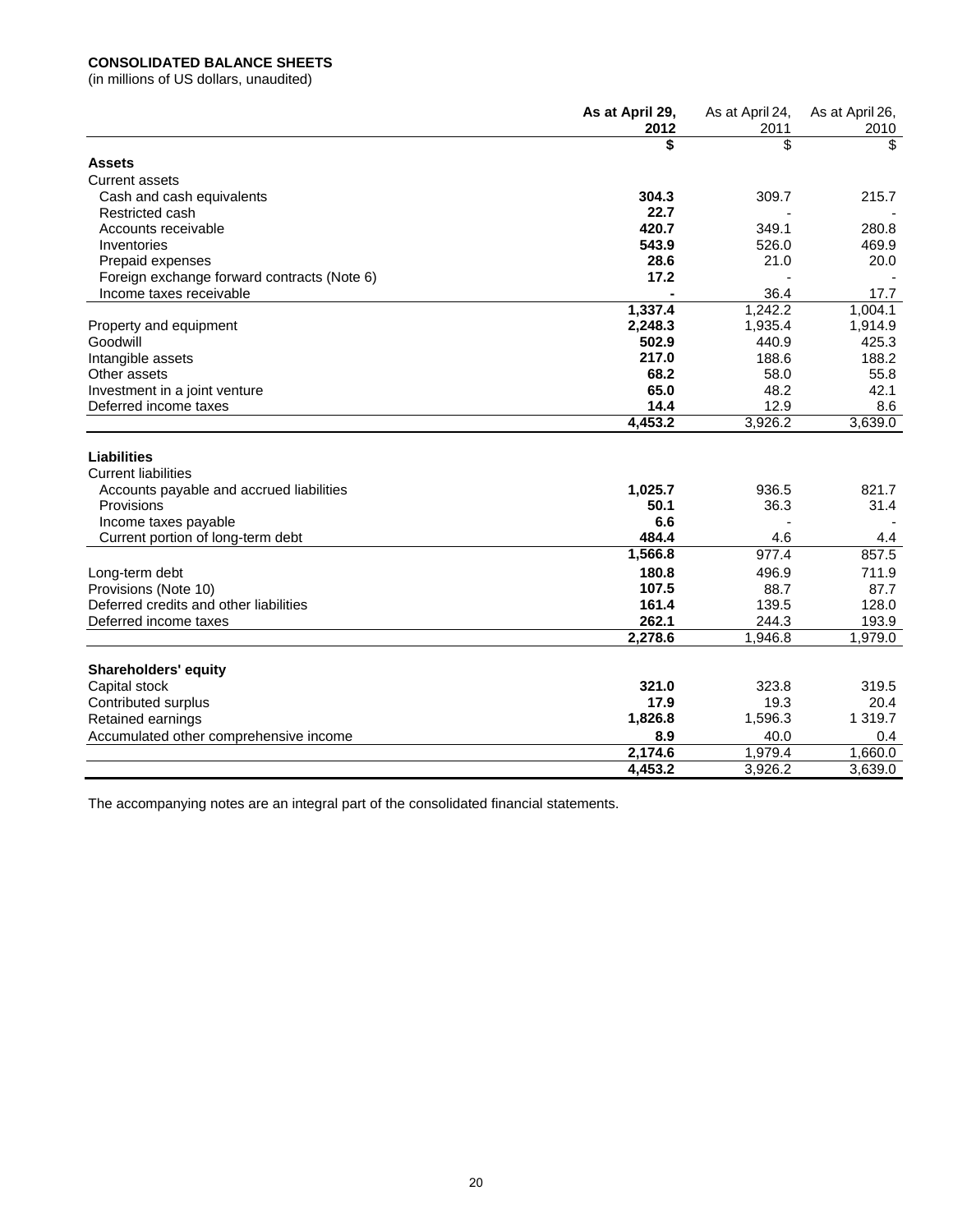(in millions of US dollars, except per share and stock option data, unaudited)

## **1. CONSOLIDATED FINANCIAL STATEMENTS PRESENTATION**

The condensed unaudited interim consolidated financial statements ("the interim financial statements") have been prepared by the Corporation in accordance with Canadian generally accepted accounting principles as set out in the Handbook of the Canadian Institute of Chartered Accountants ("CICA Handbook"). In 2010, the CICA Handbook was revised to incorporate International Financial Reporting Standards ("IFRS"), and require publicly accountable enterprises to apply such standards effective for years beginning on or after January 1st, 2011. Therefore, the Corporation started to present its information in accordance with these accounting standards in the interim financial statements for the 12-week period ended July 17, 2011 (Q1 2012). In these interim financial statements, the term "Canadian GAAP" refers to Canadian GAAP before the adoption of IFRS.

These interim financial statements were prepared in accordance with applicable IFRS for interim financial statements, including International accounting Standard ("IAS") 34 "Interim Financial Reporting" and IFRS 1 "First-time Adoption of International Financial Reporting Standards". In accordance with IFRS, the Corporation has:

- provided comparative financial information;
- applied the same accounting policies throughout all reporting periods presented (except for certain exemptions applicable for first time IFRS adopters applied and disclosed in Note 12); and
- retrospectively applied all IFRS standards issued as of July 10, 2012 (with an effective date before April 29, 2012), the date at which the Board of Directors approved the interim financial statements.

The Corporation's consolidated financial statements were previously prepared in accordance with Canadian GAAP. Canadian GAAP differs from IFRS in some areas. In preparing these interim financial statements in accordance with IFRS, management has amended certain accounting, measurement and consolidation methods previously applied in its financial statements prepared under Canadian GAAP. Note 12 presents line-by-line reconciliations of the comparative balance sheet as at April 24, 2011 and the opening balance sheet as at April 26, 2010, a reconciliation of net earnings and comprehensive income for the 12 and 52-week periods ended April 24, 2011, as well as a description of the effect of the transition from Canadian GAAP to IFRS on these items.

These interim financial statements have not been subject to a review engagement by the Corporation's external auditors. The interim financial statements were prepared in accordance with the same accounting policies and methods as the audited annual consolidated financial statements prepared in accordance with Canadian GAAP for the year ended April 24, 2011, except for those disclosed in Note 2. The interim financial statements do not include all the information required for complete financial statements and should be read in conjunction with the audited annual consolidated financial statements and notes thereto in the Corporation's 2011 Annual Report (the "2011 Annual Report"). The results of operations for the interim periods presented do not necessarily reflect results expected for the full fiscal year. The Corporation's business follows a seasonal pattern. The busiest period is the first half-year of each fiscal year, which includes summer's sales.

On July 10, 2012, the Corporation's interim financial statements for the 13 and 53-week periods ended April 29, 2012 (including comparative statements) were approved by the board of directors who also approved their publication. Future changes to IFRS after that date will be applied to the annual consolidated financial statements for the fiscal year ended on April 29, 2012. These changes could result in a restatement of these interim financial statements, including adjustments to the transitory adjustments at the transition date.

## **2. ACCOUNTING POLICIES AFFECTED BY IFRS TRANSITION AND DIFFERENT FROM THOSE USED IN THE 2011 ANNUAL CONSOLIDATED FINANCIAL STATEMENTS**

### **Principles of consolidation**

The interim financial statements include the accounts of the Corporation and its subsidiaries, all of which are wholly owned. They also include the Corporation's share of earnings of a joint venture accounted for using the equity method. All intercompany balances and transactions have been eliminated on consolidation.

Subsidiaries are entities over which the Corporation has control, where control is defined as the power to govern financial and operating policies. The Corporation has directly or indirectly a shareholding of 100% of the voting rights in its subsidiaries. The effect of potential voting rights that are currently exercisable is considered when assessing whether control exists. These criteria are reassessed regularly and subsidiaries are fully consolidated from the date control is transferred to the Corporation, and are deconsolidated from the date control ceases.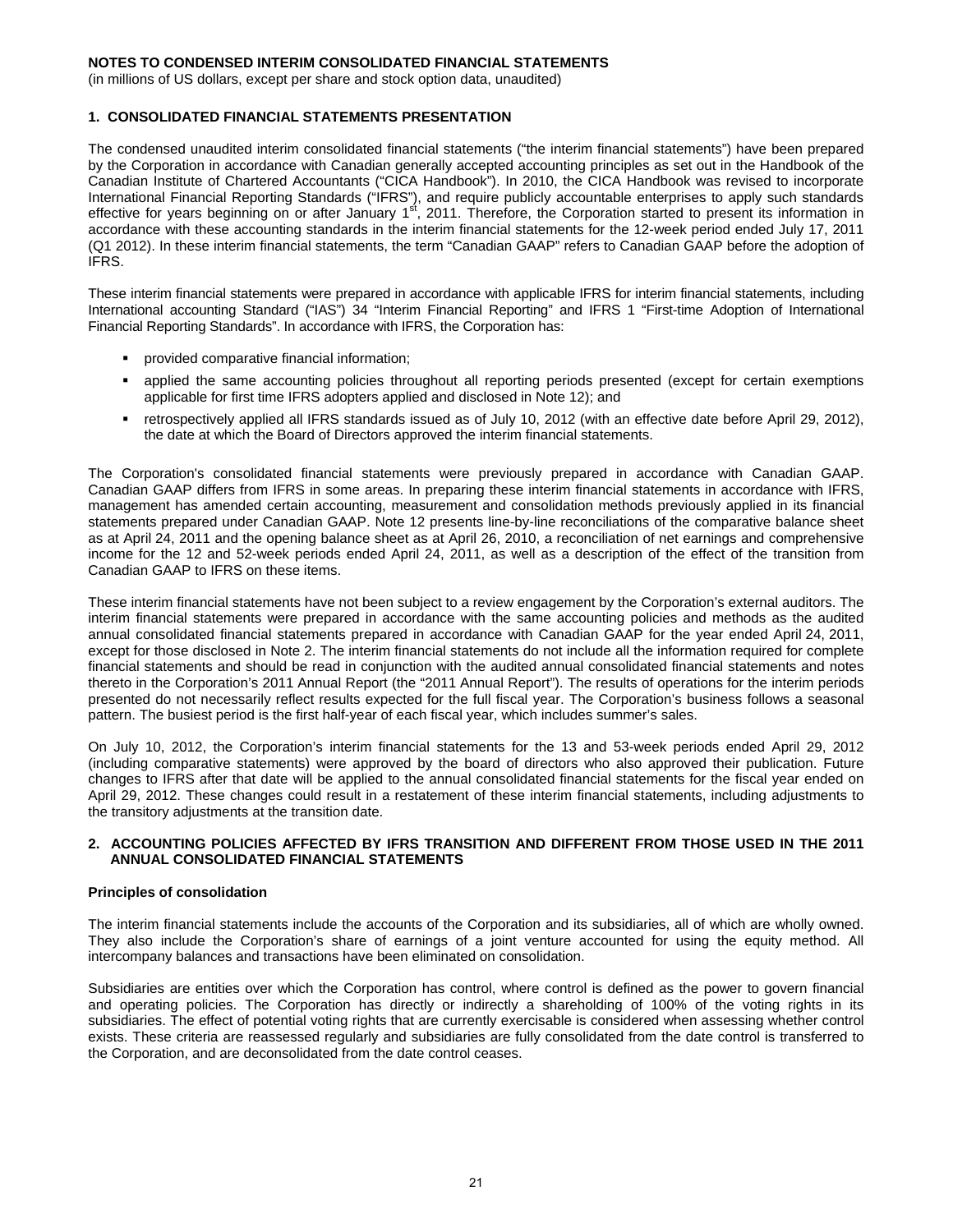(in millions of US dollars, except per share and stock option data, unaudited)

## **Foreign currency translation**

### *Functional currency*

The functional currency of the parent Corporation and its Canadian operations is the Canadian dollar while that of the US operations is the US dollar.

### *Foreign currency transactions*

Transactions denominated in foreign currencies are translated into the relevant functional currency as follows: Monetary assets and liabilities are translated at the exchange rate in effect at the balance sheet date and revenues and expenses are translated at the average exchange rate on a 4-week period basis. Non-monetary assets and liabilities are translated at historical rates or at the rate on the date they were valued at fair value. Gains and losses arising from such translation, if any, are reflected in the consolidated statement of earnings except when deferred in equity as qualifying net investment hedge.

### *Consolidation and foreign operations*

The interim financial statements are consolidated in Canadian dollars using the following procedure: Assets and liabilities of the US operations are translated into Canadian dollars using the exchange rate in effect at the balance sheet date. Revenues and expenses are translated at the average exchange rate on a 4-week period basis. Gains and losses arising from such translation are included in Accumulated other comprehensive income in Shareholders' equity.

### *Reporting currency*

The Corporation has adopted the US dollar as its reporting currency. The Canadian dollar consolidated interim financial statements are translated into the reporting currency using the procedure described above. Capital stock, Contributed surplus and Retained earnings are translated using historical rates. Non-monetary assets at fair value are translated at the rate on the date on which their fair value was determined. Gains and losses arising from translation are included in Accumulated other comprehensive income in Shareholders' equity.

### **Net earnings per share**

Basic net earnings per share is calculated by dividing the net earnings available to Class A and Class B shareholders by the weighted average number of Class A and Class B shares outstanding during the year. Diluted net earnings per share is calculated using the average weighted number of shares outstanding plus the weighted average number of shares that would be issued upon the conversion of all potential dilutive stock-options into common shares.

#### **Income taxes**

The income tax expense recorded to earnings is the sum of the deferred income tax and current income taxes that are not recognized in Other comprehensive income or directly to Shareholders' equity.

The Corporation uses the balance sheet liability method to account for income taxes. Under this method, deferred tax assets and liabilities are determined based on differences between the carrying amounts and tax bases of assets and liabilities using enacted or substantively enacted tax rates and laws, as appropriate, at the date of the interim financial statements for the years in which the temporary differences are expected to reverse. Deferred tax assets are reviewed at each reporting date and are reduced to the extent that it is no longer probable that the related tax benefit will be realized.

Deferred tax liabilities are recognized for taxable temporary differences associated with investments in subsidiaries, and interests in joint ventures, except where the Corporation is able to control the reversal of the temporary difference and it is probable that the temporary difference will not reverse in the foreseeable future. Deferred tax assets arising from deductible temporary differences associated with such investments and interests are only recognized to the extent that it is probable that there will be sufficient taxable profits against which to utilize the benefits of the temporary differences and they are expected to reverse in the foreseeable future.

Deferred tax assets and liabilities are offset when there is a legally enforceable right to set off current tax assets against current tax liabilities and when they relate to income taxes levied by the same taxation authority and the Corporation intends to settle its current tax assets and liabilities on a net basis.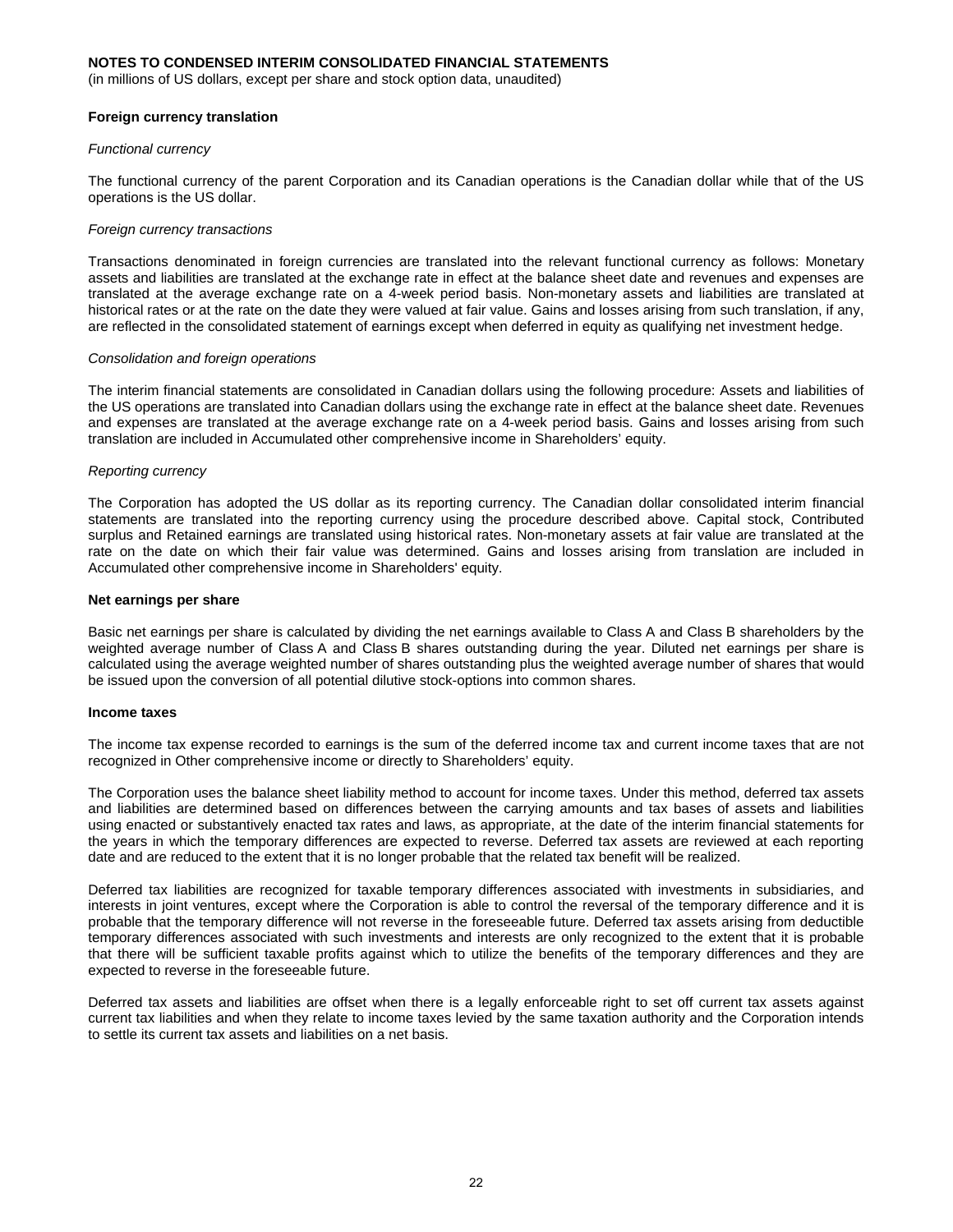(in millions of US dollars, except per share and stock option data, unaudited)

### **Property and equipment, depreciation and amortization and impairment**

Property and equipment are stated at cost less accumulated depreciation and are depreciated over their estimated useful lives using the straight-line method based on the following periods:

| Buildings and building components | 3 to 40 years |
|-----------------------------------|---------------|
| Equipment                         | 3 to 40 years |
| Buildings under finance leases    | Lease term    |
| Equipment under finance leases    | Lease term    |

Building components include air conditioning and heating systems, plumbing and electrical fixtures. Equipment includes signage, fuel equipment and in-store equipment.

Leasehold improvements and property and equipment on leased properties are amortized and depreciated over the lesser of their useful lives and the term of the lease.

Property and equipment are tested for impairment should events or circumstances indicate that their book value may not be recoverable, as measured by comparing their net book value to their recoverable amount which corresponds to the higher of fair value less costs to sell and value in use of the asset or cash-generating unit. Should the carrying amount of property and equipment exceed their recoverable amount, an impairment loss in the amount of the excess would be recognized.

The Corporation performs an annual evaluation of residual values, estimated useful lives and depreciation methods used for property and equipment and any change resulting from this evaluation is applied prospectively by the Corporation.

### **Goodwill**

Goodwill is the excess of the cost of an acquired business over the fair value of underlying net assets acquired from the business at the time of acquisition. Goodwill is not amortized. Rather it is tested for impairment annually during the Corporation's first quarter, or more frequently should events or changes in circumstances indicate that it might be impaired. Should the carrying amount of a cash-generating unit's goodwill exceed its recoverable amount, an impairment loss would be recognized.

#### **Intangible assets**

Intangible assets mainly comprise trademarks, fuel supply contracts and licenses. Trademarks and licenses have indefinite lives since they do not expire, are recorded at cost, are not amortized and are tested for impairment annually during the first quarter, or more frequently should events or changes in circumstances indicate that they might be impaired. Motor fuel supply agreements are recorded at cost and are amortized using the straight-line method over the term of the agreements. Other intangible assets are amortized using the straight-line method over a period of five to ten years.

### **Rent expense**

The Corporation accounts for finance leases in instances where it has acquired substantially all the benefits and risks incidental to ownership of the leased property. In some cases, the lease transaction is not always conclusive, and management uses judgment in determining whether the lease is a finance lease arrangement that transfers substantially all the risks and benefits incidental to ownership. The cost of assets under finance leases represents the present value of minimum lease payments or the fair value of the leased property, whichever is lower, and is amortized on a straight-line basis over the term of the lease or useful life of the asset, whichever is shorter. Assets under finance leases are presented under Property and equipment in the consolidated balance sheet.

Leases that do not transfer substantially all the benefits and risks incidental to ownership of the property are accounted for as operating leases. When a lease contains a predetermined fixed escalation of the minimum rent, the Corporation recognizes the related rent expense on a straight-line basis over the term of the lease and, consequently, records the difference between the recognized rental expense and the amounts payable under the lease as deferred rent expense.

The Corporation also receives tenant allowances, which are amortized on a straight-line basis over the term of the lease or useful life of the asset, whichever is shorter.

Gains and losses resulting from sale and leaseback transactions are recorded in the consolidated statements of earnings at the transaction date except if:

 the sale price is below fair value and the loss is compensated for by future lease payments below market price, in which case it is deferred and amortized in proportion to the lease payments over the period during which the asset is expected to be used; or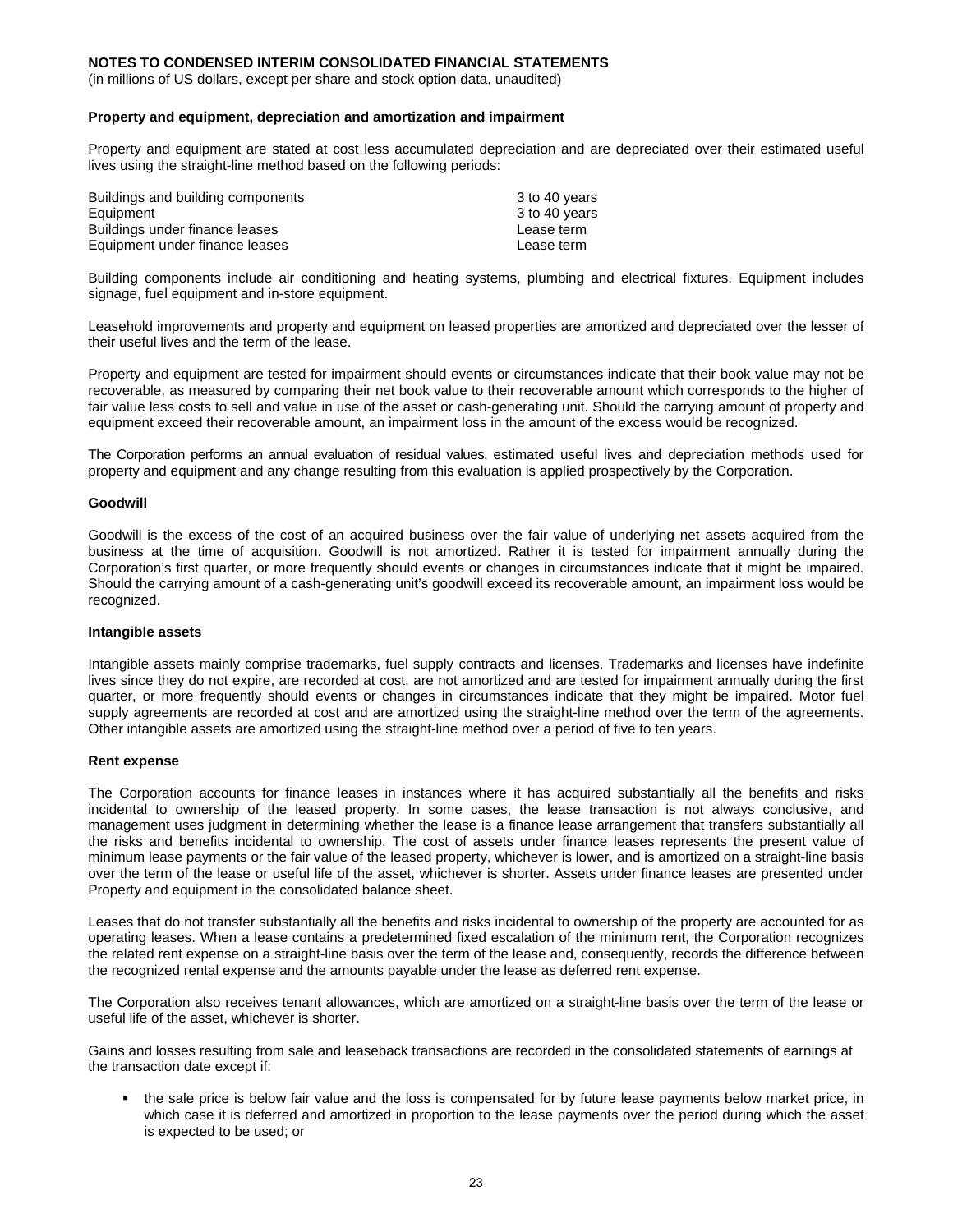(in millions of US dollars, except per share and stock option data, unaudited)

 the sale price is above fair value, in which case the excess is deferred and amortized over the period during which the asset is expected to be used.

### **Stock-based compensation and other stock-based payments**

Stock-based compensation costs are measured at the grant date of the award based on the fair value method for all transactions entered into starting in fiscal year 2003.

The fair value of stock options is recognized over the vesting period of each respective vesting portion as compensation expense with a corresponding increase in contributed surplus. When stock options are exercised, the corresponding contributed surplus is transferred to capital stock.

The Phantom Stock Units ("PSUs") compensation cost and the related liability are recorded on a straight-line basis over the corresponding vesting period based on the fair market value of Class B shares and the best estimate of the number of PSUs that will ultimately be paid. The recorded liability is adjusted periodically to reflect any variation in the fair market value of the Class B shares and revisions to the estimated number of PSUs that will ultimately be paid.

### **Employee future benefits**

The Corporation accrues its obligations under employee pension plans and the related costs, net of plan assets. The Corporation has adopted the following accounting policies with respect to the defined benefit plans:

- The accrued benefit obligations and the cost of pension benefits earned by active employees are actuarially determined using the projected unit credit method pro-rated on service and pension expense is recorded in earnings as the services are rendered by active employees. The calculations reflect management's best estimate of expected plan investment performance, salary escalation and retirement ages of employees;
- For the purpose of calculating the expected return on plans' assets, those assets are valued at fair value;
- Actuarial gains and losses arise from the difference between the actual long-term rate of return on plan assets for a period and the expected long-term rate of return on plan assets for that period or from changes in actuarial assumptions used to determine the accrued benefit obligation. Actuarial gains and losses are recognized in Other comprehensive income without impact on net earnings;
- Past service costs are amortized on a straight-line basis over the average remaining period until the benefits become vested.

The pension cost recorded in net earnings for the defined contribution plans is equivalent to the contribution which the Corporation is required to pay in exchange for services provided by the employees.

### **Provisions**

Provisions are recognized when the Corporation has a present obligation (legal or constructive) as a result of a past event, it is probable that the Corporation will be required to settle the obligation and a reliable estimate of the amount of the obligation can be made. The amount recognized as a provision is the best estimate of the consideration required to settle the present obligation at the balance sheet date, taking into account the risks and uncertainties surrounding the obligation. Where a provision is measured using the cash flows estimated to settle the present obligation, its carrying amount is the present value of those cash flows.

### *Onerous contracts*

Present obligations arising under onerous contracts are recognized and measured as provisions. An onerous contract is considered to exist where the Corporation has a contract under which the unavoidable costs of meeting the obligations under the contract exceed the economic benefits expected to be received under it. In order to determine the initial recorded liability, the present value of estimated future cash flows is calculated using a pre-tax rate that reflects current market assessments of the time value of money and the risks specific to the liability.

#### *Environmental costs*

The Corporation provides for estimated future site remediation costs to meet government standards for known site contaminations when such costs can be reasonably estimated. Estimates of the anticipated future costs for remediation activities at such sites are based on the Corporation's prior experience with remediation of sites and consideration of other factors such as the condition of the site contamination, location of sites and experience with contractors that perform the environmental assessments and remediation work. In order to determine the initial recorded liability, the present value of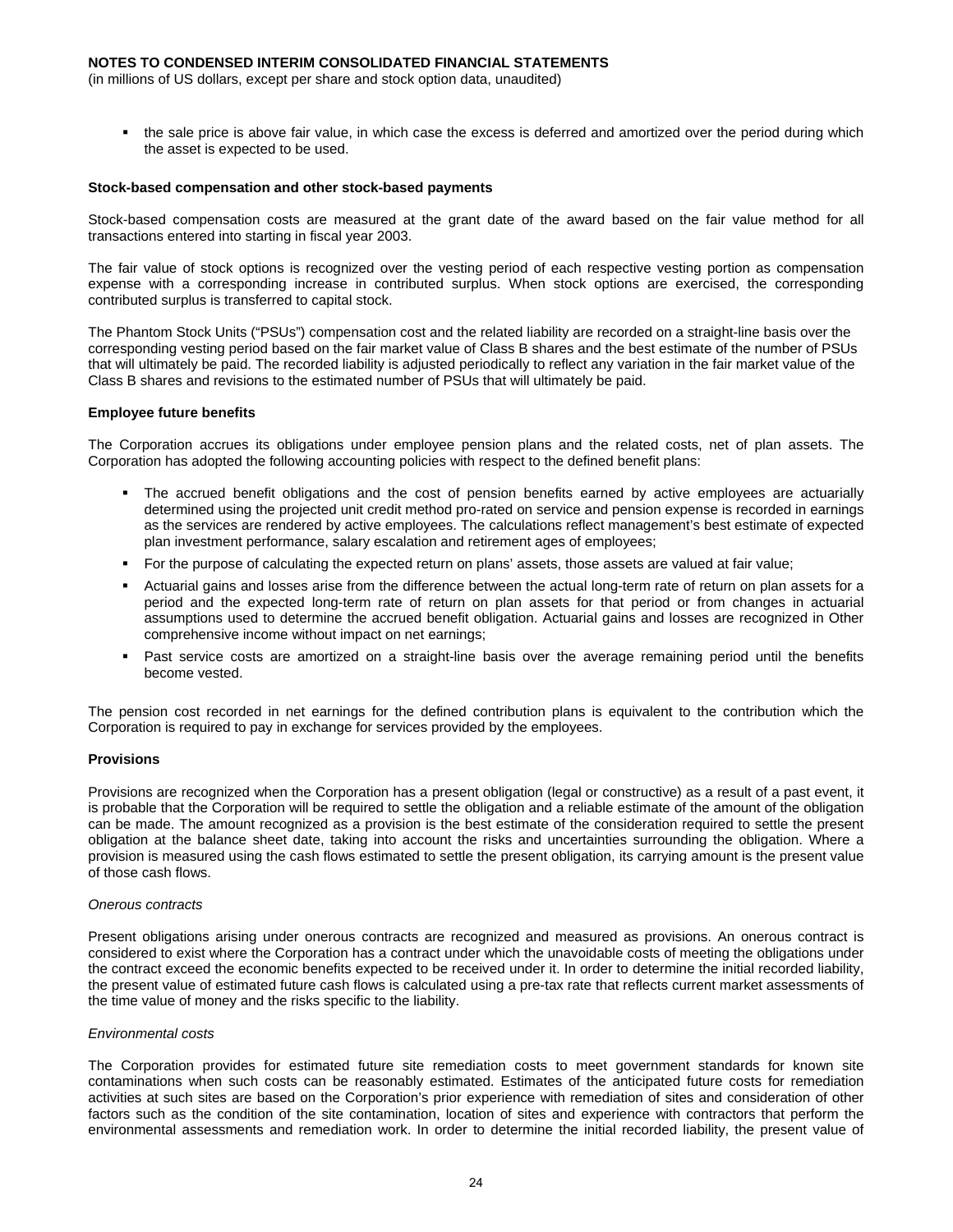(in millions of US dollars, except per share and stock option data, unaudited)

estimated future cash flows was calculated using a pre-tax rate that reflects current market assessments of the time value of money and the risks specific to the liability.

### *Asset retirement obligations*

Asset retirement obligations relate to estimated future costs to remove underground motor fuel storage tanks and are based on the Corporation's prior experience in removing these tanks, estimated tank useful life, lease terms for those tanks installed on leased properties, external estimates and governmental regulatory requirements. A discounted liability is recorded for the fair value of an asset retirement obligation with a corresponding increase to the carrying value of the related long-lived asset at the time an underground storage tank is installed. To determine the initial recorded liability, the future estimated cash flows are discounted using a pre-tax rate that reflects current market assessments of the time value of money and the risks specific to the liability. The amount added to property and equipment is amortized and an accretion expense is recognized in connection with the discounted liability over the remaining life of the tank or lease term for leased properties.

Following the initial recognition of the asset retirement obligation, the carrying amount of the liability is increased to reflect the passage of time and then adjusted for variations in the current market-based discount rate or the scheduled underlying cash flows required to settle the liability.

### *Obligations related to general liability and workers' compensation*

In the United States, the Corporation is self-insured for certain losses related to general liability and workers' compensation. The expected ultimate cost for claims incurred as of the balance sheet date is discounted and is recognized as a liability. This cost is estimated based on analysis of the Corporation's historical data and actuarial estimates. In order to determine the initial recorded liability, the present value of estimated future cash flows is calculated using a pre-tax rate that reflects current market assessments of the time value of money and the risks specific to the liability.

## **Financial instruments recognition and measurement**

The Corporation has made the following classifications for its financial assets and liabilities:

| <b>Financial assets and liabilities</b>   | <b>Classification</b>       | <b>Subsequent</b><br>measurement <sup>(1)</sup> | Classification of gains and<br>losses |
|-------------------------------------------|-----------------------------|-------------------------------------------------|---------------------------------------|
| Cash and cash equivalents                 | Loans and receivables       | Amortized cost                                  | Net earnings                          |
| Restricted cash                           | Loans and receivables       | Amortized cost                                  | Net earnings                          |
| Accounts receivable                       | Loans and receivables       | Amortized cost                                  | Net earnings                          |
| Investments in publicly-traded securities | Available for sale          | Fair value                                      | Other comprehensive income            |
| Bank indebtedness and long-term debt      | Other financial liabilities | Amortized cost                                  | Net earnings                          |
| Accounts payable and accrued liabilities  | Other financial liabilities | Amortized cost                                  | Net earnings                          |

 $<sup>(1)</sup>$  Initial measurement of all financial assets and liabilities is at fair value.</sup>

## **Business combinations**

Business combinations are accounted for using the purchase method. The cost of a business combination is measured as the aggregate of the fair values (at the date of acquisition) of assets given, liabilities incurred or assumed, and equity instruments issued by the Corporation in exchange for control of the acquiree. The acquiree's identifiable assets, liabilities and contingent liabilities that meet the conditions for recognition under IFRS 3 "Business Combinations" are recognized at their fair values at the acquisition date. Direct acquisition costs are recorded in earnings when incurred.

Goodwill arising from business combinations is recognized as an asset and initially measured at cost, being the excess of the cost of the business combination over the Corporation's interest in the net fair value of the identifiable assets, liabilities and contingent liabilities recognized. If, after reassessment, the Corporation's interest in the net fair value of the acquiree's identifiable assets, liabilities and contingent liabilities exceeds the cost of the business combination, the excess ("negative goodwill") is recognized immediately to earnings.

Earnings from the businesses acquired are included in the consolidated statements of earnings from their respective dates of acquisition.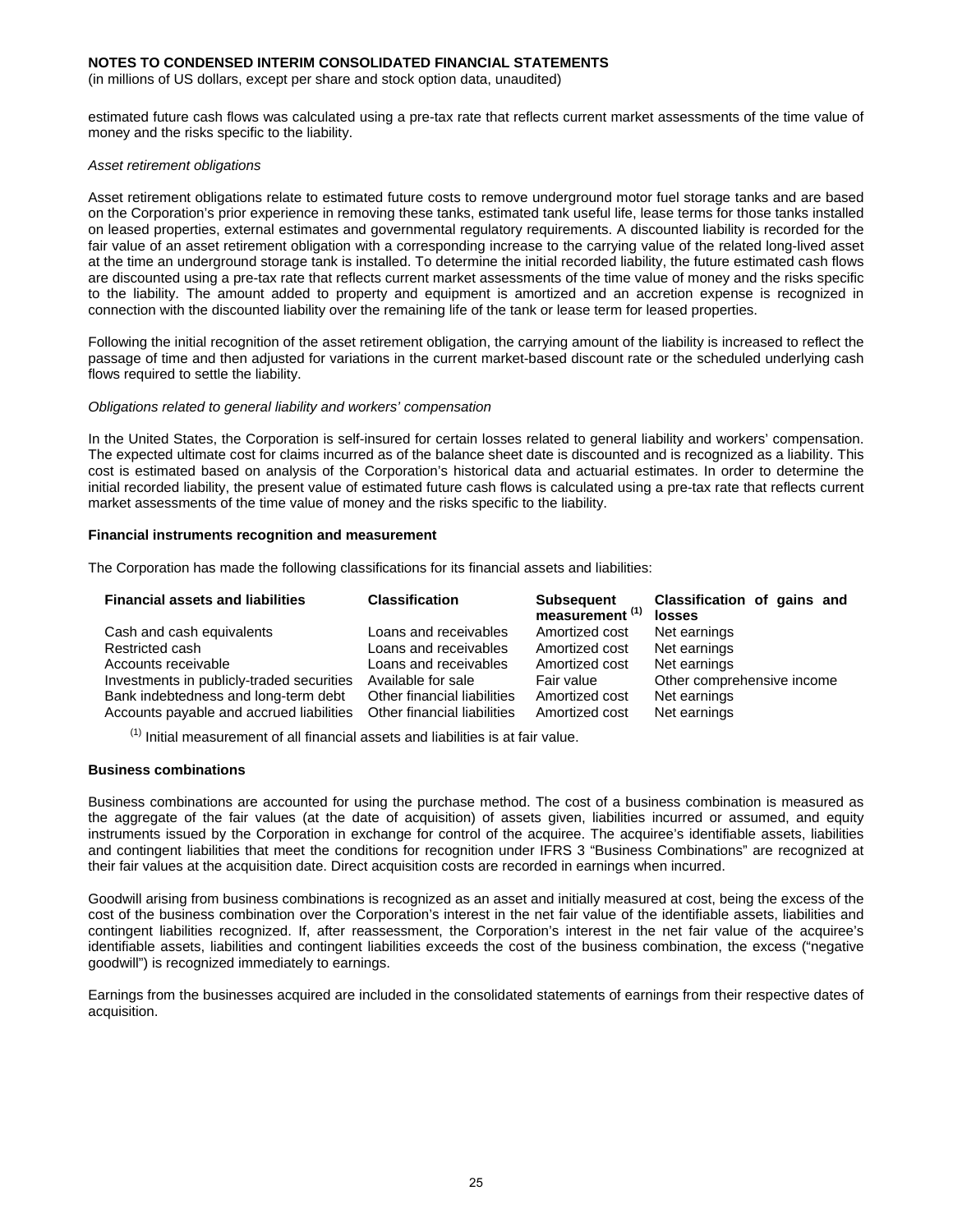(in millions of US dollars, except per share and stock option data, unaudited)

## **3. RECENTLY ISSUED ACCOUNTING STANDARDS NOT YET IMPLEMENTED**

## **Revised Standards**

### *Financial Statement Presentation*

In June 2011, the International Accounting Standards Board ("IASB") issued amendments to International Accounting Standard ("IAS") 1 "Presentation of Financial Statements". The amendments govern the presentation of Other Comprehensive Income ("OCI") in the financial statements, primarily by requiring OCI items that may be reclassified to the statement of earnings to be presented separately from those that remain in equity.

These changes are applicable for fiscal years beginning on or after July  $1<sup>st</sup>$ , 2012. The Corporation will apply these changes for its first quarter of fiscal year 2014 and is still evaluating their impact but does not expect a significant impact on its consolidated financial statements.

### *Employee Benefits*

In June 2011, the IASB issued a revised version of IAS 19 "Employee Benefits" to modify accounting rules for defined benefits pension plans. The revised version of the standard contains multiple modifications, including the elimination of the corridor approach, which allowed deferring part of the actuarial gains and losses, as well as enhanced guidance on measurement of plan assets and defined benefit obligations, streamlining the presentation of changes in assets and liabilities arising from defined benefit plans and the introduction of enhanced disclosures for defined benefit plans.

These changes are applicable for fiscal years beginning on or after January 1<sup>st</sup>, 2013. The Corporation is in the process of determining when it will apply these changes and is still evaluating their impact but does not expect a significant impact on its consolidated financial statements.

### *Financial Instruments – Presentation and disclosure*

In December 2011, the IASB issued revised versions of IFRS 7 "Financial Instruments: Disclosures" and IAS 32 "Financial Instruments: Presentation". The modifications clarify the offsetting rules and state new disclosure requirements for offsetting of financial assets and liabilities on the balance sheet.

Changes to IFRS 7 are applicable for fiscal years beginning on or after January  $1<sup>st</sup>$ , 2013 while changes to IAS 32 are applicable for fiscal years beginning on or after January 1<sup>st</sup>, 2014. The Corporation will apply these changes for its first quarter of fiscal years 2014 and 2015, respectively and is still evaluating their impact but does not expect a significant impact on its consolidated financial statements.

### **New standards**

### *Financial Instruments*

In November 2009, the IASB issued a new standard, IFRS 9 "Financial Instruments" which is the first phase of the IASB's three-phase project to replace IAS 39 "Financial Instruments: Recognition and Measurement". The standard provides guidance on the classification and measurement of financial liabilities and requirements for the derecognition of financial assets and financial liabilities.

IFRS 9 is applicable for fiscal years beginning on or after January 1st, 2015. The Corporation will apply these new standards for its first quarter of fiscal year 2016 and is still evaluating the impact on its consolidated financial statements.

#### *Consolidated financial statements*

In May 2011, the IASB issued a new standard, IFRS 10 "Consolidated Financial Statements" which requires an entity to consolidate an investee when it is exposed, or has rights, to variable returns from its involvement with the investee and has the ability to affect those returns through its power over the investee. Under existing IFRS, consolidation is required when an entity has the power to govern the financial and operating policies of an entity so as to obtain benefits from its activities. IFRS 10 replaces SIC-12 "Consolidation—Special Purpose Entities" and parts of IAS 27 "Consolidated and Separate Financial Statements".

### *Joint Arrangements*

In May 2011, the IASB issued a new standard, IFRS 11 "Joint Arrangements" which requires a venturer to classify its interest in a joint arrangement as a joint venture or joint operation. Joint ventures will be accounted for using the equity method of accounting whereas for a joint operation the venturer will recognize its share of the assets, liabilities, revenue and expenses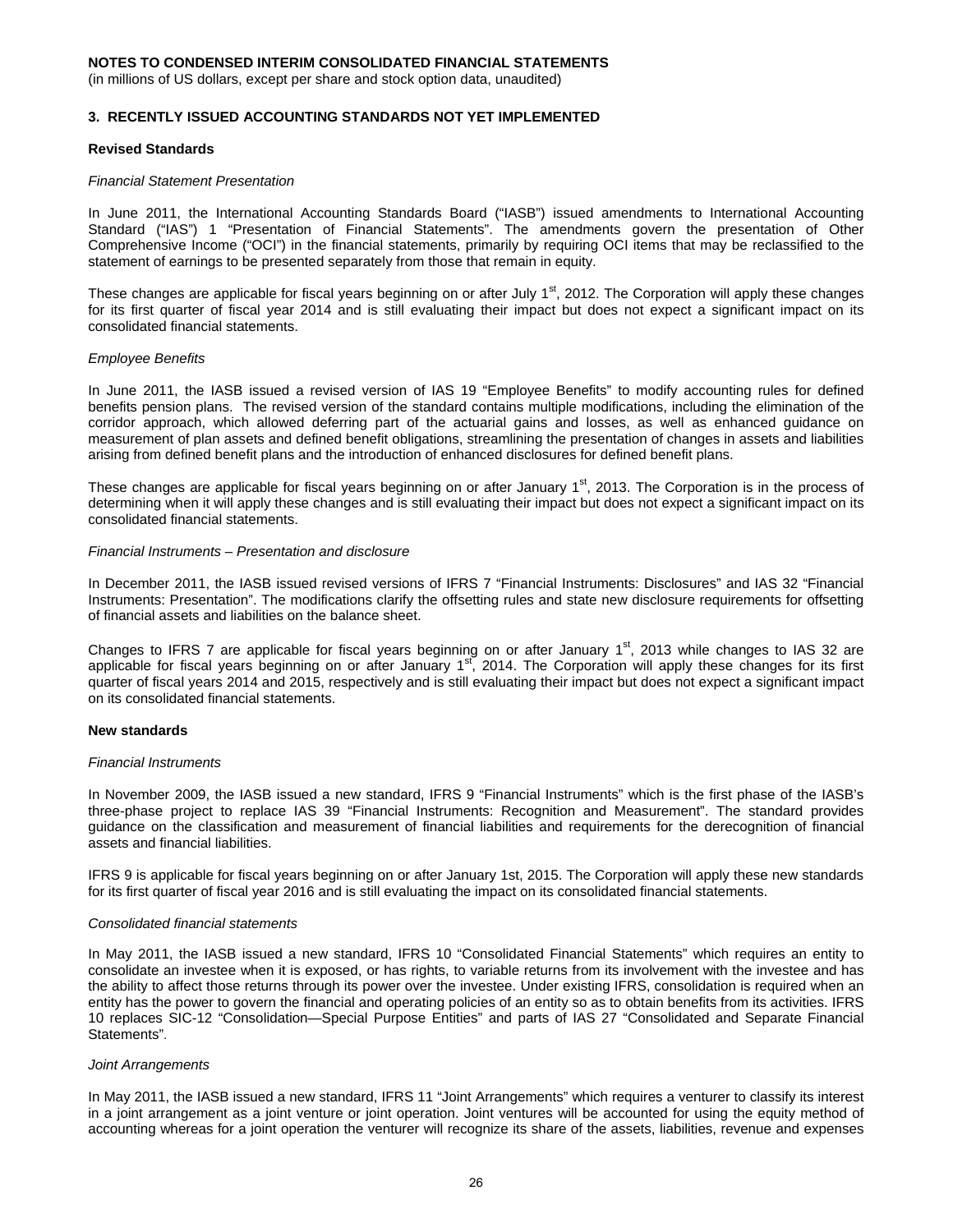(in millions of US dollars, except per share and stock option data, unaudited)

of the joint operation. Under existing IFRS, entities have the choice to proportionately consolidate or equity account for interests in joint ventures. IFRS 11 supersedes IAS 31 "Interests in Joint Ventures", and SIC-13 "Jointly Controlled Entities— Non-monetary Contributions by Venturers".

### *Disclosure of Interest in Other Entities*

In May 2011, the IASB issued a new standard, IFRS 12 "Disclosure of Interest in Other Entities". IFRS 12 establishes disclosure requirements for interests in other entities, such as joint arrangements, associates, special purpose vehicles and off balance sheet vehicles. The standard includes existing disclosures and also introduces significant additional disclosure requirements that address the nature of, and risks associated with, an entity's interests in other entities.

## *Fair Value Measurement*

In May 2011, the IASB issued a new standard, IFRS 13 "Fair Value Measurement". IFRS 13 is a comprehensive standard for fair value measurement and disclosure requirements for use across all IFRS. The new standard clarifies that fair value is the price that would be received to sell an asset, or paid to transfer a liability in an orderly transaction between market participants, at the measurement date. It also establishes disclosures about fair value measurement. Under existing IFRS, guidance on measuring and disclosing fair value is dispersed among the specific standards requiring fair value measurements and in many cases does not reflect a clear measurement basis or consistent disclosures.

IFRS 10, 11, 12 and 13 are all applicable for fiscal years beginning on or after January 1<sup>st</sup>, 2013. The Corporation will apply these new standards for its first quarter of fiscal year 2014 and is still evaluating their impact on its consolidated financial statements.

## **4. LONG-TERM DEBT**

On December 9, 2011, the Corporation entered into a new credit agreement consisting of a revolving unsecured facility of an initial maximum amount of \$1,000.0 with an initial term of five years. The credit facility is available in the following forms:

- A term revolving unsecured operating credit, available i) in Canadian dollars, ii) in US dollars, iii) in the form of Canadian dollar bankers' acceptances, with stamping fees and iv) in the form of standby letters of credit not exceeding \$100.0 or the equivalent in Canadian dollars, with applicable fees. Depending on the form and the currency of the loan, the amounts borrowed bear interest at variable rates based on the Canadian prime rate, the bankers' acceptance rate, the US base rate or LIBOR plus a variable margin; and
- An unsecured line of credit in the maximum amount of \$50.0, available in Canadian or US dollars, bearing interest at variable rates based, depending on the form and currency of the loan, on the Canadian prime rate, the US prime rate or the US base rate plus a variable margin.

Standby fees, which vary based on a leverage ratio of the Corporation, apply to the unused portion of the credit facility. Stamping fees, standby letters of credit fees and the variable margin used to determine the interest rate applicable to amount borrowed are determined according to a leverage ratio of the Corporation.

Under this new credit agreement, the Corporation must maintain certain financial ratios and respect certain restrictive provisions.

Considering this new agreement, the amounts available under the previously existing credit agreements were adjusted as follows:

- Operating credit A's initial amount of \$650.0 was reduced to \$326.0; and
- Operating credit B's initial amount of \$310.0 was reduced to \$154.0.

The used portion of these facilities in excess of the reduced initial amounts was transferred to the new credit facility. The previous agreements remain in effect until September 22, 2012. All other conditions pertaining to the previous agreements remain unchanged.

On April 16, 2012, the Corporation entered into a new credit agreement consisting of an unsecured non-revolving acquisition credit facility of an initial maximum amount of \$3,200.0 ("acquisition facility") with an initial term of three years. The acquisition facility is available exclusively to finance, directly or indirectly, the acquisition of Statoil Fuel & Retail ASA and the related acquisition costs or the repayment of any of Statoil Fuel & Retail ASA and its subsidiaries' outstanding debt. The acquisition facility is available i) in Canadian dollars by the way of prime rate loans or bankers' acceptances, ii) in US dollars by the way of US base rate loans or LIBOR loans. Depending on the form and the currency of the loan, the amounts borrowed bear interest at variable rates based on the Canadian prime rate, the bankers' acceptance rate, the US base rate or LIBOR plus a variable margin. The acquisition facility was unused as at April 29, 2012.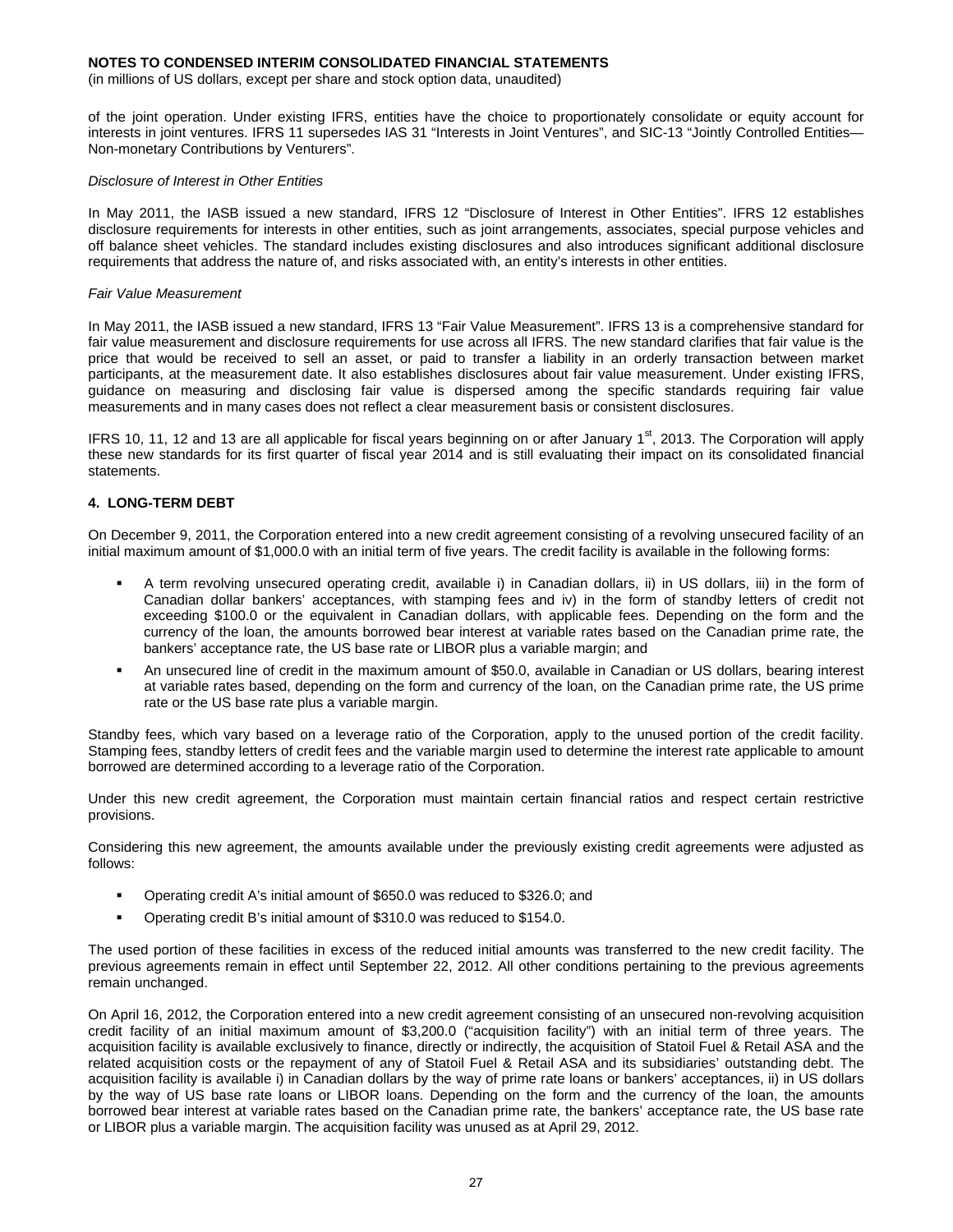(in millions of US dollars, except per share and stock option data, unaudited)

Under the new credit agreement, the Corporation must maintain certain financial ratios and respect certain restrictive provisions.

## **5. BUSINESS ACQUISITIONS**

- In May 2011, the Corporation purchased 11 company-operated stores located in Ontario, Manitoba, Saskatchewan, Alberta and British-Columbia from Shell Canada Products. The Corporation leases the land and buildings for four sites and owns both these assets for the other sites.
- In June 2011, the Corporation signed an agreement with ExxonMobil for 322 stores and motor fuel supply agreements for another 65 stores. All stores are operated in Southern California, United States. The transaction is scheduled to close in stages: the first stages occurred during the month of August 2011. The transaction is subject to standard regulatory approvals and closing conditions. The following is a summary of progress made during the 53-week period ended on April 29, 2012 and steps that should be completed subsequently:
	- In August 2011, the Corporation purchased one company-operated store for which it owns the land and building and it acquired the motor fuel supply agreements for 63 other stores;
	- In October 2011, the Corporation acquired one company-operated store for which it owns the land and building as well as 83 stores operated by independent operators for which the Corporation owns the buildings and leases the land;
	- At end of October 2011 and beginning of November 2011, the Corporation acquired 72 company-operated stores for which it owns the land and buildings for 37 stores and leases the land and owns the building for the other stores;
	- Between January 29, 2012 and April 29, 2012, the Corporation acquired eight stores operated by independent operators for which the real estate is owned by the Corporation along with the related motor fuel supply agreements. Additionally, during this time period, 13 independent operators elected to accept ExxonMobil's bona fide offer. Consequentially, 13 fuel supply agreements were transferred to the Corporation during this period;
	- Subsequent to the 53-week period ended April 29, 2012 and consequentially not reflected into the purchase price allocation table below :
		- As at April 29, 2012, 144 sites operated by independent operators along with related motor fuel supply agreements remained to be integrated to the Corporation's network. However, the sale to the Corporation by ExxonMobil of real estate for these sites is conditional to ExxonMobil's obligation to submit a *bona fide* offer to each independent operator. If the offer is accepted by the independent operator than only the motor fuel supply agreement is transferred to the Corporation.
		- The Corporation expects to acquire 126 stores operated by independent operators and for which the real estate should be owned by the Corporation and expects 18 fuel supply agreements to be transferred to the Corporation.
- On October 13, 2011, the Corporation acquired from Chico Enterprises Inc., 26 company-operated stores operating in northern West Virginia, United States. The Corporation owns the real estate for 25 sites and owns the building and leases the land for the other site.
- On November 16 and 17, 2011, the Corporation acquired from ExxonMobil, 33 company-operated stores operating under the "On the Run" banner in Louisiana, United States. The Corporation owns the buildings for 33 sites as well as land for 25 sites and leases the land for the other eight sites.
- On December 12, 2011, the Corporation acquired from Neighbors Stores Inc., 11 company-operated stores operating under the "Neighbors" banner in North Carolina, United States. The Corporation owns the buildings for eight sites as well as land for nine sites and leases theses same assets for the other sites.
- On April 11, 2012, the Corporation acquired from Dead River Company, 17 company-operated stores operating in Maine, United States. Two quick service restaurants were also transferred to the Corporation. The Corporation owns the buildings and land for 16 sites and leases these same assets for the other three sites.
- During the 53-week period ended April 29, 2012, the Corporation also acquired 19 other stores through distinct transactions. The Corporation leases the land and buildings for 11 sites and owns both these assets for the other sites.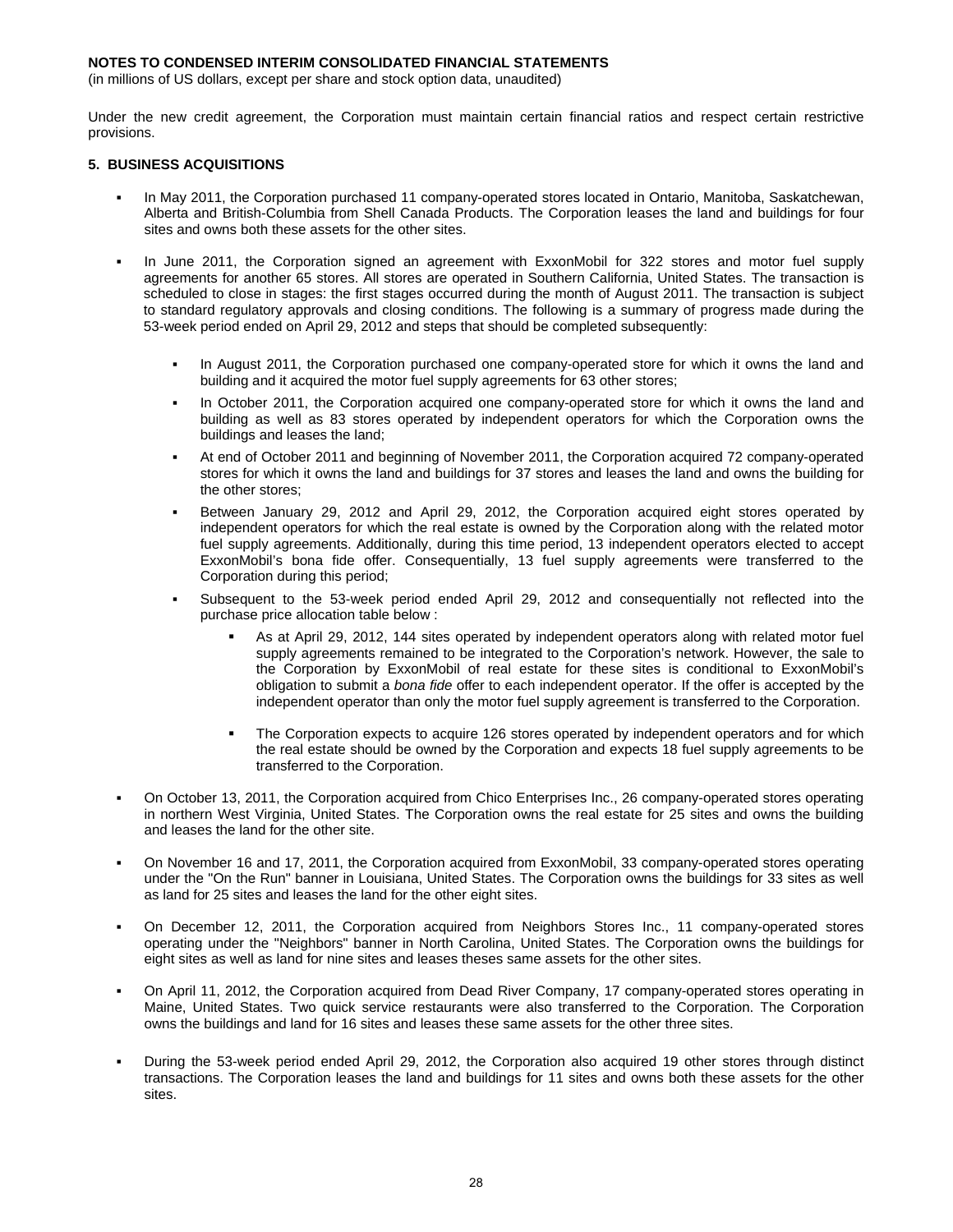(in millions of US dollars, except per share and stock option data, unaudited)

Acquisition costs in connection with these acquisitions and other unrealized acquisitions of \$6.8 are included in Operating, selling, administrative and general expenses.

These acquisitions were settled for a total cash consideration of \$380.3. Since the Corporation has not completed its fair value assessment of the net assets acquired for all transactions, the preliminary allocations of certain acquisitions are subject to adjustments to the fair value of the assets and liabilities until the process is completed. Purchase price allocations based on the estimated fair value on the dates of acquisition are as follows:

|                                                                                       | \$    |
|---------------------------------------------------------------------------------------|-------|
| Tangible assets acquired                                                              |       |
| Inventories                                                                           | 19.2  |
| Property and equipment                                                                | 281.4 |
| Other assets                                                                          | 5.5   |
| Total tangible assets                                                                 | 306.1 |
| Liabilities assumed                                                                   |       |
| Accounts payable and accrued liabilities                                              | 1.3   |
| Provisions                                                                            | 30.9  |
| <b>Total liabilities</b>                                                              | 32.2  |
| Net tangible assets acquired                                                          | 273.9 |
| Intangible assets                                                                     | 45.8  |
| Goodwill                                                                              | 67.5  |
| Negative goodwill recorded to Operating, selling, administrative and general expenses | (6.9) |
| Total cash consideration paid                                                         | 380.3 |

The Corporation expects that approximately \$4.8 of the goodwill related to these transactions will be deductible for tax purposes.

These acquisitions were concluded in order to expand the Corporation's market share and to increase its economies of scale. These acquisitions generated goodwill in the amount of \$67.5 mainly due to the location of stores which is favorable to the Corporation's operations: accessible location, limited competition, proximity to target clientele. Since the date of acquisition, revenues and net earnings from these stores amounted to \$1,254.3 and \$5.8, respectively. Considering the nature of these acquisitions, the available financial information does not allow for the accurate disclosure of pro-forma Revenues and Net earnings had the Corporation concluded these acquisitions at the beginning of the year.

On May 11, 2011, the Corporation, through its RDK Ventures LLC ("RDK") joint venture, purchased four company-operated stores located in the Chicago area, United States, from Gas City, Ltd. RDK leases the land and buildings for one site and owns both these assets for the other sites.

On November 8, 9 and 10, 2011, the Corporation, through the RDK joint venture, acquired from Supervalu Inc., 27 stores operating in the Chicago area, Illinois, United States. The agreement also includes the transfer to RDK of two vacant land parcels. Out of the 27 stores, 14 are company-operated while the other 13 are operated by independent operators. RDK owns the real estate for 24 sites as well as the two vacant land parcels, owns the building and leases the land for two sites and leases both these assets for the remaining site.

## **6. FOREIGN EXCHANGE FORWARD CONTRACTS**

As at April 29, 2012, the Corporation was exposed to foreign currency risk with respect to its potential acquisition of Statoil Fuel & Retail ASA for which the purchase price would be denominated in Norwegian kroners ("NOK") and would be financed using the Corporation's acquisition facility denominated in US dollars. To mitigate this risk, as at April 29, 2012, the Corporation had foreign exchange forward contracts ("forwards") requiring it to deliver, at various dates until July 26, 2012, US\$2.22 billion in exchange for NOK12.82 billion, representing a weighted average rate of NOK5.7879 per US dollar. Variations in the fair value of the forwards are recorded to earnings. As at April 29, 2012, the unrealized gain on these forwards amounted to \$17.0 million and was recorded to earnings of the 13-week period ended April 29, 2012.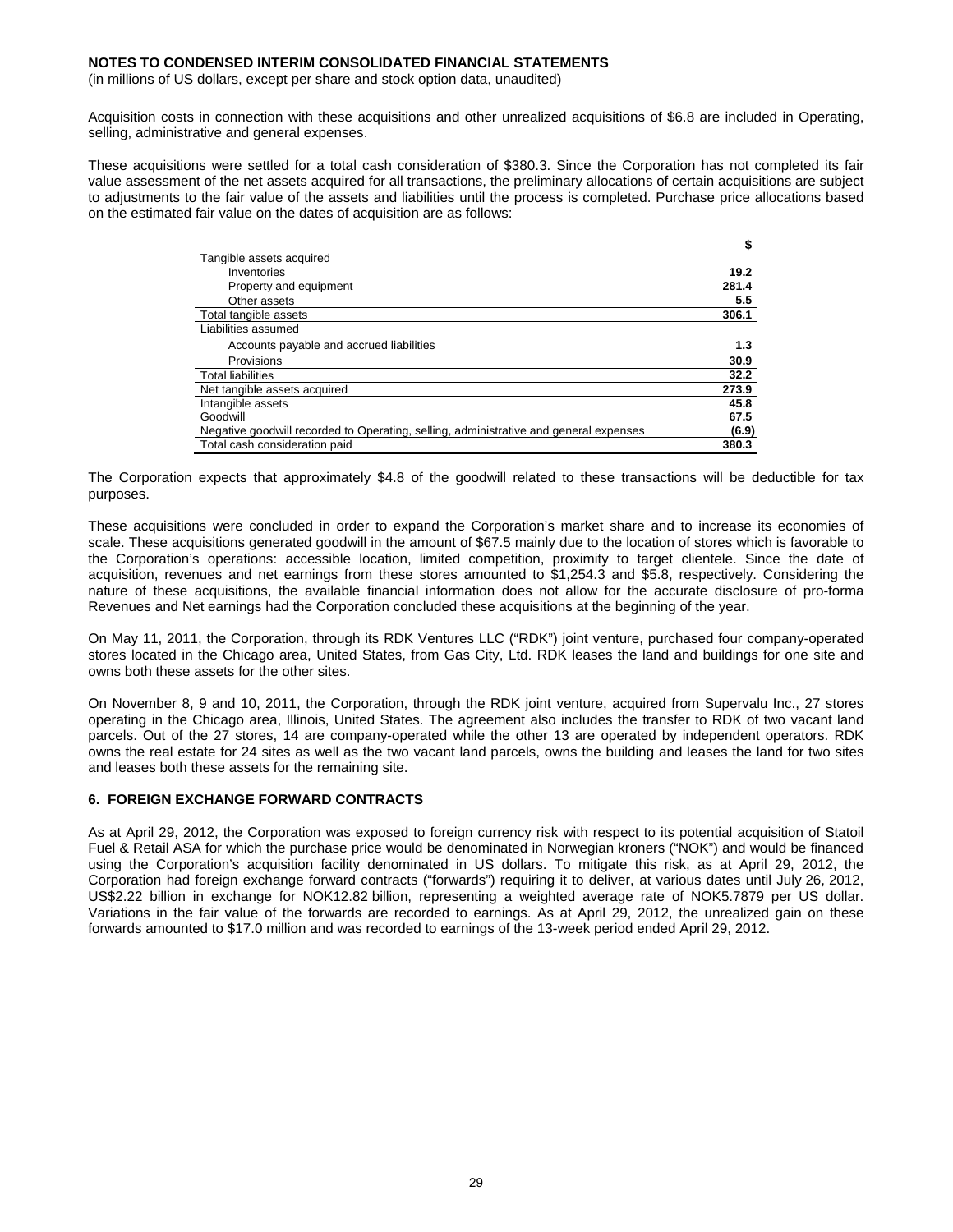(in millions of US dollars, except per share and stock option data, unaudited)

## **7. NET EARNINGS PER SHARE**

|                                                                  | 13-week period<br>ended April 29, 2012 |                                                               |                                     | 12-week period<br>ended April 24, 2011 |                                                        |                                     |  |  |
|------------------------------------------------------------------|----------------------------------------|---------------------------------------------------------------|-------------------------------------|----------------------------------------|--------------------------------------------------------|-------------------------------------|--|--|
|                                                                  | <b>Net</b><br>earnings                 | <b>Weighted average</b><br>number of shares<br>(in thousands) | <b>Net</b><br>earnings<br>per share | Net<br>earnings                        | Weighted average<br>number of shares<br>(in thousands) | Net<br>earnings<br>per share        |  |  |
|                                                                  |                                        |                                                               |                                     | S                                      |                                                        | \$                                  |  |  |
| Basic net earnings attributable to<br>Class A and B shareholders | 117.8                                  | 179,046                                                       | 0.66                                | 64.5                                   | 183,344                                                | 0.35                                |  |  |
| Dilutive effect of stock options                                 |                                        | 2,056                                                         | (0.01)                              |                                        | 3,533                                                  |                                     |  |  |
| Diluted net earnings available for<br>Class A and B shareholders | 117.8                                  | 181,102                                                       | 0.65                                | 64.5                                   | 186,877                                                | 0.35                                |  |  |
|                                                                  |                                        | 53-week period<br>ended April 29, 2012                        |                                     |                                        | 52-week period<br>ended April 24, 2011                 |                                     |  |  |
|                                                                  | Net<br>earnings                        | <b>Weighted average</b><br>number of shares<br>(in thousands) | <b>Net</b><br>earnings<br>per share | Net<br>earnings                        | Weighted average<br>number of shares<br>(in thousands) | <b>Net</b><br>earnings<br>per share |  |  |
|                                                                  | \$                                     |                                                               | \$                                  | \$                                     |                                                        | \$                                  |  |  |
| Basic net earnings attributable to<br>Class A and B shareholders | 457.6                                  | 180,420                                                       | 2.54                                | 369.2                                  | 184,637                                                | 2.00                                |  |  |
| Dilutive effect of stock options                                 |                                        | 3,163                                                         | (0.05)                              |                                        | 3,577                                                  | (0.04)                              |  |  |

Diluted net earnings available for Class A and B shareholders **457.6 183,583 2.49** 369.2 188,214 1.96

When they have an anti-dilutive effect, stock options must be excluded from the calculation of the diluted net earnings per share. No stock options were excluded for the 13 and 53-week periods ended April 29, 2012 as well as for the 12-week period ended April 24, 2011. A total of 438,035 stock options were excluded from the calculation for the 52-week period ended April 24, 2011.

## **8. CAPITAL STOCK**

As at April 29, 2012, the Corporation has 53,686,412 (53,694,712 as at April 24, 2011) issued and outstanding Class A multiple voting shares each comprising ten votes per share and 125,366,596 (129,899,045 as at April 24, 2011) outstanding Class B subordinate voting shares each comprising one vote per share.

The Corporation had a share repurchase program allowing it to repurchase up to 2,684,420 of the 53,688,412 Class A multiple voting shares and up to 11,126,400 of the 111,264,009 Class B subordinate voting shares issued and outstanding as at October 11, 2011. This program ended on October 24, 2011.

On October 25, 2011, the Corporation implemented a share repurchase program. This program allows the Corporation to repurchase up to 2,684,420 of the 53,688,412 Class A multiple voting shares and up to 11,126,400 of the 111,264,009 Class B subordinate voting shares issued and outstanding as at October 11, 2011 (representing 5.0% of the Class A multiple voting shares issued and outstanding and 10.0% of the Class B subordinate voting shares of the public float, as at that date, respectively, as defined by applicable rules). In accordance with Toronto Stock Exchange requirements, the Corporation can repurchase a daily maximum of 1,000 Class A multiple voting shares and of 82,118 Class B subordinate voting shares. When making such repurchases, the number of Class A multiple voting shares and of Class B subordinate voting shares in circulation is reduced and the proportionate interest of all remaining shareholders in the Corporation's share capital is increased on a pro rata basis. All shares repurchased under the share repurchase program are cancelled upon repurchase. The share repurchase period will end no later than October 24, 2012.

The following table summarizes share repurchases made under these programs.

|                                   |             | 13-week period ended April 29, 2012 | 53-week period ended April 29, 2012 |              |  |
|-----------------------------------|-------------|-------------------------------------|-------------------------------------|--------------|--|
|                                   | Number of   | Weighted                            | Number of                           | Weighted     |  |
|                                   | shares      | average cost                        | shares                              | average cost |  |
|                                   | repurchased | per share                           | repurchased                         | per share    |  |
| Class A multiple voting shares    |             | -                                   | 3.700                               | 29.72 CA\$   |  |
| Class B subordinate voting shares |             | -                                   | 6.969.200                           | 29.29 CA\$   |  |

For the 13-week period ended April 29, 2012, a total of 102,535 stock options were exercised (331,216 for the 12-week period ended April 24, 2011). For the 53-week period ended April 29, 2012, a total of 2,460,676 stock options were exercised (2,724,444 for 52-week period ended April 24, 2011).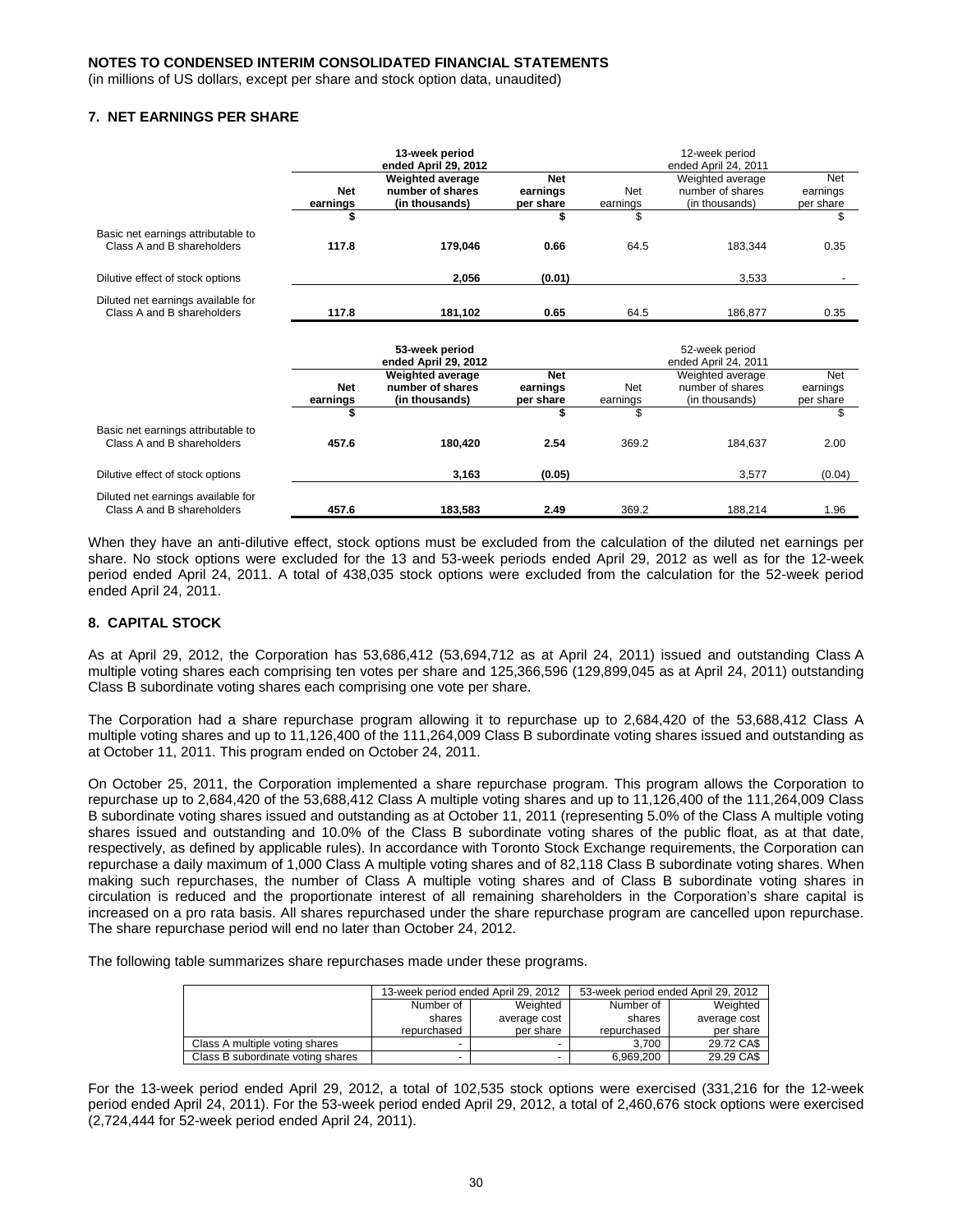(in millions of US dollars, except per share and stock option data, unaudited)

## **9. SEGMENTED INFORMATION**

The Corporation operates convenience stores in the United States and in Canada. It essentially operates in one reportable segment, the sale of goods for immediate consumption and motor fuel through corporate stores or franchise operations. It operates a convenience store chain under several banners, including Couche-Tard, Mac's and Circle K. Revenues from outside sources mainly fall into two categories: merchandise and services and motor fuel.

The following table provides the information on the principal revenue classes as well as geographic information:

|                                                     | 13-week period<br>ended April 29, 2012 |                      |              |                      | 12-week period<br>ended April 24, 2011 |          |
|-----------------------------------------------------|----------------------------------------|----------------------|--------------|----------------------|----------------------------------------|----------|
|                                                     | <b>United States</b>                   | Canada               | <b>Total</b> | <b>United States</b> | Canada                                 | Total    |
|                                                     | \$                                     | \$                   | \$           | \$                   | \$                                     | \$       |
| <b>External customer</b><br>revenues <sup>(a)</sup> |                                        |                      |              |                      |                                        |          |
| Merchandise and services                            | 1,109.7                                | 505.6                | 1,615.3      | 955.1                | 447.7                                  | 1,402.8  |
| Motor fuel                                          | 3,772.1                                | 675.8                | 4,447.9      | 2,779.7              | 554.5                                  | 3,334.2  |
|                                                     | 4,881.8                                | 1,181.4              | 6,063.2      | 3,734.8              | 1,002.2                                | 4,737.0  |
| <b>Gross Profit</b>                                 |                                        |                      |              |                      |                                        |          |
| Merchandise and services                            | 363.9                                  | 166.4                | 530.3        | 320.3                | 150.6                                  | 470.9    |
| Motor fuel                                          | 164.8                                  | 36.5                 | 201.3        | 113.3                | 29.2                                   | 142.5    |
|                                                     | 528.7                                  | 202.9                | 731.6        | 433.6                | 179.8                                  | 613.4    |
| Total long-term assets <sup>(b)</sup>               |                                        |                      |              |                      |                                        |          |
|                                                     | 2,454.3                                | 633.7                | 3,088.0      | 2,070.3              | 590.8                                  | 2,661.1  |
|                                                     |                                        |                      |              |                      |                                        |          |
|                                                     |                                        | 53-week period       |              |                      | 52-week period                         |          |
|                                                     |                                        | ended April 29, 2012 |              | ended April 24, 2011 |                                        |          |
|                                                     | <b>United States</b>                   | Canada               | <b>Total</b> | <b>United States</b> | Canada                                 | Total    |
|                                                     | \$                                     |                      | \$           | \$                   | \$                                     | \$       |
| <b>External customer</b><br>revenues <sup>(a)</sup> |                                        |                      |              |                      |                                        |          |
| Merchandise and services                            | 4,408.0                                | 2,190.9              | 6,598.9      | 4,133.6              | 2,049.9                                | 6,183.5  |
| Motor fuel                                          | 13,673.8                               | 2,724.8              | 16,398.6     | 10,218.7             | 2,148.2                                | 12,366.9 |
|                                                     | 18,081.8                               | 4,915.7              | 22,977.5     | 14,352.3             | 4,198.1                                | 18,550.4 |
| <b>Gross Profit</b>                                 |                                        |                      |              |                      |                                        |          |

(a) Geographic areas are determined according to where the Corporation generates operating income (where the sale takes place) and according to the location of the long-term assets.

**2,090.5 878.6 2,969.1** 1,907.1 838.6 2,745.7

Merchandise and services **1,452.6 729.8 2,182.4** 1,369.8 702.9 2,072.7 Motor fuel **637.9 148.8 786.7** 537.3 135.7 673.0

(b) Excluding financial instruments, deferred tax assets and post-employment benefit assets.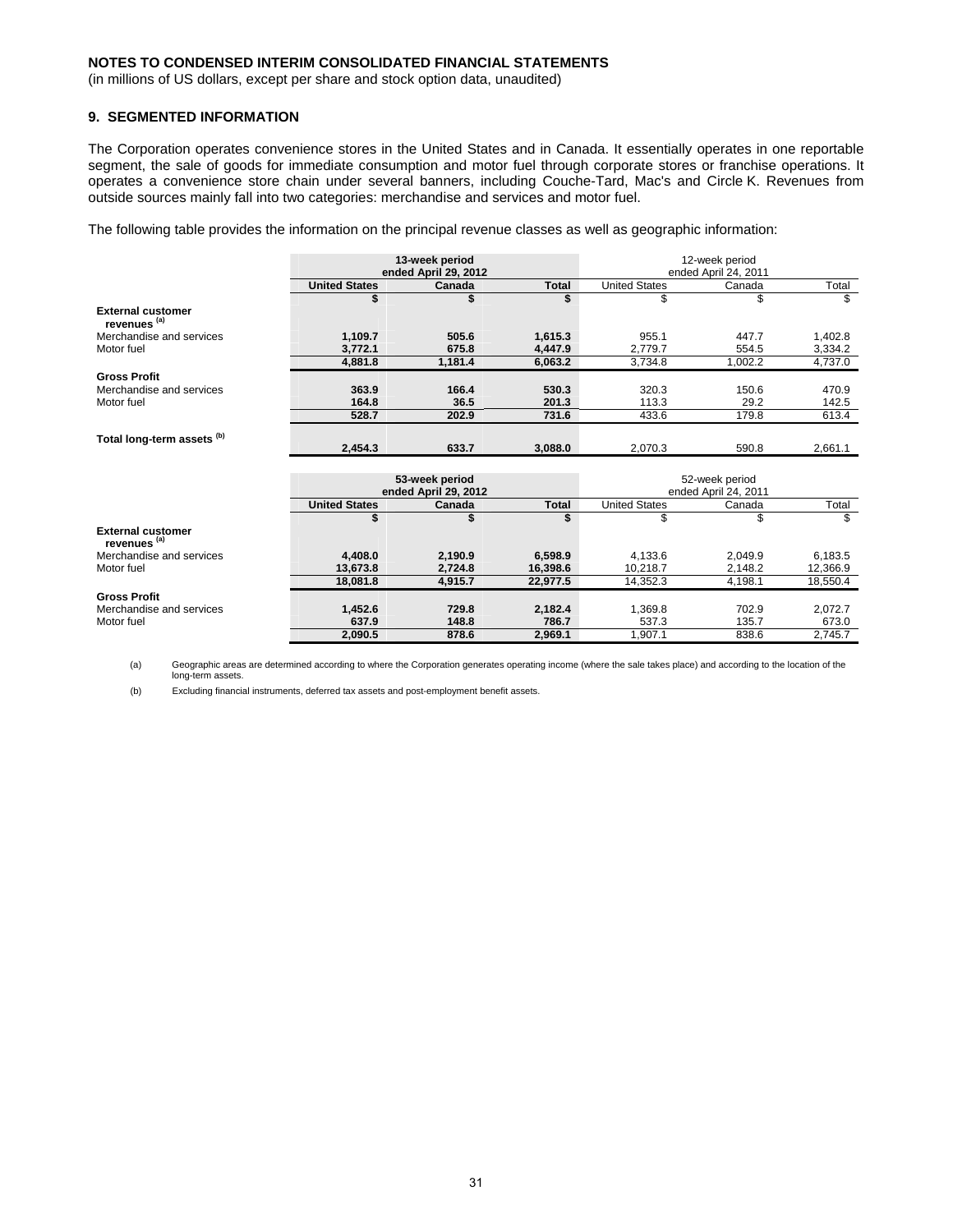(in millions of US dollars, except per share and stock option data, unaudited)

## **10. PROVISIONS**

The reconciliation of the Corporation's main provisions is as follows:

|                                        | <b>Asset retirement</b> | <b>Provision for</b><br>site restoration | <b>Provision for</b><br>workers' | <b>Provision for</b> | Other      |              |
|----------------------------------------|-------------------------|------------------------------------------|----------------------------------|----------------------|------------|--------------|
|                                        | obligations             | costs                                    | compensation                     | general liability    | provisions | <b>Total</b> |
|                                        | \$                      | \$                                       |                                  | S                    | \$         | \$           |
| 53-week period ended<br>April 29, 2012 |                         |                                          |                                  |                      |            |              |
| Balance, beginning of period           | 60.8                    | 25.5                                     | 25.0                             | 13.7                 |            | 125.0        |
| Liabilities incurred                   | 0.7                     | 8.9                                      | 14.3                             | 5.5                  |            | 29.4         |
| Liabilities settled                    | (1.5)                   | (7.8)                                    | (14.3)                           | (6.3)                |            | (29.9)       |
| Accretion expense                      | 4.8                     | 0.3                                      | 0.7                              | 0.1                  |            | 5.9          |
| <b>Business acquisitions</b>           | 2.1                     | 28.8                                     |                                  |                      |            | 30.9         |
| Reversal of unused amounts             |                         | (3.1)                                    |                                  |                      |            | (3.1)        |
| Change in estimates                    |                         | (0.2)                                    |                                  | 0.1                  |            | (0.1)        |
| Effect of exchange rate                |                         |                                          |                                  |                      |            |              |
| variations                             | (0.4)                   | (0.1)                                    |                                  |                      | ٠          | (0.5)        |
| Balance, end of period                 | 66.5                    | 52.3                                     | 25.7                             | 13.1                 | ٠          | 157.6        |
| Current portion of provisions          |                         |                                          |                                  |                      |            | 50.1         |
| Long term portion of provisions        |                         |                                          |                                  |                      |            | 107.5        |
| 52-week period ended<br>April 24, 2011 |                         |                                          |                                  |                      |            |              |
| Balance, beginning of period           | 56.4                    | 26.6                                     | 23.3                             | 12.0                 | 0.8        | 119.1        |
| Liabilities incurred                   | 0.5                     | 7.7                                      | 15.7                             | 9.0                  |            | 32.9         |
| Liabilities settled                    | (1.6)                   | (6.2)                                    | (14.4)                           | (7.4)                | (0.8)      | (30.4)       |
| Accretion expense                      | 4.5                     | 0.3                                      | 0.5                              | 0.1                  |            | 5.4          |
| <b>Business acquisitions</b>           | 0.4                     | 0.6                                      |                                  |                      |            | 1.0          |
| Reversal of unused amounts             |                         | (3.8)                                    | (0.1)                            | (0.1)                |            | (4.0)        |
| Change in estimates                    |                         |                                          |                                  | 0.1                  |            | 0.1          |
| Effect of exchange rate                |                         |                                          |                                  |                      |            |              |
| variations                             | 0.6                     | 0.3                                      |                                  |                      |            | 0.9          |
| Balance, end of period                 | 60.8                    | 25.5                                     | 25.0                             | 13.7                 |            | 125.0        |
| Current portion of provisions          |                         |                                          |                                  |                      |            | 36.3         |
| Long term portion of provisions        |                         |                                          |                                  |                      |            | 88.7         |

### **11. SUBSEQUENT EVENTS**

Subsequent to the end of fiscal 2012, between June 19, 2012 and June 29, 2012, the Corporation acquired 98.9% of the issued and outstanding shares of Statoil Fuel & Retail (SFR/Oslo Børs) for a cash consideration of 51.20 Norwegian Kroners ("NOK") per share for a total amount of NOK15.2 billion or approximately \$2.6 billion. Having reached a shareholding of more than 90%, on June 29, 2012, in accordance with Norwegian laws, the Corporation initiated a compulsory acquisition process to buyback the participation of the remaining minority shareholders and ensure that Statoil Fuel & Retail becomes a whollyowned subsidiary.

Statoil Fuel & Retail is a leading Scandinavian road transport fuel retailer with over 100 years of operations in the region. Statoil Fuel & Retail operates a broad retail network across Scandinavia (Norway, Sweden, Denmark), Poland, the Baltics (Estonia, Latvia, Lithuania), and Russia with approximately 2,300 stores, the majority of which offer fuel and convenience while the others are automated (fuel only) stations. Statoil Fuel & Retail has a leading position in several countries where it does business and owns the land for over 900 sites and buildings for over 1,700 sites. Statoil Fuel & Retail's other products include stationary energy, marine fuel, aviation fuel, lubricants and chemicals. In Europe, Statoil Fuel & Retail owns and operates 12 key terminals as well as 38 depots in eight countries while it also operates approximately 400 road tankers.

This transaction has been financed using the new acquisition facility (Note 4).

Subsequent to the end of fiscal 2012, the Corporation entered into additional forwards requiring it to deliver, at various dates, US\$1.25 billion in exchange for NOK7.32 billion, representing a weighted average rate of NOK5.8530 per US dollar.

In total, the Corporation has entered into forwards requiring it to deliver US\$3.47 billion in exchange for NOK20.14 billion, representing a weighted average rate of NOK5.8114 per US dollar.

Subsequently, the Corporation modified the original maturity dates of certain forwards to make them coincide with the actual disbursement dates for the payment of Statoil Fuel & Retail shares. Thus, between June 15 and June 25, 2012, the Corporation settled a significant portion of the forwards with a value of \$2,570.1 million to pay for Statoil Fuel & Retail shares while the remaining NOK at its disposal as well as the NOK that will be received upon settlement of forwards that have not yet been settled will be used for the purchase of the remaining shares and to refinance a significant portion of Statoil Fuel & Retail existing long-term debt, which is denominated in NOK.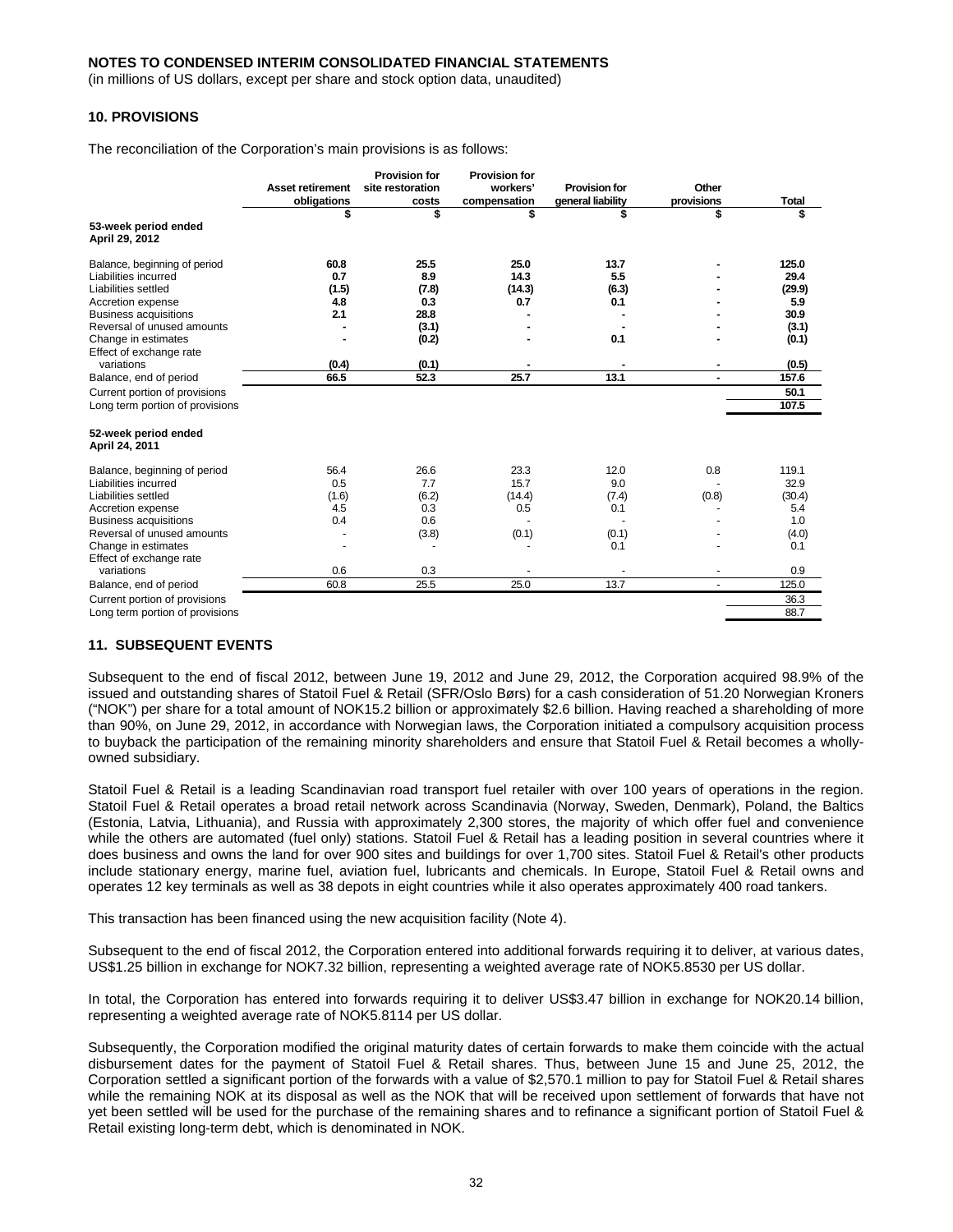(in millions of US dollars, except per share and stock option data, unaudited)

In May 2012, subsequent to the end of the fiscal 2012, the Corporation acquired 20 company-operated stores operating in Texas, United States from Signature Austin Stores. The Corporation leases the real estate for all sites.

## **12. FIRST-TIME ADOPTION OF IFRS**

The consolidated financial statements for the fiscal year ended April 29, 2012 will be the first annual consolidated financial statements of the Corporation prepared in accordance with IFRS. These interim financial statements have been prepared in accordance with applicable standards for interim financial reporting, as issued by the IASB. The date of the Corporation's transition to IFRS is April 26, 2010.

The Corporation's IFRS accounting policies presented in Note 2 have been applied in preparing the interim financial statements for the 13 and 53-week periods ended April 29, 2012, for the comparative information and for the opening consolidated balance sheet as at the date of transition except for certain mandatory exceptions and elected exemptions listed below.

The Corporation has applied IAS 34, "*Interim Financial Reporting"* and IFRS 1 "*First-time Adoption of International Financial Reporting Standards"* in preparing its first IFRS interim financial statements. The effects of the transition to IFRS on the consolidated statements of earnings and comprehensive income, consolidated balance sheets, consolidated shareholders' equity and consolidated cash flows are presented in this section and are further explained in the explanatory notes that accompany the tables.

## **First-time adoption exemptions**

Upon transition, IFRS 1 imposes certain mandatory exceptions and permits certain exemptions from full retrospective application. The Corporation has applied the mandatory exceptions and the following optional exemptions:

*Mandatory exceptions applied by the Corporation:* 

- Financial assets and liabilities that had been de-recognized before April 26, 2010 under Canadian GAAP have not been recognized under IFRS.
- The Corporation has only applied hedge accounting in the opening consolidated balance sheet where all the requirements in IAS 39 were met at the date of transition.
- The estimates previously established under Canadian GAAP have not been revised following the adoption of IFRS, unless it was necessary to take into account differences in accounting policies.

*Other optional exemptions adopted by the Corporation:* 

- The Corporation has elected not to apply IFRS 3 "*Business Combinations"* retrospectively to business combinations that occurred before the date of transition (April 26, 2010), including business acquisitions made by the joint venture. See note g) for an explanation of the effect of this exemption.
- For all its employee future benefits plans, the Corporation has elected to recognize all cumulative actuarial gains and losses existing at the transition date in retained earnings. See note d) for an explanation of the effect of this exemption. Furthermore, the Corporation has elected to use the exemption not to disclose the defined benefit plan surplus/deficit and experience gains and losses before the date of transition.
- The Corporation has elected not to retrospectively recognize the effect on the assets of the variances related to its existing asset retirement obligation and similar liabilities, which may have occurred before the transition date.
- The Corporation elected to use facts and circumstances existing as at April 26, 2010 to determine whether an arrangement signed before April 26, 2004 contains a lease. The arrangements signed after that date were evaluated under Canadian GAAP and were not analyzed in detail since this analysis would have given similar conclusions as per IAS 17 and IFRIC 4.
- The Corporation elected to avail itself of the exemption provided under IFRS 1 and applied IFRS 2 for all equity instruments granted after April 29, 2002.
- The Corporation elected to reset all cumulative translation adjustments to zero in opening retained earnings at its transition date.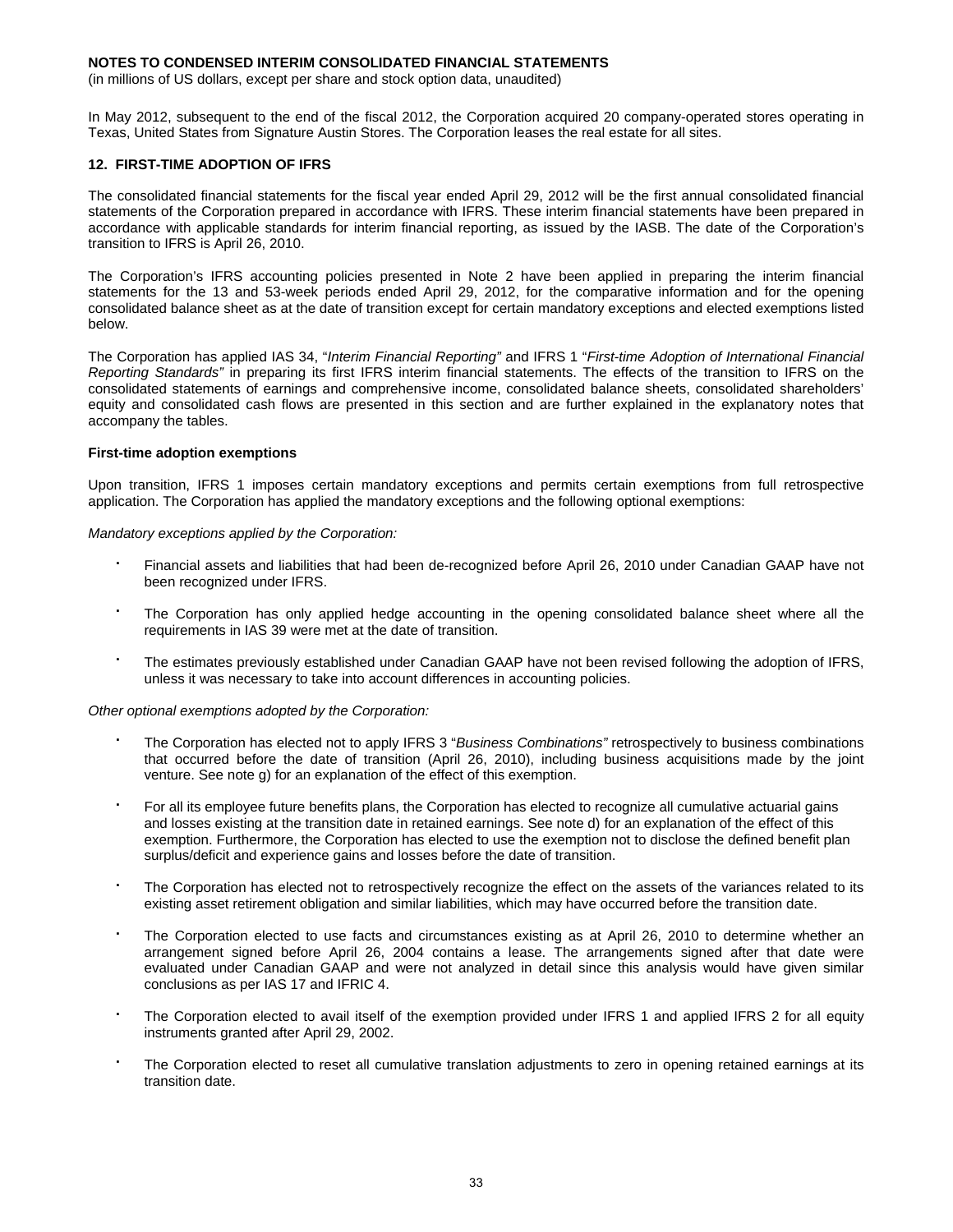(in millions of US dollars, except per share and stock option data, unaudited)

## **Reconciliation of the consolidated balance sheet and Shareholders' equity as at April 26, 2010**

|                                                                                       |                                                          | <b>Reconciling items with IFRS</b>          |                                           |                                   |                                             |                               |                          |                                   |                                                                  |                                       |  |
|---------------------------------------------------------------------------------------|----------------------------------------------------------|---------------------------------------------|-------------------------------------------|-----------------------------------|---------------------------------------------|-------------------------------|--------------------------|-----------------------------------|------------------------------------------------------------------|---------------------------------------|--|
| <b>Explanatory notes</b>                                                              | <b>Balance</b><br>sheet under<br>Canadian<br><b>GAAP</b> | Sale and<br>leaseback<br>transactions<br>a) | <b>Discounting</b><br>of provisions<br>b) | <b>Onerous</b><br>contracts<br>C) | <b>Employee</b><br>future<br>benefits<br>d) | <b>Stock</b><br>options<br>e) | Joint venture<br>f)      | Presentation<br>differences<br>h) | <b>Cumulative</b><br>translation<br>adjustment<br>reversal<br>i) | <b>Balance</b><br>sheet<br>under IFRS |  |
|                                                                                       | Ŝ                                                        | s,                                          | \$                                        | \$                                | \$                                          | \$                            | \$                       | \$                                | \$                                                               | $\overline{\mathbf{r}}$               |  |
| <b>Assets</b><br>Current assets                                                       |                                                          |                                             |                                           |                                   |                                             |                               |                          |                                   |                                                                  |                                       |  |
| Cash and cash equivalents                                                             | 220.9                                                    |                                             |                                           |                                   |                                             |                               | (5.2)                    |                                   |                                                                  | 215.7                                 |  |
| Accounts receivable                                                                   | 286.2                                                    |                                             |                                           |                                   |                                             |                               | (5.4)                    |                                   |                                                                  | 280.8                                 |  |
| Inventories                                                                           | 474.1                                                    |                                             |                                           |                                   |                                             |                               | (4.2)                    |                                   |                                                                  | 469.9                                 |  |
| Prepaid expenses                                                                      | 20.2                                                     |                                             |                                           |                                   |                                             |                               | (0.2)                    |                                   |                                                                  | 20.0                                  |  |
| Income taxes receivable                                                               | 4.7                                                      |                                             |                                           |                                   |                                             |                               |                          | 13.0                              |                                                                  | 17.7                                  |  |
| Deferred income taxes                                                                 | 24.9                                                     |                                             |                                           |                                   |                                             |                               |                          | (24.9)                            |                                                                  |                                       |  |
|                                                                                       | 1,031.0                                                  | $\blacksquare$                              |                                           |                                   |                                             |                               | (15.0)                   | (11.9)                            | $\blacksquare$                                                   | 1.004.1                               |  |
| Property and equipment                                                                | 1,980.5                                                  |                                             |                                           |                                   |                                             |                               | (65.6)                   |                                   |                                                                  | 1,914.9                               |  |
| Goodwill                                                                              | 426.5                                                    |                                             |                                           |                                   |                                             |                               | (1.2)                    |                                   |                                                                  | 425.3                                 |  |
| Intangible assets<br>Other assets                                                     | 188.2<br>65.2                                            |                                             | (1.1)                                     |                                   | (8.3)                                       |                               |                          |                                   |                                                                  | 188.2<br>55.8                         |  |
| Investment in a joint venture                                                         |                                                          |                                             |                                           |                                   |                                             |                               | 42.1                     |                                   |                                                                  | 42.1                                  |  |
| Deferred income taxes                                                                 | 5.3                                                      |                                             |                                           | 0.2                               | 3.0                                         |                               |                          | 0.1                               |                                                                  | 8.6                                   |  |
|                                                                                       | 3,696.7                                                  | $\blacksquare$                              | (1.1)                                     | 0.2                               | (5.3)                                       | $\blacksquare$                | (39.7)                   | (11.8)                            | $\sim$                                                           | 3,639.0                               |  |
|                                                                                       |                                                          |                                             |                                           |                                   |                                             |                               |                          |                                   |                                                                  |                                       |  |
| Liabilities<br><b>Current liabilities</b><br>Accounts payable and accrued liabilities | 872.9                                                    | (0.1)                                       |                                           |                                   |                                             |                               | (14.2)                   | (36.9)                            |                                                                  | 821.7                                 |  |
| Provisions                                                                            |                                                          |                                             |                                           |                                   |                                             |                               |                          | 31.4                              |                                                                  | 31.4                                  |  |
| Current portion of long-term debt<br>Deferred income taxes                            | 4.4<br>5.6                                               |                                             | 0.2                                       |                                   |                                             |                               |                          | (2.8)                             |                                                                  | 4.4                                   |  |
|                                                                                       | 882.9                                                    | (0.1)                                       | 0.2                                       |                                   | (3.0)<br>(3.0)                              |                               | (14.2)                   | (8.3)                             | L.                                                               | 857.5                                 |  |
| Long-term debt                                                                        | 736.8                                                    |                                             |                                           |                                   |                                             |                               | (24.9)                   |                                   |                                                                  | 711.9                                 |  |
| Provisions                                                                            |                                                          |                                             | (3.4)                                     | 0.8                               |                                             |                               |                          | 90.3                              |                                                                  | 87.7                                  |  |
| Deferred credits and other liabilities                                                | 285.8                                                    | (98.6)                                      |                                           |                                   | 13.2                                        |                               | (0.6)                    | (71.8)                            |                                                                  | 128.0                                 |  |
| Deferred income taxes                                                                 | 176.9                                                    | 38.4                                        | 0.6                                       |                                   |                                             |                               |                          | (22.0)                            |                                                                  | 193.9                                 |  |
|                                                                                       | 2,082.4                                                  | (60.3)                                      | (2.6)                                     | 0.8                               | 10.2                                        | $\sim$                        | (39.7)                   | (11.8)                            | $\overline{\phantom{a}}$                                         | 1,979.0                               |  |
|                                                                                       |                                                          |                                             |                                           |                                   |                                             |                               |                          |                                   |                                                                  |                                       |  |
| Shareholders' equity                                                                  |                                                          |                                             |                                           |                                   |                                             |                               |                          |                                   |                                                                  |                                       |  |
| Capital stock                                                                         | 319.5                                                    |                                             |                                           |                                   |                                             |                               |                          |                                   |                                                                  | 319.5                                 |  |
| Contributed surplus                                                                   | 18.8                                                     |                                             |                                           |                                   |                                             | 1.6                           |                          |                                   |                                                                  | 20.4                                  |  |
| Retained earnings                                                                     | 1,167.0                                                  | 60.3                                        | 1.5                                       | (0.6)                             | (15.5)                                      | (1.6)                         |                          |                                   | 108.6                                                            | 1,319.7                               |  |
| Accumulated other comprehensive income                                                | 109.0                                                    |                                             |                                           |                                   |                                             |                               |                          |                                   | (108.6)                                                          | 0.4                                   |  |
|                                                                                       | 1,614.3                                                  | 60.3                                        | 1.5                                       | (0.6)                             | (15.5)                                      | $\blacksquare$                | $\overline{\phantom{a}}$ | $\overline{\phantom{a}}$          | $\blacksquare$                                                   | 1,660.0                               |  |
|                                                                                       | 3,696.7                                                  | $\mathbf{r}$                                | (1.1)                                     | 0.2                               | (5.3)                                       | $\sim$                        | (39.7)                   | (11.8)                            | $\sim$                                                           | 3,639.0                               |  |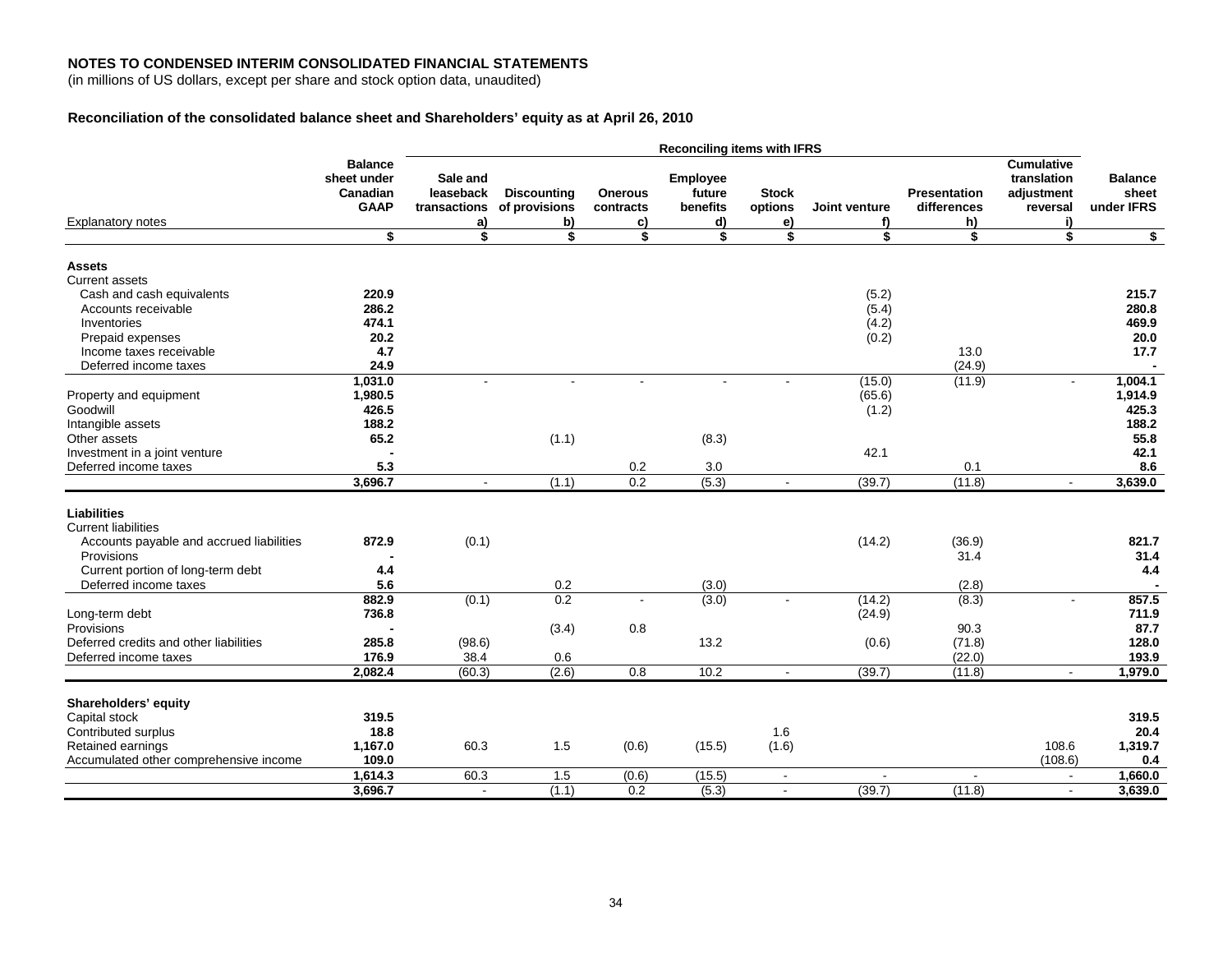(in millions of US dollars, except per share and stock option data, unaudited)

## **Reconciliation of the consolidated balance sheet and Shareholders' equity as at April 24, 2011**

|                                        |                |              |                    |                 |                |         | <b>Reconciling items with IFRS</b> |                     |                   |                |  |
|----------------------------------------|----------------|--------------|--------------------|-----------------|----------------|---------|------------------------------------|---------------------|-------------------|----------------|--|
|                                        | <b>Balance</b> |              |                    |                 |                |         | <b>Business</b>                    |                     | <b>Cumulative</b> |                |  |
|                                        | sheet          | Sale and     | <b>Discounting</b> | <b>Employee</b> |                |         | combinations                       |                     | translation       | <b>Balance</b> |  |
|                                        | under          | leaseback    | of                 | future          | <b>Stock</b>   | Joint   | - acquisition                      | <b>Presentation</b> | adjustment        | sheet          |  |
|                                        | Canadian       | transactions | provisions         | benefits        | option         | venture | costs                              | differences         | reversal          | under          |  |
| <b>Explanatory notes</b>               | <b>GAAP</b>    | a)           | b)                 | d)              | e)             | f)      | <u>g)</u>                          | h)                  | i)                | <b>IFRS</b>    |  |
|                                        | \$             | \$           | \$                 | \$              | \$             | \$      | \$                                 | \$                  | \$                | \$             |  |
| <b>Assets</b>                          |                |              |                    |                 |                |         |                                    |                     |                   |                |  |
| <b>Current assets</b>                  |                |              |                    |                 |                |         |                                    |                     |                   |                |  |
| Cash and cash equivalents              | 320.4          |              |                    |                 |                | (10.7)  |                                    |                     |                   | 309.7          |  |
| Accounts receivable                    | 356.1          |              |                    |                 |                | (6.9)   | (0.1)                              |                     |                   | 349.1          |  |
| Inventories                            | 530.7          |              |                    |                 |                | (4.7)   |                                    |                     |                   | 526.0          |  |
| Prepaid expenses                       | 21.3           |              |                    |                 |                | (0.3)   |                                    |                     |                   | 21.0           |  |
| Income taxes receivable                | 26.6           |              |                    |                 |                |         |                                    | 9.8                 |                   | 36.4           |  |
| Deferred income taxes                  | 33.9           |              | (0.2)              | 2.8             |                |         |                                    | (36.5)              |                   |                |  |
|                                        | 1,289.0        |              | (0.2)              | 2.8             |                | (22.6)  | (0.1)                              | (26.7)              | $\sim$            | 1,242.2        |  |
|                                        | 2,002.8        |              |                    |                 |                | (67.2)  | (0.2)                              |                     |                   | 1,935.4        |  |
| Property and equipment                 | 442.5          |              |                    |                 |                |         |                                    |                     |                   | 440.9          |  |
| Goodwill                               | 188.6          |              |                    |                 |                | (1.1)   | (0.5)                              |                     |                   | 188.6          |  |
| Intangible assets                      |                |              |                    |                 |                |         |                                    |                     |                   | 58.0           |  |
| Other assets                           | 66.9           |              | (0.8)              | (7.9)           |                | (0.2)   |                                    |                     |                   |                |  |
| Investment in a joint venture          |                |              |                    |                 |                | 48.2    |                                    |                     |                   | 48.2           |  |
| Deferred income taxes                  | 9.8            |              |                    | 3.1             |                |         |                                    |                     |                   | 12.9           |  |
|                                        | 3,999.6        | $\sim$       | (1.0)              | (2.0)           |                | (42.9)  | (0.8)                              | (26.7)              | $\blacksquare$    | 3,926.2        |  |
|                                        |                |              |                    |                 |                |         |                                    |                     |                   |                |  |
| <b>Liabilities</b>                     |                |              |                    |                 |                |         |                                    |                     |                   |                |  |
| <b>Current liabilities</b>             |                |              |                    |                 |                |         |                                    |                     |                   |                |  |
| Accounts payable and accrued           |                |              |                    |                 |                |         |                                    |                     |                   |                |  |
| liabilities                            | 994.5          | (0.2)        |                    |                 |                | (17.5)  |                                    | (40.3)              |                   | 936.5          |  |
| Provisions                             |                |              |                    |                 |                |         |                                    | 36.3                |                   | 36.3           |  |
| Current portion of long-term debt      | 4.6            |              |                    |                 |                |         |                                    |                     |                   | 4.6            |  |
| Deferred income taxes                  | 21.2           |              |                    |                 |                |         |                                    | (21.2)              |                   |                |  |
|                                        | 1,020.3        | (0.2)        | $\blacksquare$     | $\blacksquare$  | $\blacksquare$ | (17.5)  |                                    | (25.2)              | $\sim$            | 977.4          |  |
| Long-term debt                         | 521.8          |              |                    |                 |                | (24.9)  |                                    |                     |                   | 496.9          |  |
| Provisions                             |                |              | (3.3)              |                 |                |         |                                    | 92.0                |                   | 88.7           |  |
| Deferred credits and other liabilities | 299.0          | (95.6)       |                    | 14.8            |                | (0.5)   |                                    | (78.2)              |                   | 139.5          |  |
| Deferred income taxes                  | 222.4          | 37.2         | 0.7                | (0.4)           |                |         | (0.3)                              | (15.3)              |                   | 244.3          |  |
|                                        | 2,063.5        | (58.6)       | (2.6)              | 14.4            | $\blacksquare$ | (42.9)  | (0.3)                              | (26.7)              | $\blacksquare$    | 1,946.8        |  |
|                                        |                |              |                    |                 |                |         |                                    |                     |                   |                |  |
| Shareholders' equity                   |                |              |                    |                 |                |         |                                    |                     |                   |                |  |
| Capital stock                          | 323.8          |              |                    |                 |                |         |                                    |                     |                   | 323.8          |  |
| Contributed surplus                    | 18.1           |              |                    |                 | 1.2            |         |                                    |                     |                   | 19.3           |  |
| Retained earnings                      | 1,444.5        | 58.5         | 1.6                | (15.2)          | (1.2)          |         | (0.5)                              |                     | 108.6             | 1,596.3        |  |
| Accumulated other comprehensive        |                |              |                    |                 |                |         |                                    |                     |                   |                |  |
| income                                 | 149.7          | 0.1          |                    | (1.2)           |                |         |                                    |                     | (108.6)           | 40.0           |  |
|                                        | 1,936.1        | 58.6         | 1.6                | (16.4)          | $\sim$         |         | (0.5)                              | $\sim$              | $\sim$            | 1,979.4        |  |
|                                        | 3,999.6        | $\sim$       | (1.0)              | (2.0)           | $\blacksquare$ | (42.9)  | (0.8)                              | (26.7)              | $\blacksquare$    | 3,926.2        |  |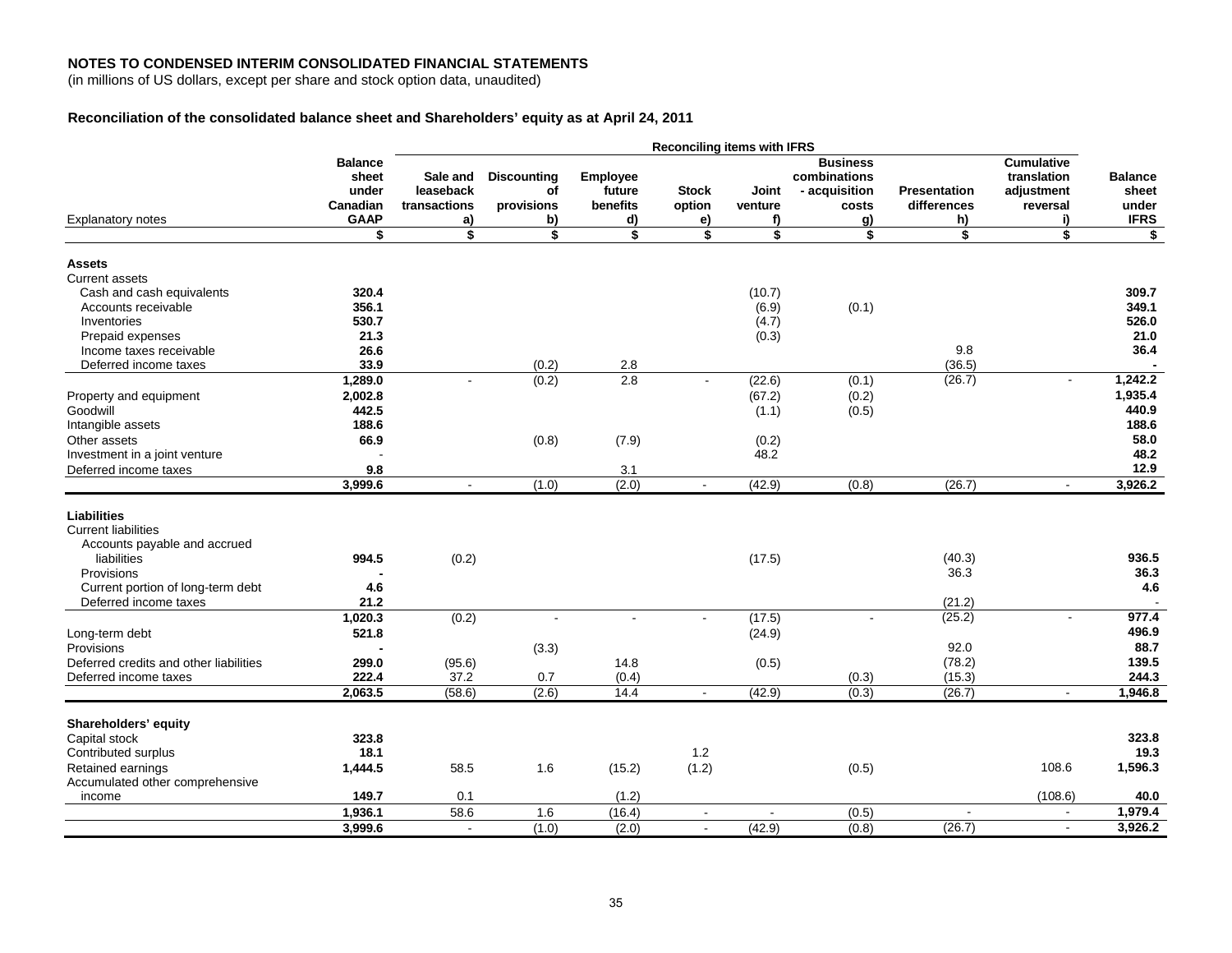(in millions of US dollars, except per share and stock option data, unaudited)

## **Reconciliation of consolidated statement of earnings and consolidated comprehensive income for the 12-week period ended April 24, 2011**

|                                                                                                                                  | <b>Reconciling items with IFRS</b>                                  |                                             |                                           |                                   |                                             |                          |                                                                 |                                          |                                                      |
|----------------------------------------------------------------------------------------------------------------------------------|---------------------------------------------------------------------|---------------------------------------------|-------------------------------------------|-----------------------------------|---------------------------------------------|--------------------------|-----------------------------------------------------------------|------------------------------------------|------------------------------------------------------|
| <b>Explanatory notes</b>                                                                                                         | <b>Statement</b><br>of earnings<br>under<br>Canadian<br><b>GAAP</b> | Sale and<br>leaseback<br>transactions<br>a) | <b>Discounting</b><br>of provisions<br>b) | <b>Onerous</b><br>contracts<br>C) | <b>Employee</b><br>future<br>benefits<br>d) | <b>Joint</b><br>venture  | <b>Business</b><br>combinations -<br>acquisition<br>costs<br>g) | <b>Presentation</b><br>differences<br>h) | <b>Statement of</b><br>earnings under<br><b>IFRS</b> |
|                                                                                                                                  |                                                                     | \$                                          |                                           | \$                                | \$                                          | \$                       | \$                                                              | \$                                       | \$                                                   |
| <b>Revenues</b>                                                                                                                  | 4,841.1                                                             |                                             |                                           |                                   |                                             | (104.1)                  |                                                                 |                                          | 4,737.0                                              |
| Cost of sales                                                                                                                    | 4,220.3                                                             |                                             |                                           |                                   |                                             | (96.7)                   |                                                                 |                                          | 4,123.6                                              |
| Gross profit<br>Operating, selling, administrative and general<br>expenses<br>Depreciation and amortization of property and      | 620.8<br>484.5                                                      | $\blacksquare$<br>1.5                       | (0.7)                                     | $\blacksquare$<br>(0.5)           | (0.6)                                       | (7.4)<br>(3.7)           | $\blacksquare$<br>0.2                                           | $\blacksquare$<br>(1.0)                  | 613.4<br>479.7                                       |
| equipment and other assets                                                                                                       | 51.5                                                                |                                             |                                           |                                   |                                             | (0.6)                    |                                                                 |                                          | 50.9                                                 |
| Operating income                                                                                                                 | 84.8                                                                | (1.5)                                       | 0.7                                       | 0.5                               | 0.6                                         | (3.1)                    | (0.2)                                                           | 1.0                                      | 82.8                                                 |
| Share of earnings of a joint venture accounted<br>for using the equity method<br>Financial expenses<br><b>Financial revenues</b> | 2.1<br>(0.1)                                                        |                                             | 0.1                                       |                                   |                                             | 2.6<br>(0.5)             |                                                                 | 1.0                                      | 2.6<br>2.7<br>(0.1)                                  |
| Net financial expenses                                                                                                           | 2.0                                                                 | $\blacksquare$                              | 0.1                                       | $\blacksquare$                    | $\overline{\phantom{a}}$                    | (0.5)                    |                                                                 | 1.0                                      | 2.6                                                  |
| Earnings before income taxes<br>Income taxes                                                                                     | 82.8<br>18.8<br>64.0                                                | (1.5)<br>(0.7)<br>(0.8)                     | 0.6<br>0.2<br>0.4                         | 0.5<br>0.1<br>0.4                 | 0.6<br>0.1<br>0.5                           |                          | (0.2)<br>(0.2)<br>$\sim$                                        | ÷<br>$\sim$                              | 82.8<br>18.3<br>64.5                                 |
| Net earnings<br>Changes in cumulative translation<br>adjustments                                                                 | 39.2                                                                | 0.1                                         |                                           |                                   |                                             | $\sim$                   |                                                                 |                                          | 39.3                                                 |
| Change in fair value of a financial instrument<br>designated as a cash flow hedge<br>Gain realized on a financial instrument     | (0.3)                                                               |                                             |                                           |                                   |                                             |                          |                                                                 |                                          | (0.3)                                                |
| designated as a cash flow hedge<br>transferred to earnings<br><b>Actuarial losses</b><br><b>Comprehensive income</b>             | (0.2)<br>102.7                                                      | (0.7)                                       | 0.4                                       | 0.4                               | (1.2)<br>(0.7)                              | $\overline{\phantom{a}}$ | $\sim$                                                          | $\blacksquare$                           | (0.2)<br>(1.2)<br>102.1                              |
|                                                                                                                                  |                                                                     |                                             |                                           |                                   |                                             |                          |                                                                 |                                          |                                                      |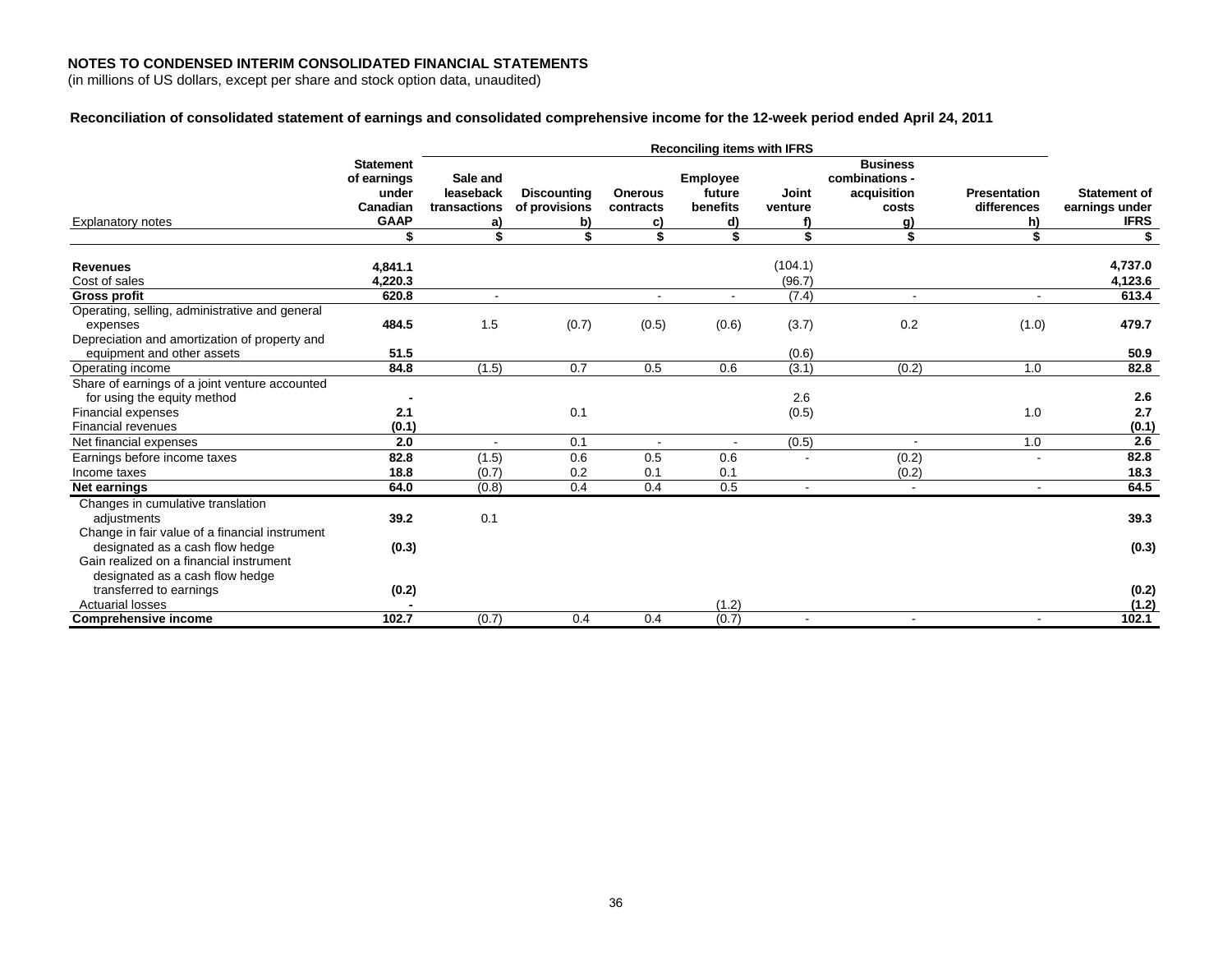(in millions of US dollars, except per share and stock option data, unaudited)

## **Reconciliation of consolidated statement of earnings and consolidated comprehensive income for the 52-week period ended April 24, 2011**

|                                                                                                       |                                                                        |                                                   | <b>Reconciling items with IFRS</b>                 |                                         |                                                   |                                    |                              |                                                                       |                                          |                                                                  |  |  |
|-------------------------------------------------------------------------------------------------------|------------------------------------------------------------------------|---------------------------------------------------|----------------------------------------------------|-----------------------------------------|---------------------------------------------------|------------------------------------|------------------------------|-----------------------------------------------------------------------|------------------------------------------|------------------------------------------------------------------|--|--|
| <b>Explanatory notes</b>                                                                              | <b>Statement</b><br>оf<br>earnings<br>under<br>Canadian<br><b>GAAP</b> | Sale and<br>leaseback<br>transactions<br>a)<br>\$ | <b>Discounting</b><br>οf<br>provisions<br>b)<br>\$ | <b>Onerous</b><br>contracts<br>C)<br>\$ | <b>Employee</b><br>future<br>benefits<br>d)<br>\$ | <b>Stock</b><br>option<br>e)<br>\$ | Joint<br>venture<br>f)<br>\$ | <b>Business</b><br>combinations -<br>acquisition<br>costs<br>g)<br>\$ | <b>Presentation</b><br>differences<br>h) | <b>Statement</b><br>of<br>earnings<br>under<br><b>IFRS</b><br>\$ |  |  |
|                                                                                                       |                                                                        |                                                   |                                                    |                                         |                                                   |                                    |                              |                                                                       |                                          |                                                                  |  |  |
| <b>Revenues</b>                                                                                       | 18,965.9                                                               |                                                   |                                                    |                                         |                                                   |                                    | (415.5)                      |                                                                       |                                          | 18,550.4                                                         |  |  |
| Cost of sales                                                                                         | 16,180.7                                                               |                                                   |                                                    |                                         |                                                   |                                    | (376.0)                      |                                                                       |                                          | 15,804.7                                                         |  |  |
| <b>Gross profit</b>                                                                                   | 2,785.2                                                                | $\blacksquare$                                    | $\sim$                                             | $\overline{\phantom{a}}$                | $\blacksquare$                                    | $\blacksquare$                     | (39.5)                       | $\sim$                                                                |                                          | 2,745.7                                                          |  |  |
| Operating, selling, administrative and<br>general expenses                                            | 2,050.4                                                                | 3.0                                               | (0.9)                                              | (0.8)                                   | (0.6)                                             | (0.4)                              | (18.1)                       | 0.8                                                                   | (4.5)                                    | 2,028.9                                                          |  |  |
| Depreciation and amortization of property<br>and equipment and other assets                           | 216.3                                                                  |                                                   |                                                    |                                         |                                                   |                                    | (2.6)                        |                                                                       |                                          | 213.7                                                            |  |  |
| Operating income                                                                                      | 518.5                                                                  | (3.0)                                             | 0.9                                                | 0.8                                     | 0.6                                               | 0.4                                | (18.8)                       | (0.8)                                                                 | 4.5                                      | 503.1                                                            |  |  |
| Share of earnings of a joint venture                                                                  |                                                                        |                                                   |                                                    |                                         |                                                   |                                    |                              |                                                                       |                                          |                                                                  |  |  |
| accounted for using the equity method                                                                 |                                                                        |                                                   |                                                    |                                         |                                                   |                                    | 16.9                         |                                                                       |                                          | 16.9                                                             |  |  |
| <b>Financial expenses</b>                                                                             | 28.1                                                                   |                                                   | 0.7                                                |                                         |                                                   |                                    | (1.9)                        |                                                                       | 4.5                                      | 31.4                                                             |  |  |
| <b>Financial revenues</b>                                                                             | (1.8)                                                                  |                                                   |                                                    |                                         |                                                   |                                    |                              |                                                                       |                                          | (1.8)                                                            |  |  |
| Net financial expenses                                                                                | 26.3                                                                   | $\sim$                                            | 0.7                                                | $\sim$                                  | $\blacksquare$                                    | $\sim$                             | (1.9)                        |                                                                       | 4.5                                      | 29.6                                                             |  |  |
| Earnings before income taxes                                                                          | 492.2                                                                  | (3.0)                                             | 0.2                                                | 0.8                                     | 0.6                                               | 0.4                                |                              | (0.8)                                                                 |                                          | 490.4                                                            |  |  |
| Income taxes                                                                                          | 122.1                                                                  | (1.2)                                             | 0.1                                                | 0.2                                     | 0.3                                               |                                    |                              | (0.3)                                                                 |                                          | 121.2                                                            |  |  |
| Net earnings                                                                                          | 370.1                                                                  | (1.8)                                             | 0.1                                                | 0.6                                     | 0.3                                               | 0.4                                | $\sim$                       | (0.5)                                                                 |                                          | 369.2                                                            |  |  |
| Changes in cumulative translation<br>adjustments<br>Change in fair value of a financial               | 40.0                                                                   | 0.1                                               |                                                    |                                         |                                                   |                                    |                              |                                                                       |                                          | 40.1                                                             |  |  |
| instrument designated as a cash flow<br>hedge                                                         | 2.0                                                                    |                                                   |                                                    |                                         |                                                   |                                    |                              |                                                                       |                                          | 2.0                                                              |  |  |
| Gain realized on a financial instrument<br>designated as a cash flow hedge<br>transferred to earnings | (1.3)                                                                  |                                                   |                                                    |                                         |                                                   |                                    |                              |                                                                       |                                          | (1.3)                                                            |  |  |
| <b>Actuarial losses</b>                                                                               |                                                                        |                                                   |                                                    |                                         | (1.2)                                             |                                    |                              |                                                                       |                                          | (1.2)                                                            |  |  |
| <b>Comprehensive income</b>                                                                           | 410.8                                                                  | (1.7)                                             | 0.1                                                | 0.6                                     | (0.9)                                             | 0.4                                | $\blacksquare$               | (0.5)                                                                 |                                          | 408.8                                                            |  |  |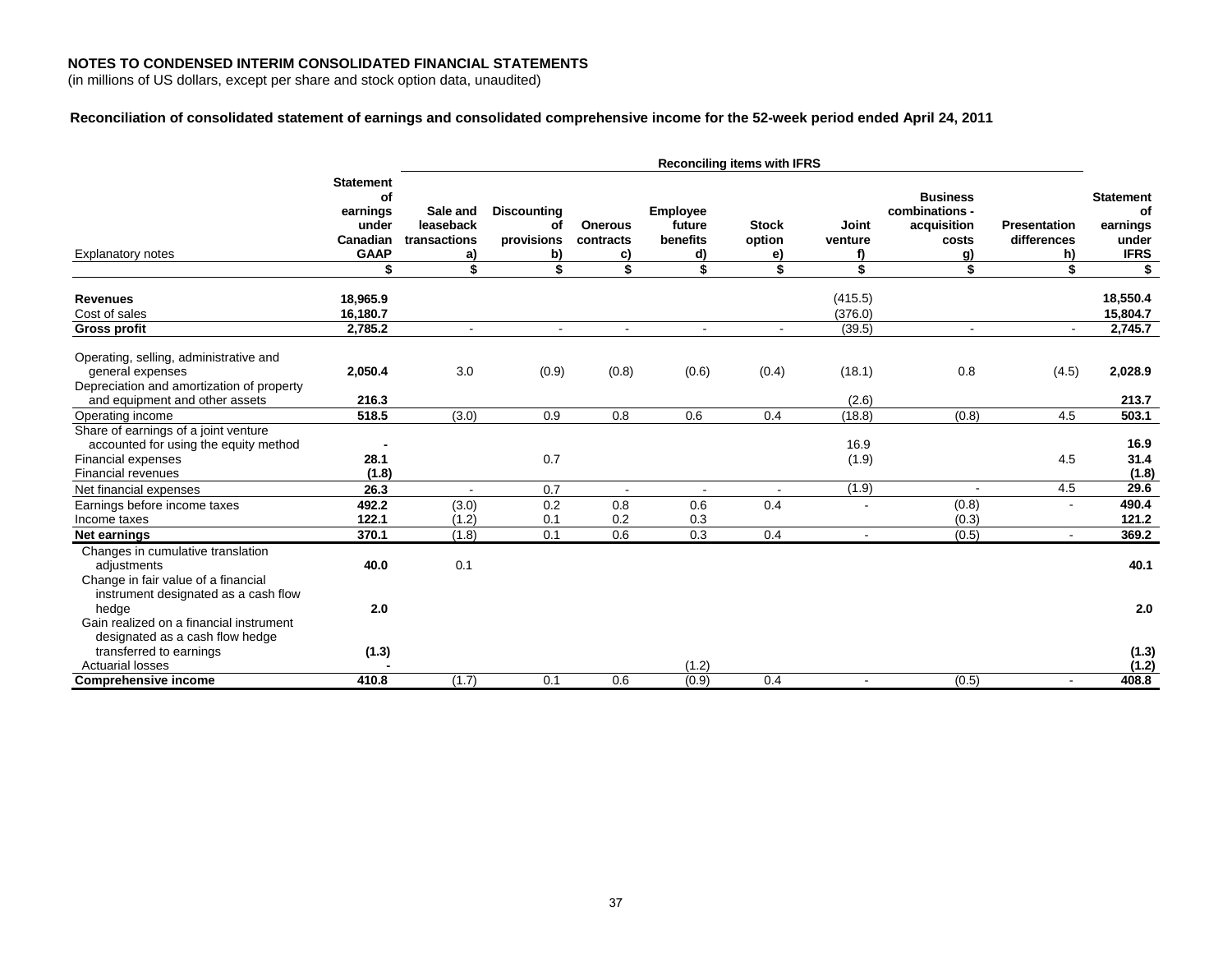(in millions of US dollars, except per share and stock option data, unaudited)

### **Explanatory notes related to the reconciliations**

### **a) Recognition of deferred gains on sale and leaseback transactions**

*Under Canadian GAAP*: CICA Handbook Section 3065 *"Leases"* required that any profit or loss arising from a sale and leaseback transaction be deferred and amortized over the lease term. A loss was recognized in earnings immediately when, at the time of the transaction, the fair value of the property was less than its carrying value.

*Under IFRS:* IAS 17 *"Leases"* requires the immediate recognition of all profits or losses arising from a sale and leaseback transaction except if:

- the sale price is below fair value and the loss is compensated for by future lease payments below market price, in which case it shall be deferred and amortized in proportion to the lease payments over the period during which the asset is expected to be used;
- the sale price is above fair value, in which case the excess shall be deferred and amortized over the period during which the asset is expected to be used.

Considering this difference, the Corporation analyzed all deferred gains existing as at the transition date. When the transactions were concluded at fair value, the deferred gains in the balance sheet as at the transition date were reversed and recognized in retained earnings. The amortization of the deferred gains recognized in 2011 was reversed and all deferred gains from sale and leaseback transactions realized in 2011 were reclassified and recognized directly in earnings.

### **b) Discounting of provisions**

*Under Canadian GAAP*: The only provision that needed to be discounted was the asset retirement obligation provision and changes in the discount rate were not applied retroactively.

*Under IFRS:* IAS 37 *"Provisions, contingent liabilities and contingent assets"* states that where the effect of the time value of money is material, the amount of a provision shall be the present value of the expenditures expected to be required to settle the obligation.

Considering this difference, the Corporation reviewed all provisions recorded in its balance sheet as at the transition date and discounted those for which the time value of money had a significant impact. This resulted in the reduction of the provision balances in the balance sheet as at the transition date. For fiscal 2011, new expenses recognized in earnings related to these provisions have been reduced to reflect their discounting and an accretion expense has been recorded in earnings.

### **c) Onerous contracts**

*Under Canadian GAAP*: Provisions were not recognized for onerous contracts.

*Under IFRS*: As per IAS 37 *"Provisions, contingent liabilities and contingent assets",* if an entity has a contract that is onerous, the present obligation under the contract shall be recognized and measured as a provision. An onerous contract is a contract in which the unavoidable costs of meeting the obligations under the contract exceed the economic benefits expected to be received under it. The unavoidable costs under a contract reflect the least net cost of exiting from the contract, which is the lower of the cost of fulfilling it and any compensation or penalties arising from failure to fulfill it.

Considering this difference, the Corporation has reviewed its existing contracts as at the transition date to identify onerous contracts. This resulted in the recognition of a provision for onerous contracts as at April 26, 2010. This provision was recognized in earnings, reversed as the contracts progressed and entirely reversed as at April 24, 2011. This led to a decrease in Operating, selling, administrative and general expenses for fiscal 2011 following the amortization of the provision.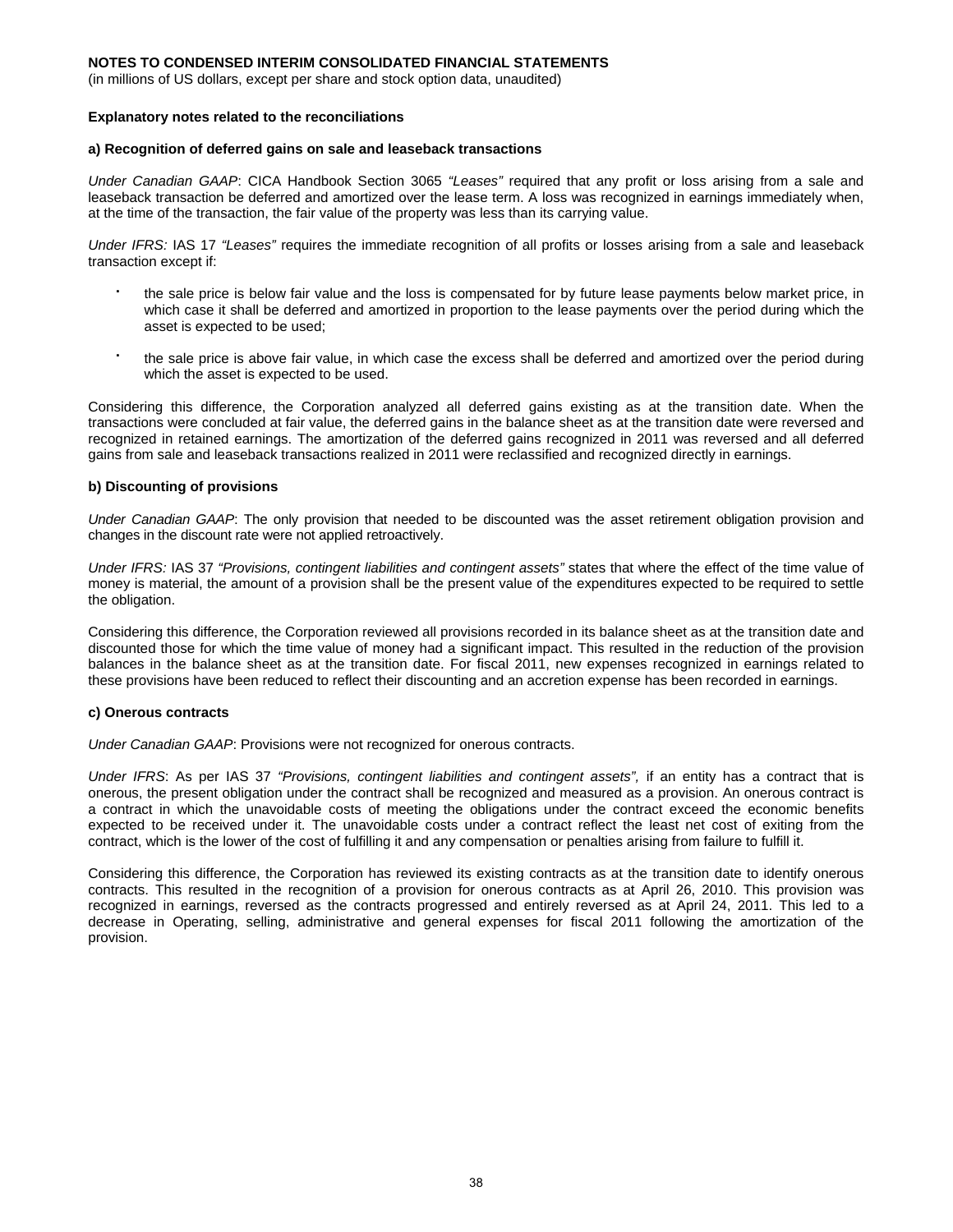(in millions of US dollars, except per share and stock option data, unaudited)

## **d) Employee future benefits**

i) Actuarial gains and losses

*Under Canadian GAAP*: Under CICA Handbook Section 3461 *"Employee future benefits"*, for a defined benefit plan, an entity had to use the *"*corridor" approach and recognize amortization of actuarial gains and losses in a period in which, as of the beginning of the period, the unamortized net actuarial gain or loss exceeded 10% of the greater of:

- a) the accrued benefit obligation at the beginning of the year; or
- b) the fair value, or market-related value, of plan assets at the beginning of the year.

*Under IFRS*: As per IAS 19 *"Employee benefits",* an entity may choose to use the corridor approach involving the nonrecognition of a portion of the actuarial gains or losses, or elect to recognize actuarial gains or losses directly in equity.

The Corporation has decided to modify its accounting method and has elected to recognize all actuarial gains and losses directly in equity in Other comprehensive income. Moreover, under IFRS 1, a first-time adopter may elect to recognize all cumulative actuarial gains and losses at the date of transition to IFRS. Therefore, the Corporation elected to reverse unamortized actuarial gains and losses to retained earnings on April 26, 2010. The actuarial losses for 2011 were recognized directly to Other comprehensive income and the amortization amount recognized in earnings under Canadian GAAP was reversed.

ii) Past service costs

*Under Canadian GAAP*: Under CICA Handbook Section 3461 *"Employee future benefits"*, an entity amortized past service costs arising from a plan initiation or amendment by assigning an equal amount to each remaining service period up to the full eligibility date of each employee active at the date of the plan initiation or amendment who was not yet fully eligible for benefits at that date.

*Under IFRS*: As per IAS 19 *"Employee benefits",* an entity shall recognize past service costs as an expense on a straight-line basis over the average period until the benefits become vested.

Considering this difference, the Corporation reversed fully vested unamortized past service costs to retained earnings on April 26, 2010. The amortization amount of the past service costs for fiscal 2011 was calculated considering the IFRS adjusted balances and the amortization amount recognized in earnings under Canadian GAAP was reversed.

### **e) Stock-based compensation**

*Under Canadian GAAP*: CICA Handbook Section 3870 *"Stock-based compensation and other stock-based payments*" stated that, when stock-based awards granted vest gradually, it was possible to recognize the compensation cost using the straightline method when a method different than the gradual vesting method was used in calculating the fair value. As the Corporation was not anticipating any significant difference between the expected lives of each group of options, the straightline method was previously used.

*Under IFRS*: IFRS 2 *"Share-based payment*", does not provide such an exception. Thus, when options granted vest gradually, an entity must consider each portion as a distinct grant and amortize the corresponding expense distinctly for each portion.

Considering this difference, the Corporation modified its expense amortization model related to stock option vesting to consider the different dates of rights acquisition and stopped using the straight-line method. The total cumulative additional expense that should have been recorded from the inception of the plans as at April 26, 2010 based on IFRS was recorded in retained earnings with an equivalent adjustment to contributed surplus. The expense recognized in earnings in 2011 under Canadian GAAP has been adjusted to reflect the difference between the two amortization methods.

## **f) Joint Venture**

*Under Canadian GAAP:* CICA Handbook Section 3055 *"Interests in Joint Ventures"* required the proportionate consolidation method. It did not allow the use of the equity method to account for investments in joint ventures.

*Under IFRS:* IAS 31 *"Interests in Joint Ventures"* offers the possibility of applying either the equity method or the proportionate consolidation method to investments in joint ventures.

Considering this difference, the Corporation opted to record its investment in RDK using the equity method as at the IFRS transition date. Since the Corporation was using the proportionate consolidation method under Canadian GAAP to recognize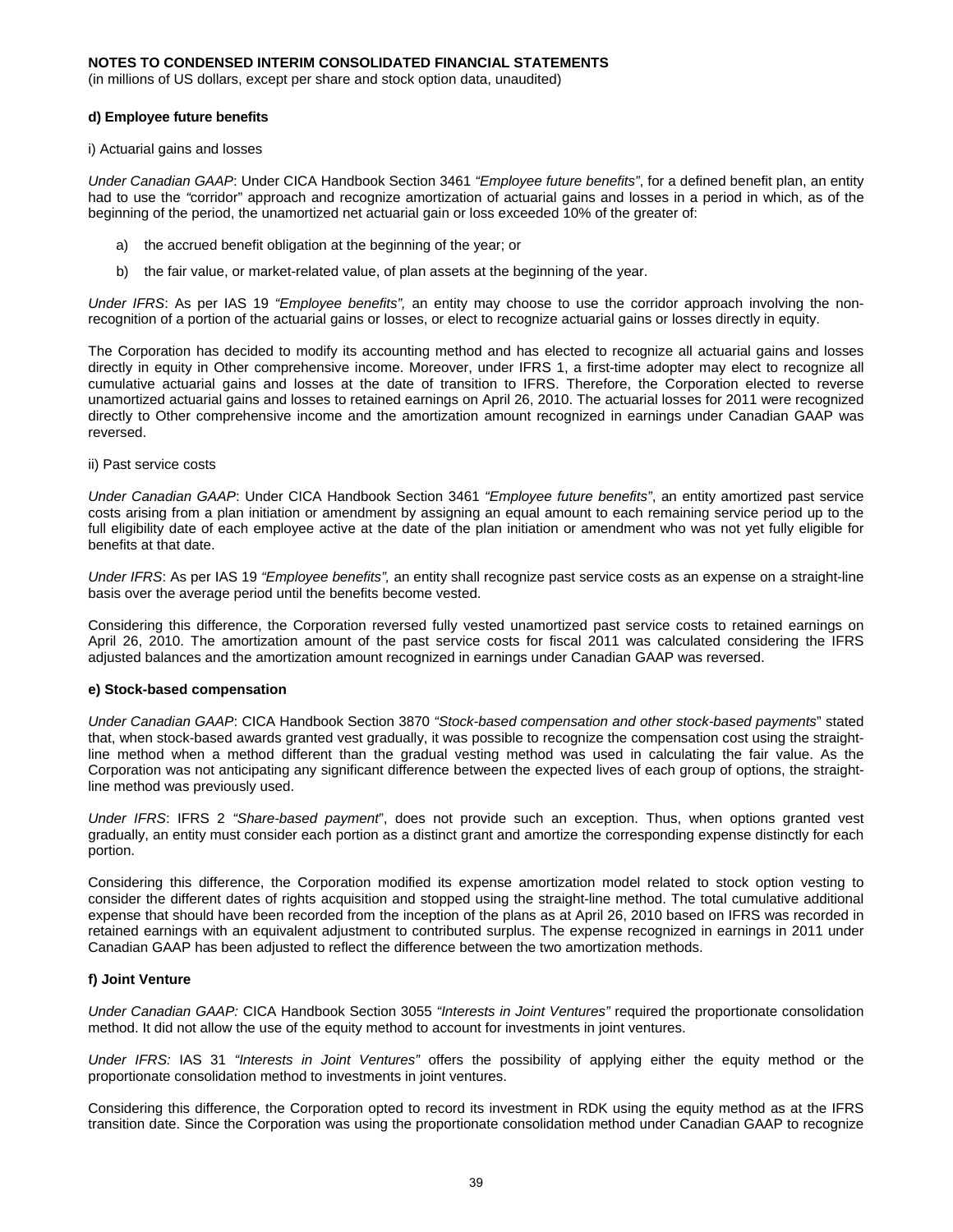(in millions of US dollars, except per share and stock option data, unaudited)

its RDK investment, 50.01% of the values of all of the joint venture's accounts were included in the consolidated balance sheet and consolidated statement of earnings. These amounts have been removed through the reconciliation with IFRS. The value of the investment in the joint venture was recorded on the balance sheet under the item *Investment in a joint venture*  and the Corporation's proportionate interest of RDK's income for fiscal 2011 was presented in the consolidated statement of earnings under *Share of earnings of a joint venture accounted for using the equity method*.

### **g) Business combinations**

*Under Canadian GAAP*: As per previous CICA Handbook Section 1581 *"Business Combinations"* (section applicable before the IFRS transition), direct acquisition costs were part of the acquisition cost.

*Under IFR*S: As per IFRS 3 *"Business Combinations",* direct acquisition costs are recognized in earnings when they are incurred.

Because the Corporation has decided to use the exemption in IFRS 1 which allows not restating all business combinations prior to the transition date, no restatement occurred on April 26, 2010. Business combinations that occurred during fiscal 2011 were restated to reflect this difference. As a result, direct acquisition costs that occurred during fiscal 2011 were recognized in earnings on the financial statement adjusted for IFRS.

### **h) Presentation differences**

Some amounts have been reclassified to reflect the following classification differences:

i) Deferred income taxes:

*Under Canadian GAAP*: As per CICA Handbook Section 3465 *"Income Taxes"*, current income tax liabilities and current income tax assets had to be presented separately from non-current portions.

*Under IFR*S: As per IAS 12 *"Income taxes"*, income tax liabilities and income tax assets should all be presented under longterm assets and liabilities.

Considering IAS 12, all deferred income taxes were reclassified to long-term on the Corporation's balance sheet.

ii) Current definition

*Under Canadian GAAP*: As per CICA Handbook Section 1510 *"Current Assets and Current Liabilities*", current assets and liabilities included those items ordinarily realizable or payable within one year from the date of the balance sheet or within the normal operating cycle, when that was longer than a year.

*Under IFR*S: As per IAS 1 *"Presentation of financial statements"*, an entity shall disclose the amount expected to be recovered or settled after more than twelve months for each asset and liability line item that combines amounts expected to be recovered or settled:

- a) no more than twelve months after the reporting period; and
- b) more than twelve months after the reporting period.

The definition under IFRS being more directive, this resulted in a reclassification of some long-term amounts previously presented as current on the Corporation's consolidated balance sheet.

#### iii) Provision presentation

*Under Canadian GAAP*: There was no specific indication concerning the presentation of provisions.

*Under IFR*S: IAS 1 *"Presentation of financial statements"* states in paragraph 54 l) that, as a minimum, the balance sheet shall include some items, including provisions.

Considering this difference, the current portion of provisions has been removed from *Accounts payable and accrued liabilities*, and the long-term portion has been removed from *Deferred credits and other liabilities* on the consolidated balance sheet to be presented distinctively under *Provisions*.